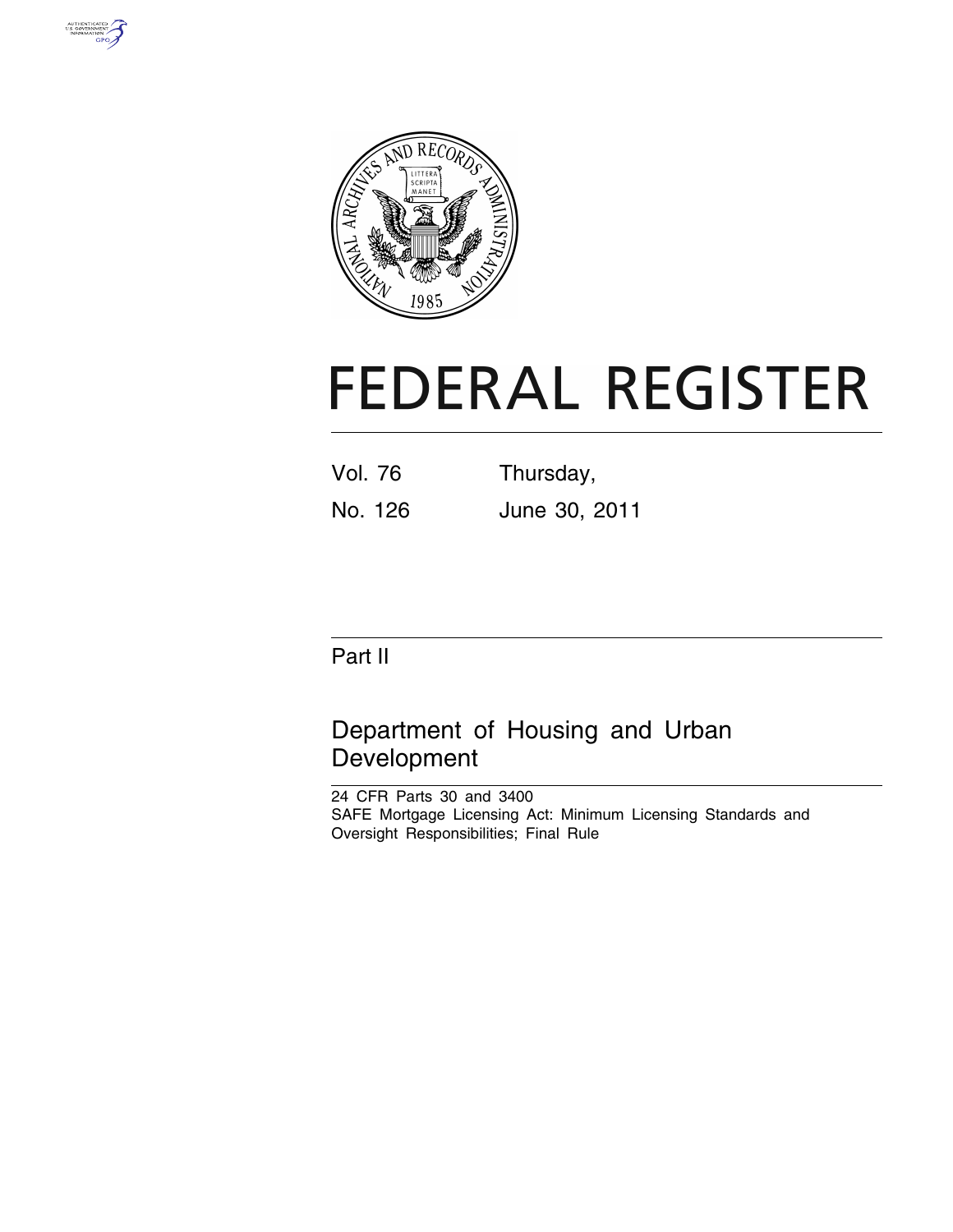#### **DEPARTMENT OF HOUSING AND URBAN DEVELOPMENT**

#### **24 CFR Parts 30 and 3400**

**[Docket No. FR–5271–F–03]** 

**RIN 2502–A170** 

#### **SAFE Mortgage Licensing Act: Minimum Licensing Standards and Oversight Responsibilities**

**AGENCY:** Office of the Assistant Secretary for Housing–Federal Housing Commissioner, HUD. **ACTION:** Final rule.

**SUMMARY:** This final rule sets forth the minimum standards for the state licensing and registration of residential mortgage loan originators, requirements for operating the Nationwide Mortgage Licensing System and Registry (NMLSR), and HUD's Federal oversight responsibilities pursuant to the Secure and Fair Enforcement Mortgage Licensing Act of 2008 (SAFE Act or Act), to ensure proper monitoring and enforcement of states' compliance with statutory requirements. This 2008 law directs states to adopt loan originator licensing and registration requirements that meet the minimum standards specified in the SAFE Act.

In addition to codifying the minimum licensing standards and HUD's oversight responsibilities under the SAFE Act, this rule also clarifies or interprets certain statutory provisions that pertain to the scope of the SAFE Act's licensing requirements, and other requirements that pertain to the implementation, oversight, and enforcement responsibilities of the states.

**DATES:** Effective Date: August 29, 2011. **FOR FURTHER INFORMATION CONTACT:**  Kevin L. Stevens, SAFE Act Office, Office of Housing; Room 3151; telephone number 202–708–6401 (this is not a toll-free number). For legal questions, contact Paul S. Ceja, Assistant General Counsel, or Joan L. Kayagil, Deputy Assistant General Counsel, SAFE–RESPA Division, Room 9262; telephone (202) 708–3137. Persons with hearing or speech impairments may access this number via TTY by calling the toll-free Federal Relay Service at 800–877–8339. The address for the above listed persons is: Department of Housing and Urban Development, 451 7th Street, SW., Washington, DC 20410.

### **SUPPLEMENTARY INFORMATION:**

### **I. Overview of the SAFE Act**

The Housing and Economic Recovery Act of 2008 (Pub. L. 110–289, approved July 30, 2008) (HERA) is comprised of

several significant housing laws that address the dramatic rise in mortgage delinquencies and foreclosures in the residential mortgage market. Included among these new laws is the SAFE Act. The SAFE Act establishes the minimum standards for state licensing of residential mortgage loan originators in order to increase uniformity, improve accountability of loan originators, combat fraud, and enhance consumer protections. The SAFE Act also requires states to participate in the NMLSR. As noted earlier, the SAFE Act encourages CSBS and AARMR to establish and maintain the NMLSR, and these organizations have established such a system, which is being used by states to license and register residential mortgage loan originators. The CSBS and AARMR system is available online,<sup>1</sup> and consumers will soon be able to access free information regarding the status and employment history of all statelicensed and federally loan originators, as well as any disciplinary and enforcement actions against them on an additional Web site.2

The SAFE Act, as enacted in 2008, charged HUD with oversight of states' compliance with the Act. The SAFE Act also charged HUD to establish and maintain a licensing and registration system for a state or territory that does not have a system in place for licensing loan originators that meets the requirements of the SAFE Act, or that fails to participate in the NMLSR. To operate in any state where HUD (or subsequently, the Bureau) has had to establish such a licensing and registration system (a Federal SAFE Actcompliant licensing system), a loan originator would have to comply with the requirements of the Federal SAFE Act-compliant licensing system for that state, as set forth in this final rule, as well as with any applicable state requirements. A license for a loan originator in a particular state issued under a Federal SAFE Act-compliant licensing system would be valid only for that state, even if a Federal SAFE Actcompliant licensing system must be established in several states. Additionally, if a determination is made that the NMLSR is failing to meet the requirements and purposes of the SAFE Act, HUD or the new Bureau must establish a nationwide licensing and registration system that meets the requirements of the Act.

In addition to developing the NMLSR, CSBS and AARMR developed model legislation 3 to aid states' compliance

with the requirements of the SAFE Act. CSBS and AARMR requested that HUD review the model legislation, and that HUD advise of the model legislation's sufficiency in meeting the applicable minimum requirements of the SAFE Act. HUD reviewed the model legislation and advised the public that the model legislation offers an approach that meets or exceeds the minimum requirements of the SAFE Act and that states that adopt and implement a state licensing system that follows the provisions of the model legislation, whether by statute or regulation, will be presumed to have met the applicable minimum statutory requirements of the SAFE Act. In advising the public of its assessment of the model legislation, HUD also presented its views and interpretations of certain statutory provisions that required consideration and analysis in determining whether the model legislation meets the minimum requirements of the SAFE Act. These views and interpretations, referred to as HUD's Commentary (or Commentary),4 were discussed in HUD's December 2009 proposed rule and are referenced in this final rule, with further elaboration and clarification as determined appropriate and in response to public comment.

The SAFE Act also requires the Office of the Comptroller of the Currency of the Department of the Treasury, the Federal Reserve System, the Federal Deposit Insurance Corporation (FDIC), the Office of Thrift Supervision of the Department of the Treasury, the Farm Credit Administration (FCA), and the National Credit Union Administration (collectively, the Federal banking agencies), through the Federal Financial Institutions Examination Council (FFIEC) and the FCA, to develop, implement, and maintain a Federal registration system for employees of an institution regulated by one (or more) of the Federal banking agencies. The Federal banking agencies published their final rule to implement this registration system on July 28, 2010 (75 FR 44656; corrected and republished at 75 FR 51623, August 23, 2010). The SAFE Act specifically prohibits, with certain exceptions, an individual employed by an agency-regulated institution from engaging in the business of a residential mortgage loan originator without first obtaining a unique identifier and registering and annually maintaining registration as a

<sup>1</sup>*[http://www.stateregulatoryregistry.org.](http://www.stateregulatoryregistry.org)* 

<sup>2</sup>*[http://www.nmlsconsumeraccess.org.](http://www.nmlsconsumeraccess.org)* 

<sup>3</sup>*[http://www.hud.gov/safe.](http://www.hud.gov/safe)* 

<sup>4</sup>HUD's Commentary can be found at *[http://](http://www.hud.gov/safe) [www.hud.gov/safe.](http://www.hud.gov/safe)* (See also HUD's **Federal Register** notice published on January 5, 2009, at 74 FR 312, advising of the availability of the model legislation and HUD's Commentary.)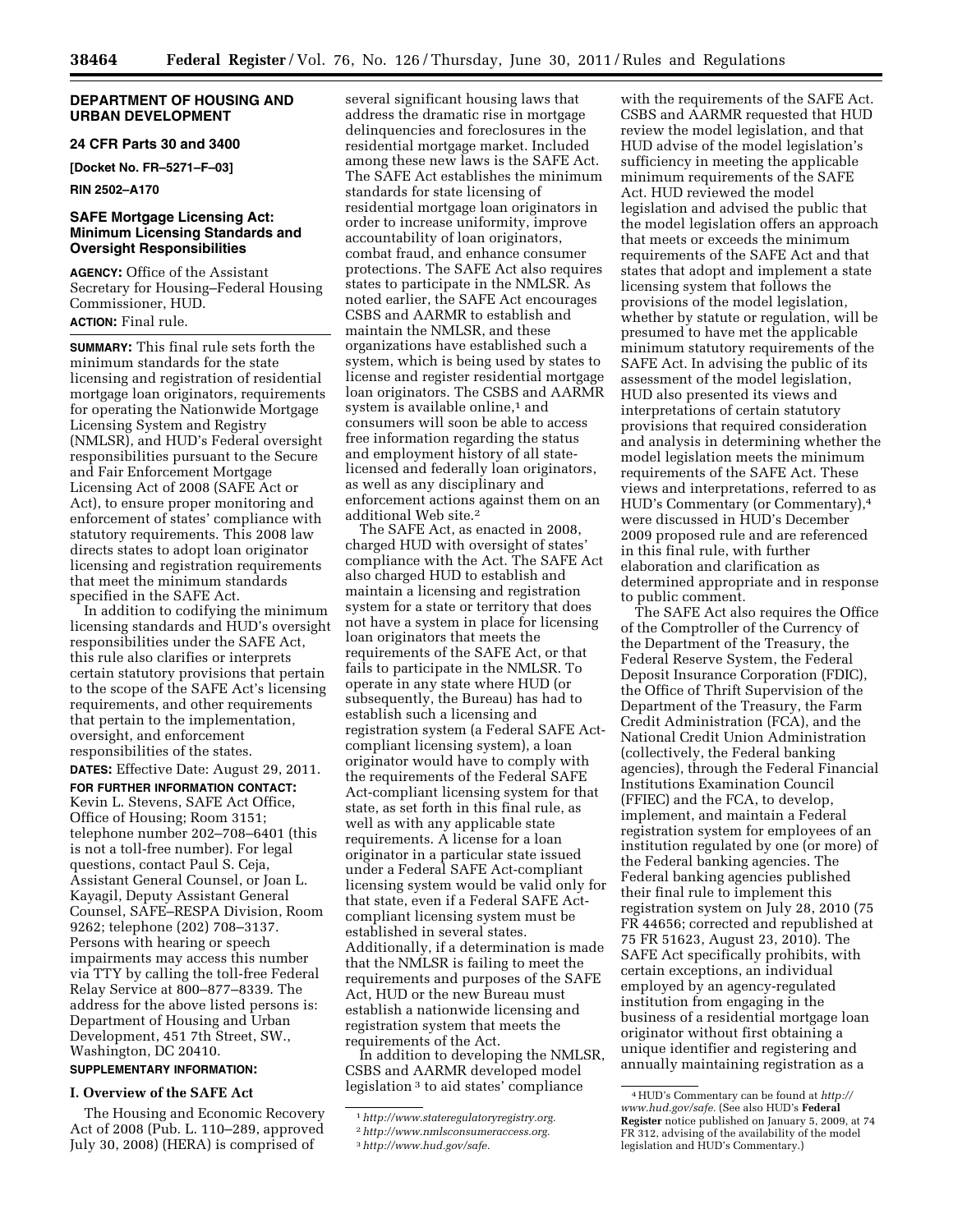registered mortgage loan originator. The Federal banking agencies published their final rule to implement this registration system on July 28, 2010 (75 FR 44656).

The SAFE Act was amended by the Dodd-Frank Wall Street Reform and Consumer Protection Act (Pub. L. 111– 203, approved July 21, 2010) (Dodd-Frank Act), and the authorities and duties delegated to HUD by the SAFE Act will be transferred on July 21, 2011, to the new Consumer Financial Protection Bureau (the Bureau) established by the Dodd-Frank Act. Accordingly, references to HUD's authorities and duties throughout this final rule should be understood to refer to the authorities and responsibilities of the Bureau once the transfer occurs.

#### **II. HUD's December 2009 Proposed Rule**

On December 15, 2009, at 74 FR 66548, HUD published a proposed rule to clarify HUD's responsibilities under the SAFE Act and the minimum standards that the SAFE Act provides for states to meet in licensing loan originators. The proposed rule provided proposed clarifications and interpretations of certain statutory provisions that pertain to the scope of the SAFE Act licensing requirements, and other requirements that pertain to the implementation, oversight, and enforcement responsibilities of the states. In addition, the proposed rule provided the procedure that would be used to determine whether a state's licensing and registration system is SAFE Act compliant, the actions that HUD would take if it determined that a state has not established a SAFE Actcompliant licensing and registration system or that the NMLSR established by CSBS and AARMR is not SAFE Act compliant, the minimum requirements for the administration of the NMLSR, and enforcement authority to be utilized in the administration of a Federal licensing and registration system.

Through the proposed rule, HUD solicited public comment and suggestions on the proposed clarifications and regulations. On February 17, 2010, HUD published a notice 5 extending the public comment period until March 5, 2010, due to severe inclement weather conditions and closures of government and private organizations that may have prevented many members of the public from submitting comments.

A more detailed discussion of HUD's December 15, 2009, proposed rule can be found at 74 FR 66548 through 66562 of the December 15, 2009, edition of the **Federal Register**.

#### **III. Overview of Final Rule—Key Clarifications**

After reviewing issues raised by the commenters, which are discussed in Section IV of this preamble, and upon HUD's further consideration of issues related to this final rule, the following highlights key clarifications made by this final rule.

*An individual required to be licensed under the SAFE Act is an individual who is engaged in the ''business of a loan originator''; that is, an individual who acts as a residential mortgage loan originator with respect to financing that is provided in a commercial context and with some degree of habitualness or repetition.* The SAFE Act defines ''loan originator'' to mean ''an individual who takes a residential mortgage loan application; and offers or negotiates the terms of a residential mortgage loan for compensation or gain.'' Section 1504(a) of the SAFE Act requires licensing of those individuals who ''engage in the business'' of a loan originator. It is HUD's view that the SAFE Act's distinction between individuals who may meet the definition of ''loan originator'' (because of the activities they carry out) versus those individuals who ''engage in the business'' of a loan originator, means that not every individual who acts as a loan originator is necessarily subject to the SAFE Act's licensing and registration requirements. A basic definition of ''business'' is ''a commercial enterprise carried on for profit; a particular occupation or employment habitually engaged in for livelihood or gain.'' (See Black's Law Dictionary 211 (8th ed. 2004).) It is HUD's view that to engage in the ''business'' of a loan originator and be subject to licensing under the SAFE Act, an individual must act or hold oneself out as acting as a loan originator with respect to mortgage loan origination activities that are carried out in a commercial context and with some degree of habitualness or repetition. To act in a commercial context, the individual who acts as a loan originator must do so for the purpose of obtaining profit for an entity or individual for which the individual acts (including, *e.g.*, a sole proprietorship or other entity that includes only the individual), rather than exclusively for public, charitable, or family purposes. The requisite habitualness or repetition of the mortgage loan origination activities may be met if either the individual who acts as a loan originator does so with a degree of habitualness or repetition, or if the source of the prospective

financing provides such financing or performs other phases of originations of residential mortgage loans with a degree of habitualness or repetition. The absence of either a commercial context or a degree of habitualness or repetition means that the activity in which the individual is engaged does not constitute the ''business'' of a loan originator. This final rule codifies this distinction at  $\S 3400.103(b)(1)$  and in an appendix and identifies instances where such absence indicates that an individual is not subject to SAFE Act licensing requirements.

An overarching purpose of the SAFE Act is to enhance consumer protection and support anti-fraud measures through establishment of state licensing systems that will ensure that loan originators have the necessary integrity and knowledge needed to perform their functions properly. To accomplish this purpose, the SAFE Act requires, among other things, that an applicant for a state license must provide information demonstrating that he or she will act honestly and fairly, complete courses, and pass a written test on Federal and state laws governing loan origination, ethics, consumer protection, fraud, fair lending, and standards in the nontraditional mortgage product marketplace.

Once licensed, a loan originator is required: (1) To continue to meet the minimum licensing standards; (2) to complete continuing education courses; and (3) to ensure the submission of periodic reports on the loans that he or she originates. The SAFE Act seeks to protect consumers from incompetency, fraud, and other abuses by ensuring that individuals who act as a loan originator with the purpose of obtaining profit for another entity and with respect to financing that is provided with some degree of habitualness have received training on and have demonstrated understanding of the applicable legal and ethical obligations. In contrast, consumers are unlikely to need the protections provided by loan originator licensing when an individual acts as a loan originator in a purely public or charitable context, without the purpose of obtaining profit, or who acts as a loan originator with respect to financing that is provided only once or very rarely.

The SAFE Act's purposes and licensing requirements apply to individuals who act as loan originators with respect to financing that is provided in a commercial context and with some degree of habitualness or repetition. This final rule includes discussion of a number of cases where the requisite commercial context or habitualness may be absent.

<sup>5</sup> 75 FR 7149.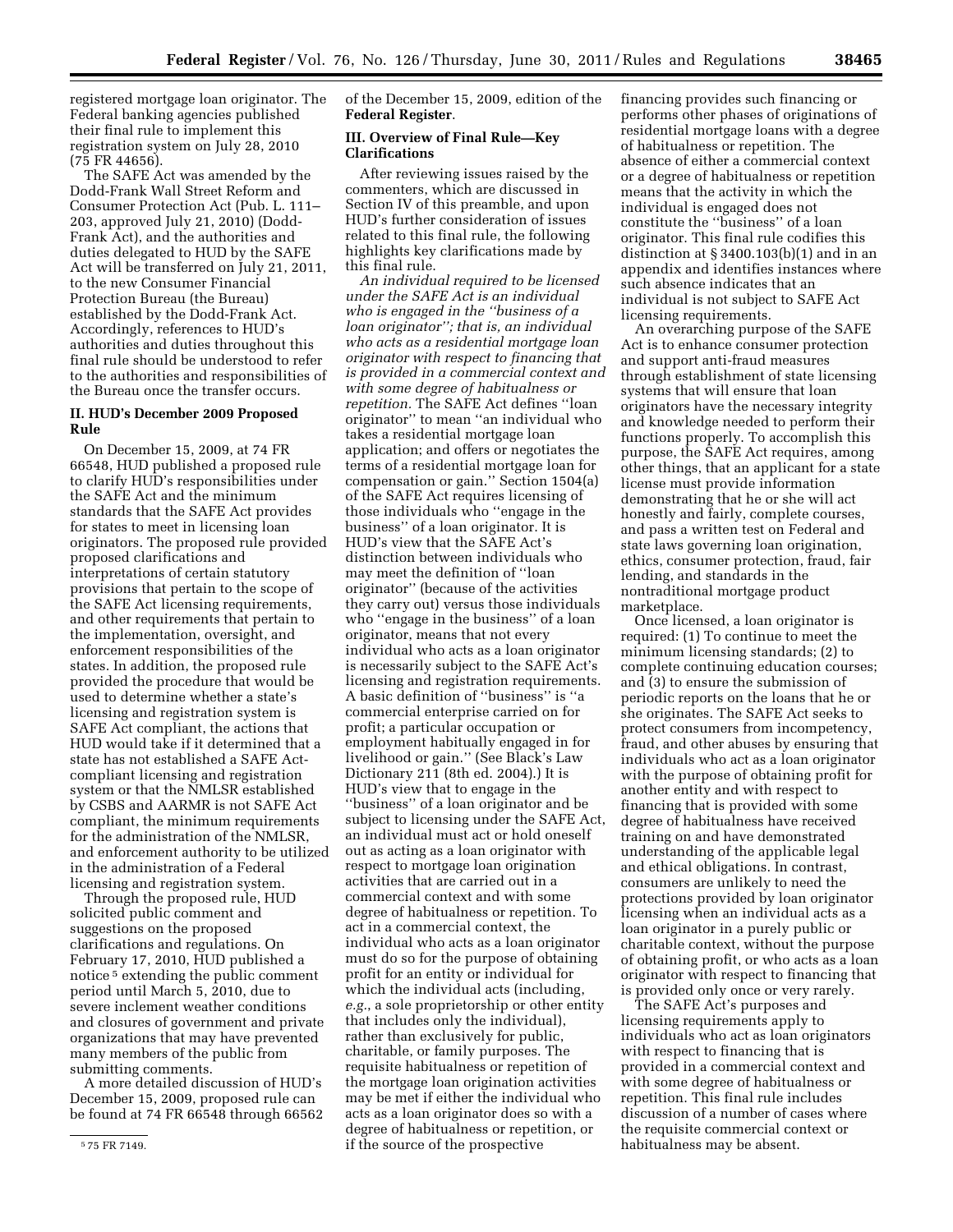*The SAFE Act does not cover employees of government agencies or housing finance agencies who act as loan originators in accordance with their duties as employees of such agencies.* Individuals who act as loan originators as employees of government agencies or of housing finance agencies, as defined 6 by this rule, are not subject to the licensing and registration requirements of the SAFE Act. Many government agencies and housing finance agencies provide direct housing assistance to low- and moderate-income people through residential mortgage loans with favorable terms. The entities that administer such government housing assistance include Federal, state, and local governments and housing finance agencies.

These government entities are generally granted authority and funding and are overseen by Congress, state legislatures, or municipal councils, and are presumed to carry out their activities for the benefit of the borrowers they serve. Their employees act as loan originators in accordance with strict agency policies and pursuant to highly prescriptive statutory and regulatory requirements that Federal, state, and local government public officials or elected representatives have determined are consistent with the public interest and provide adequate protections for borrowers. An individual's status as an employee of a government agency or housing finance agency ensures that the agency has the power to ensure that all aspects of the individual's conduct are consistent with the public purposes of the agency.

Another key distinction between loan originators covered by the SAFE Act and government employees administering government assistance is the pecuniary purpose for acting as a loan originator. Loan originators working in a commercial context undertake their activities in order to further the financial interests of the entity for which they work. In contrast, government agencies and housing finance agencies that carry out housing finance programs generally do so without the purpose of obtaining profit for any entity.

For these reasons, the requisite commercial context is lacking and, as a result, these individuals do not engage in the ''business'' of a loan originator.

Consequently, the SAFE Act definition of a loan originator does not encompass governmental employees, and governmental employees are not required to obtain a state license and registration for any loan origination under a government housing assistance program. To ensure that all of the individual's actions in the course of acting as a loan originator are subject to the control of the agency or housing finance agency and are consistent with the agency's public or government mission, the individual must be an employee of the agency.

However, the fact that a prospective residential mortgage loan is to be insured or guaranteed under a government program does not mean that the individual acting as a loan originator with respect to the loan is not covered by the SAFE Act. For example, loan originators working for entities that originate residential mortgage loans under the mortgage insurance programs or loan guarantee programs of the Federal Housing Administration or the Department of Veterans Affairs are generally covered by the licensing and registration requirements of the SAFE Act. While these mortgage insurance and loan guarantee programs were created by Federal statute, and are governed by Federal regulations, the individuals who act as loan originators with respect to these governmentinsured loans generally do so in the commercial context, in part because they generally do so for the purpose of obtaining profit for the entity for which they work (including, *e.g.,* a sole proprietorship or other entity that includes only the individual). Since these loans are originated in a commercial context, the loan originators are generally subject to state licensing and registration requirements.

*The SAFE Act does not cover employees of bona fide nonprofit organizations who act as loan originators with respect to residential mortgage loans outside a commercial context.* Individuals who act as loan originators with respect to certain kinds of loans as employees of ''bona fide'' nonprofit organizations, as defined by this final rule, are not subject to the licensing and registration requirements of the SAFE Act. Under the circumstances defined in this final rule, such individuals are similar to government employees who act as loan originators pursuant to governmentfunded and regulated housing assistance programs, in that employees of a bona fide nonprofit organization who act as loan originators do so for public or charitable purposes, and not for the profit of another individual or entity.

Employees of bona fide nonprofit organizations who act as loan originators do not act in a commercial context and consequently are not covered by the SAFE Act.

HUD recognizes that the mere fact of an organization's 501(c)(3) status is insufficient to conclude that its employees who act as loan originators necessarily do so for the benefit of the borrower and for public or charitable purposes, rather than for the profit of the organization or another entity or individual. Instead, the organization's activities, purpose, incentive structures, and loan products must be considered in order to determine that its employees who act as loan originators do so outside of a commercial context. Accordingly, this final rule provides that an organization is considered to be a ''bona fide'' nonprofit organization if the organization demonstrates to the satisfaction of the applicable regulator that the organization:

(1) Maintains tax-exempt status under section 501(c)(3) of the Internal Revenue Code of 1986;

(2) Promotes affordable housing or provides homeownership education, or similar services;

(3) Conducts its activities in a manner that serves public or charitable purposes;

(4) Receives funding and revenue and charges fees in a manner that does not incentivize the organization or its employees to act other than in the best interests of its clients;

(5) Compensates employees in a manner that does not incentivize employees to act other than in the best interests of its clients;

(6) Provides to or identifies for the borrower residential mortgage loans with terms that are favorable to the borrower and comparable to mortgage loans and housing assistance provided under government housing assistance programs; and

(7) Meets such other standards that the state determines appropriate.

With respect to whether particular mortgage terms are favorable to borrowers, the applicable regulator should examine the interest rate that the home loan would carry; the charges that are imposed on the borrower for origination, application, closing and other costs; whether the mortgage includes any predatory characteristics; the borrower's ability to repay the loan; and the term of the mortgage.

Finally, to ensure that all of the individual's actions in the course of acting as a loan originator are subject to the control of the bona fide nonprofit organization and are consistent with the organization's mission and practices,

<sup>6</sup> ''Housing finance agency'' means any authority that is chartered by a state to help meet the affordable housing needs of the residents of the state, is supervised directly or indirectly by the state government, is subject to audit and review by the state in which it operates, and whose activities make it eligible to be a member of the National Council of State Housing Agencies.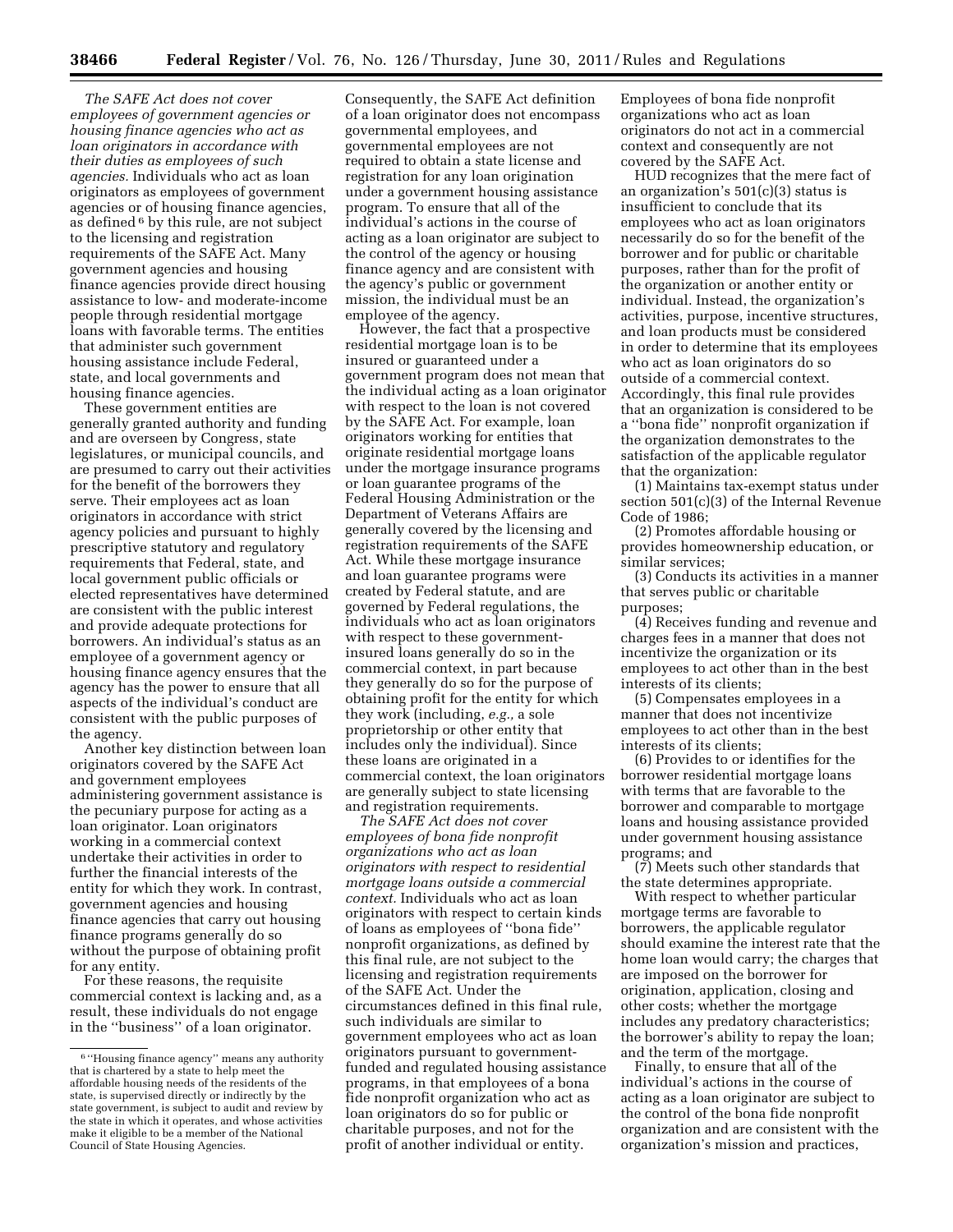the individual must be an employee of the organization and must be acting within the scope of his or her employment on behalf of the organization. (Applicability of SAFE Act licensing requirements to volunteers is addressed below under the section of this preamble that addresses ''for compensation or gain.'')

*An individual selling his or her own residence is not engaged in the business of loan originator.* As the foregoing clarifications highlight, the SAFE Act requires licensing of individuals engaged in the ''business'' of a loan originator, and the statutory phrasing of who is required to be licensed reflects a habitualness and commercial context, both of which are likely absent in the case of a homeowner financing the sale of his or her own residence, whether such residence is the homeowner's principal residence or a vacation property. As HUD stated in the proposed rule, the frequency with which a particular seller provides financing to a buyer to facilitate the sale of the seller's own residence is so limited that Congress could not have intended to require such sellers to obtain loan originator licenses. This final rule confirms and more clearly applies this point by adding the concept of habitualness or repetition expressly into the language on ''engages in the business of a loan originator'' in § 3400.103(b) of the rule.

However, as discussed later in this preamble, a remaining issue with respect to seller financing is when the infrequency with which an owner finances the sale of properties other than his or her residence, along with other factors, indicate that an individual is not ''engaged in the business'' of a loan originator, either because the transactions' requisite commercial context or habitualness, or both, are absent. HUD received a large number of public comments suggesting that an individual should be able to provide financing pursuant to the sale of any property the individual owns, regardless of whether property served as the seller's residence. As further discussed below, some commenters stated that seller financing should be permitted for a limited number of such properties, while others stated that financing the sales of an unlimited number of such properties should be permitted, without subjecting the provider of the financing to SAFE Act licensing requirements.

HUD appreciates the concerns of the commenters and agrees that there may be cases where the seller of a property or properties in which the seller has never lived may provide financing for the sale without the seller's acts arising

to ''engag[ing] in the business'' of a loan originator. While the fact that the seller has not lived in the properties makes it more likely that financing is provided in order to obtain a profit, and therefore makes it more likely that a commercial context is present, the infrequency with which a particular seller undertakes such actions, combined with the fact that it is the individual who is providing the financing (rather than a business entity that regularly provides financing), may mean that the requisite habitualness needed to constitute ''engage[ing] in the business'' of a loan originator is absent. However, HUD is unable to state how often an individual may undertake such transactions before the requisite habitualness is met. Despite the requests of many commenters, HUD has no authority under the SAFE Act to exempt from licensing requirements individuals who engage in the business of a loan originator. For example, HUD has no authority under the SAFE Act to establish a ''de minimis'' exemption that would shield individuals who do engage in the business of a loan originator from the SAFE Act's licensing requirements, but who do so infrequently. The SAFE Act expressly provides the Federal banking agencies with such authority but does not provide comparable authority to HUD. Accordingly, although HUD agrees that an individual must act as a loan originator with respect to financing that is provided or other origination activities that are performed with some degree of habitualness in order to engage in the ''business'' of a loan originator, HUD is unable to state how frequently an individual, including an individual providing financing for the sale of a property, must so act in order to meet the requisite degree of habitualness.

*HUD lacks statutory authority to grant exemptions to licensing under the SAFE Act.* As also discussed later in this preamble, many commenters sought exemption from licensing under the SAFE Act for various reasons. HUD has no authority under the SAFE Act to exempt individuals engaging in the business of a loan originator.

*Removal of activities that are not specified in statute as activities exempt from licensing under the SAFE Act.*  HUD is removing from § 3400.103(e), which pertains to individuals who do not need to be licensed under the SAFE Act, references to individuals who offer and negotiate terms of a residential mortgage loan with or on behalf of a family member, an individual who only offers or negotiates terms of a residential mortgage loan secured by a dwelling

that serves as the individual's residence, and a licensed attorney who only negotiates the terms of a residential mortgage loan on behalf of a client as an ancillary matter to the attorney's representation of a client. HUD's position remains that these activities do not constitute engaging in the business of a loan originator and are not subject to licensing under the SAFE Act. HUD believes that the inclusion of these activities in the regulation as activities not covered by the SAFE Act triggered the high volume of comments that addressed issues such as how many residences an owner may sell and finance before the owner may need to be licensed under the SAFE Act, and what HUD means by ''immediate family member.'' Accordingly, a discussion of these activities, which includes examples of activities that do not fall under SAFE Act coverage, as well as activities that serve as examples of activities that do fall under SAFE Act coverage, has been moved to an Appendix of this final rule. This approach is consistent with that of the Federal banking agencies in their SAFE Act final rule, which included an analogous appendix that address activities that do or do not subject an individual to SAFE Act requirements.

*Activities, not the label of the transaction or professional title of an individual, determine SAFE Act coverage.* As also discussed later in this preamble, many commenters submitted the titles of various professions and asked whether such professions had to be licensed under the SAFE Act. It is the activities that an individual undertakes, not the individual's title, that determines coverage under the SAFE Act. If one is engaged in the business of a loan originator, then regardless of what other title one may have, the individual is subject to licensing under the SAFE Act.

*Deferral to the Bureau for a determination of coverage of individuals involved in material mortgage modifications.* The final rule does not include licensing of those individuals engaged in material or significant modifications to residential mortgage loans or those individuals working as third-party loan modification specialists. Although HUD considered licensing of such individuals, and specifically solicited comment on coverage of loan modifications that result in material modifications to homeowners' mortgages, HUD, in this final rule, does not define ''loan originator'' or ''business of a mortgage loan originator'' to include individuals who engage in loan modifications or are third-party loan modification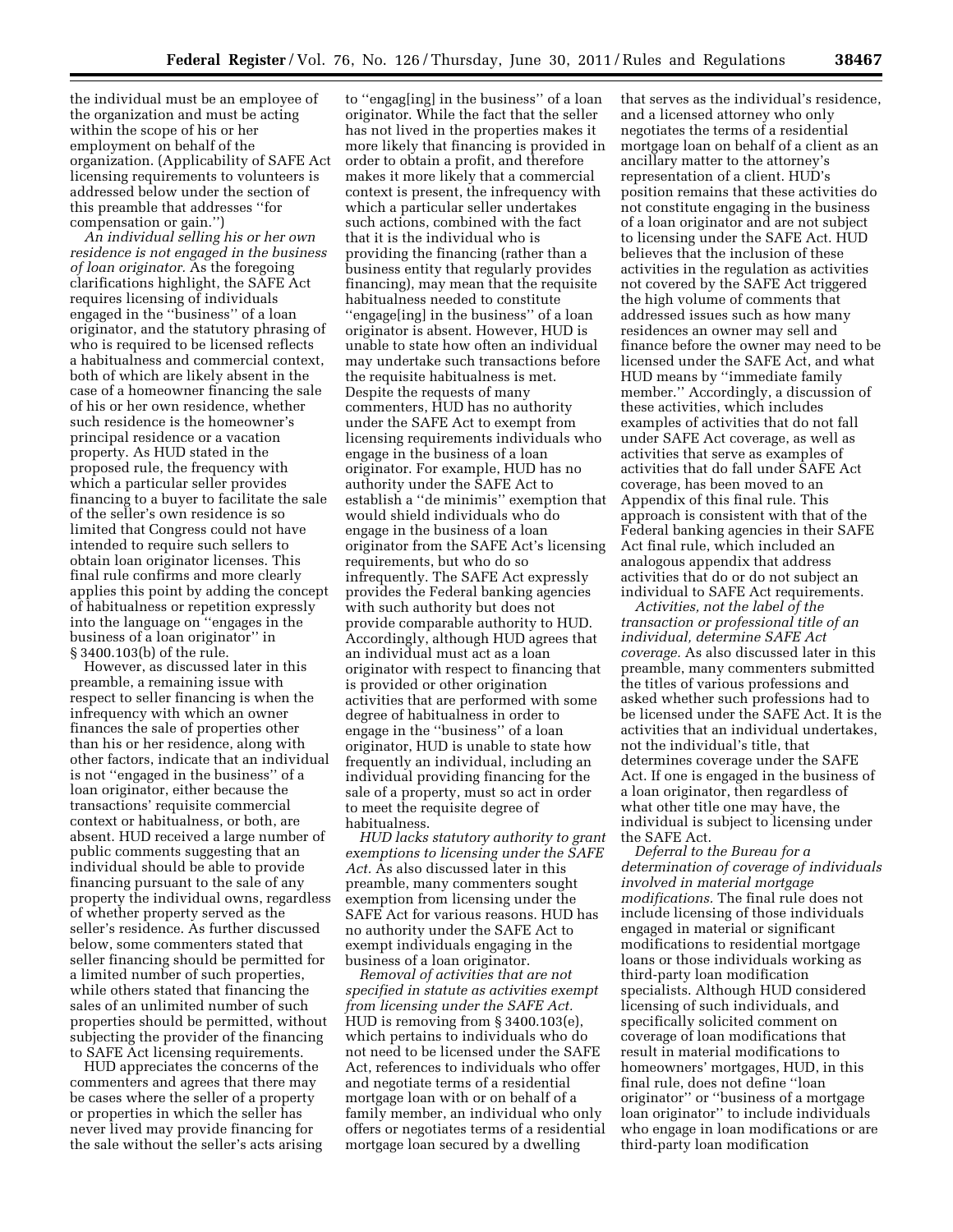specialists. HUD leaves to the Bureau the issue of whether such individuals should be licensed under the SAFE Act. HUD notes that the new Bureau has independent authority under the Dodd-Frank Act to regulate loan modification and loan servicing practices.

However, it is important to note that those individuals involved in refinance transactions are subject to licensing under the SAFE Act. A refinancing results in a new loan, not a modified loan.

*Appendix of activities that constitute or do not constitute ''engag[ing] in the business of a loan originator.''* As noted earlier, HUD includes in this final rule an appendix that provides examples of activities that would subject an individual to licensing under the SAFE Act, or that do not fall under coverage of the SAFE Act.

*Technical and additional clarifying changes.* In addition to the clarifications highlighted above, this final rule also includes technical and minor clarifying changes to certain definitions and provisions. These changes are in response to ambiguities raised by commenters, and are further discussed below in section IV of this preamble. Among them are technical changes to the regulatory provisions clarifying ''takes an application,'' ''offers or negotiates," "employee," "state," the requirement to pass a test after a lapse of a loan originator license of five or more years, the requirement to authorize the NMLSR to obtain required information, and the full name of the accreditation program for state supervisory authorities. A definition is provided for the term ''origination of a residential mortgage loan,'' which is, in turn, included in the definition of ''loan processor or underwriter.''

Section 30.69 is also revised to clarify that HUD would not impose civil money penalties for violations of state law, in a state where HUD has established a system for the licensing and registration of loan originators.

#### **IV. Discussion of Public Comments**

#### *A. The Comments, Generally*

The public comment period on this proposed rule closed on March 5, 2010, and HUD received 5,132 public comments in response to the December 2009 proposed rule. Comments were submitted by individuals; state regulatory agencies; other units of state and local government; industry associations; mortgage-lending institutions; mortgage loan servicers; nonprofit housing counseling, lending, and community development organizations; broker-dealers that

employ financial advisors; manufactured housing retailers, lenders, and community owners; and attorneys and law firms. The overwhelming majority of the comments were directed to various types of residential mortgage loan transactions and asked HUD to clarify whether the individuals involved in those transactions are required to be licensed under the SAFE Act. This Section IV of the preamble sets out significant comments raised by the public commenters and HUD's responses to these comments, and identifies where HUD has made technical changes to the regulations as set forth in the proposed rule.

#### *B. Key Definitions: ''Taking an Application,'' ''Offers or Negotiates,'' ''Compensation or Gain,'' and ''Engaging in the Business of a Loan Originator''*

*Comment: More detailed or revised definitions are needed for key terms that determine whether an individual is covered.* Several commenters requested that HUD elaborate on its definitions of ''takes an application,'' ''offers or negotiates,'' and ''for compensation or gain.'' Commenters stated that without further refinement, these terms, as presented in the proposed rule, capture or appear to capture: (1) Activities that are not loan origination activities, or (2) individuals who are not loan originators. A number of commenters asserted that the proposed definition changes the statutory definition of ''loan originator,'' which requires that an individual take a residential mortgage loan application *and* offer or negotiate the terms of a residential mortgage loan for compensation or gain, into an ''or'' definition, thus requiring satisfaction of only one of the two prongs noted above. Another commenter stated that HUD should not include the provision that an individual engages in the business of a loan originator by representing to the public that such an individual can or will perform the activities of a loan originator.

With respect to the term ''takes an application,'' a commenter stated that the definition of ''application'' needs to be more precise to clarify that taking an application does not encompass the mere physical handling or transmitting of a completed form to a lender. Another commenter stated that HUD should clarify that the ''and'' in the proposed definition of ''application'' is conjunctive; that is, an application consists of both the request for an offer of a loan and the information about a borrower that is customary or necessary. Another commenter stated that deciding whether to extend an offer of credit, or

''influencing'' the decision of another, is not part of the origination function and could be viewed as inappropriate for a loan originator. This commenter states that taking an application and collecting information from the applicant that will be used to determine whether or not to grant the mortgage loan should be the only stated factors in proposed § 3400.103(c)(1). Another commenter urged HUD to withdraw its interpretation of the term ''application'' set forth in the proposed rule, and instead retain the definition of ''application'' that is found in the Real Estate Settlement Procedures Act (RESPA), Regulation X (24 CFR 3500.2).

With respect to the term ''offers or negotiates,'' commenters identified activities that occur in the context of the manufactured housing retail industry or other contexts and asked HUD to clarify that they do not constitute offering or negotiating, such as: (a) The mere sharing of general information about a financing source; (b) acting as a conduit between the homebuyer and the financing source without engaging in specific discussion of financing options from a particular funding source; (c) discussing hypothetical financing options, *i.e.,* options not related to a specific financing source; (d) presenting a spectrum of options; (e) giving the homebuyer a list of available financing sources without recommending any of the sources; (f) discussing a buyer's ability to afford a home; (g) discussing various alternative financing options; (h) presenting or discussing generic facts sheet or generic rate sheets; and (i) closing personal property transactions. The commenters reasoned that these activities are not covered because under HUD's proposed first prong in the provision on ''offer[ing] or negotiate[ing],'' an individual can present loan terms to a borrower for acceptance only if the terms are capable of being accepted under contract law. The commenters stated that similarly, under HUD's proposed second prong in the provision on ''offer[ing] or negotiate[ing],'' an individual communicates with a borrower to reach a mutual understanding only if the activity amounts to achieving mutuality under contract law.

Several commenters believed that the proposed provisions clarifying the terms ''offer[ing] or negotiate[ing]'' left too much ambiguity or risked coverage of activities that the commenters believed should not be covered. Commenters specifically questioned HUD's proposed third prong, which provided that an individual offers or negotiates terms of a residential mortgage loan by referring the prospective borrower to a particular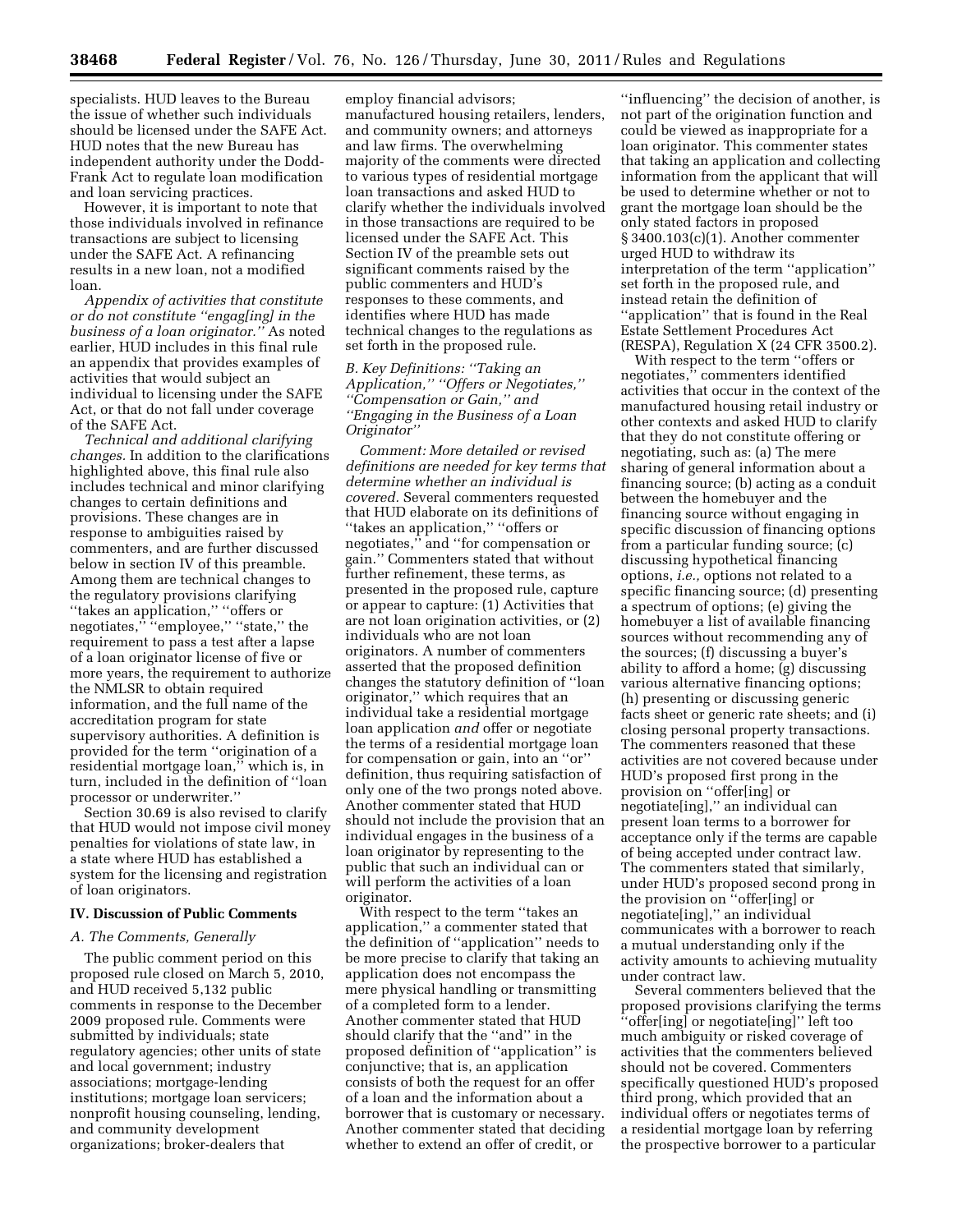lender or set of loan terms in accordance with a duty to or incentive from any person other than the prospective borrower. Some commenters worried that under this third proposed prong, licensing requirements could be triggered by a casual conversation in which an individual recommends a lender, by indicating the name of a lender on the individual's business card, or implying generically that a particular lender may be able to meet a prospective borrower's needs. Another commenter stated that HUD's third prong does not cover a manufactured home retailer who forwards an application to a limited number of lenders, and that the duty or incentive refers only to duties to or incentives from a financing source, and not to a commission that the individual may receive as a result of selling the home.

With respect to the term ''for compensation or gain,'' as in the case of the comments submitted on ''taking an application,'' and ''offers or negotiates,'' commenters generally did not offer a definition for this term but offered examples of activities that the commenters believe should fall outside of the scope of ''for compensation or gain.'' Some commenters stated that ''for compensation or gain'' requires a nexus between the compensation or gain and the ''offering or negotiating activity, or should include only a commission that is contingent on the closing of a loan or sale, and not salary. Commenters stated that the following should be clarified as not constituting activities that are undertaken ''for compensation or gain'' under the SAFE Act: (a) A salesperson's commission for the sale of a manufactured home to the extent that the commission is the same in a cash transaction and in a financed transaction; and (b) any benefit that is the same in a financed transaction as in a cash transaction. Other commenters recommended that the term ''for compensation or gain'' be defined to exclude an employee of a 501(c)(3) or government organization that will receive no gain or benefit from the transaction.

The majority of commenters who provided suggestions on how these terms should be revised or clarified did so in the context of various categories of professions that should be excluded from coverage under the SAFE Act.

*HUD Response:* The definitions of ''tak[ing] a residential mortgage loan application,'' ''offer[ing] or negotiate[ing] terms of a residential mortgage loan,'' and ''for compensation or gains'' largely determine whether or not a particular individual is subject to licensing requirements, and HUD

specifically solicited comment on the definitions provided in the proposed rule.

*Takes an application.* HUD's proposed rule provided that ''application'' includes any request from a borrower, however communicated, for an offer (or in response to a solicitation of an offer) of residential mortgage loan terms, as well as the information from the borrower that is typically required in order to make such an offer. The proposed rule provided that HUD views the phrase ''tak[ing] an application'' to mean receipt of an application for the purpose of deciding whether or not to extend the requested offer of a loan to the borrower, whether the application is received directly or indirectly from the borrower. HUD stated that it generally would not be possible for an individual to offer or negotiate residential mortgage loan terms without first receiving the request from the borrower, as well as the information typically contained in a borrower's application. Accordingly, the provision retained in § 3400.103(c)(1) of this final rule, which provides that an individual takes an application, whether he or she receives it ''directly or indirectly'' from the borrower, means that an individual who offers or negotiates residential mortgage loan terms for compensation or gain cannot avoid licensing requirements merely by having another person physically receive the application from the prospective borrower and then pass the application to the individual.

HUD disagrees that this clarification converts the statutory two-pronged ''and'' definition into an ''or'' definition that is met by satisfying only one prong. (The commenter may be confusing the Model State Law with HUD's proposed rule.) Instead, the clarification merely prevents subversion of the SAFE Act's licensing regime through use of a ''straw man,'' and recognizes that it is the act of offering or negotiating residential mortgage loan terms for compensation or gain in conjunction with receipt of an application that subjects an individual to licensing requirements. An individual who merely takes an application, but never offers or negotiates loan terms, is not required to be subject to licensing by the SAFE Act. Similarly, a person who makes an offer of loan terms without ever receiving, directly or indirectly, an application from the borrower, is not required to be covered by the SAFE Act.

The proposed rule also provided that HUD interprets the term ''takes a residential mortgage loan application'' to exclude an individual whose only role with respect to the application is physically handling a completed

application form or transmitting a completed form to a lender on behalf of a prospective borrower. This interpretation is consistent with the definition of ''loan originator'' in section 1503(3)(A)(ii) of the SAFE Act, and with HUD's above discussion of ''takes an application.''

*Organizational change.* The corresponding provision, regarding ''administrative or clerical tasks,'' has been moved to  $\S 3400.103(e)(4)$  in this final rule for organizational clarity. It is HUD's view that the provisions in the final rule clearly exclude these activities, and that changes requested by some commenters for further clarification are unnecessary.

HUD agrees with a commenter's observation that an application consists of both the request for an offer of loan terms and the information about the borrower, as more specifically provided in the definition. HUD's view is that this is made clear by the definition's use of the word ''and.'' HUD also agrees that a loan originator's duties generally do not include ''deciding'' whether to offer credit, and that use of the word ''influencing'' could be read to imply an activity that is generally not appropriate for a loan originator.

*Rule clarification.* To clarify that this was and is not HUD's intended meaning,  $\S 3400.103(c)(1)$  is revised slightly to clarify that the application is received for the purpose of ''facilitating a decision'' whether to extend an offer.

*Offers or negotiates.* HUD advised in the proposed rule that it views the terms ''offers or negotiates'' broadly. HUD views these terms as encompassing interactions between an individual and a borrower with respect to prospective loan terms where the individual is likely to seek to further his or her own interests or those of a third party. Accordingly, the proposed rule, in § 3400.103(c)(2), stated that the terms include interactions that are typical between two parties in an arm's length relationship to facilitate the formation of a contract, such as presenting loan terms for acceptance by a prospective borrower and communicating with the borrower for the purpose of reaching an understanding about prospective loan terms. The proposed rule specifically clarified that the third prong of ''offers or negotiates'' encompasses actions by an individual that make a prospective borrower more likely to accept a particular set of loan terms or an offer from a particular lender, where the individual may be influenced by a duty to or incentive from any party other than the borrower. Such actions may be functionally equivalent to and have the same effect on the borrower's decision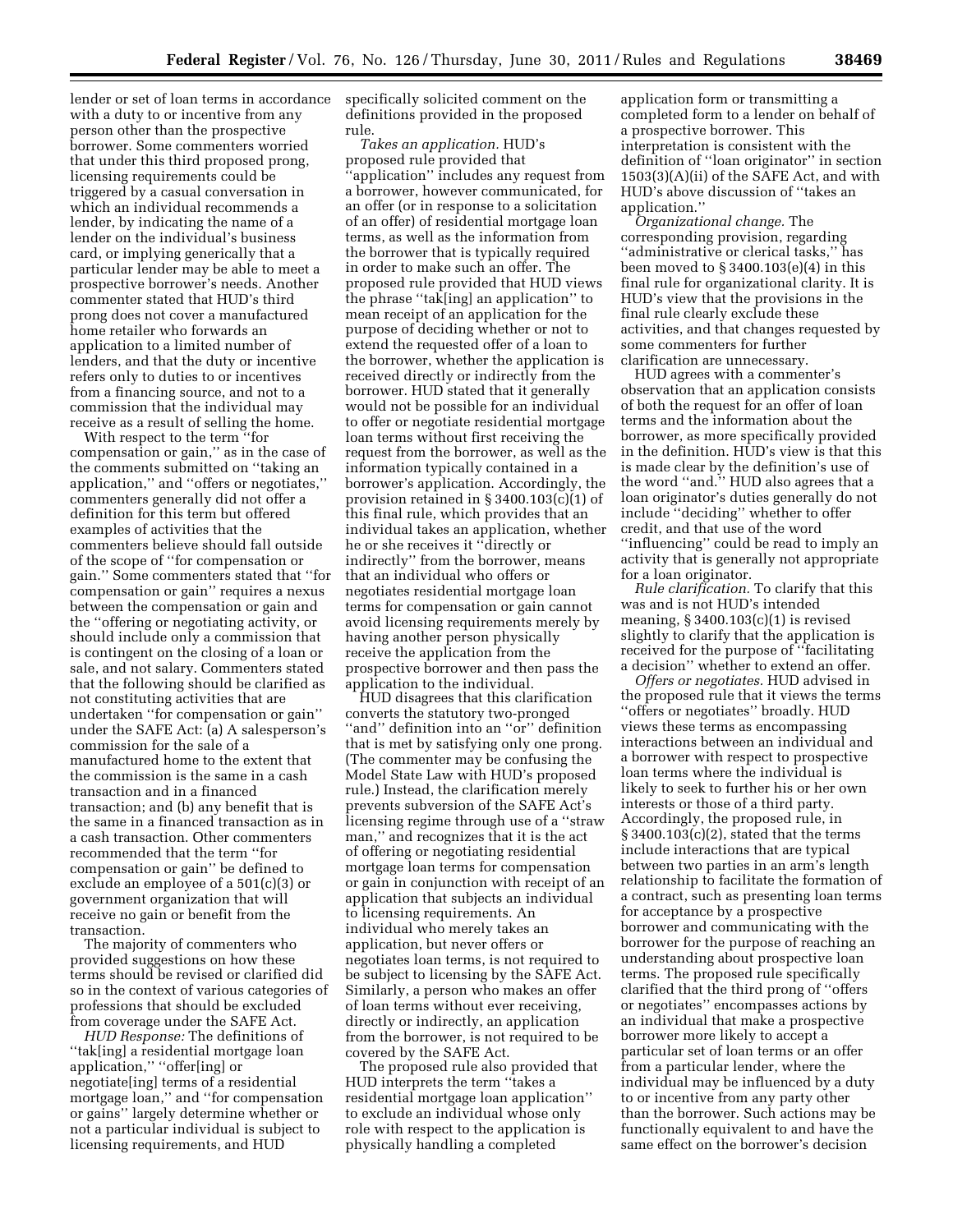as a direct offer or negotiation, but without the borrower's knowledge or understanding that other options may be available. HUD generally agrees with the commenters' observation that HUD's proposed first prong of the provision clarifying ''offers or negotiates,'' under which an individual presents, for acceptance by a borrower, residential mortgage loan terms, has similarities with an extension of an offer under contract law.

*Rule clarification.* However, to prevent any confusion that might arise as a result of this analogy, HUD is clarifying in this final rule that the offer need not be capable of acceptance at the time it is presented, as an offer typically would be under contract law.

As the Federal banking agencies clarified in their final rule, the loan terms presented may be conditional or subject to additional verification, and other steps may remain in completing the loan process. (See, *e.g.,* Appendix A to subpart F of Part 34—Examples of Mortgage Loan Originator Activities, paragraph (b), at 75 FR 44687–88.) In addition, the individual typically lacks authority to bind the entity that would provide the prospective loan, which is another distinction from an agentprincipal relationship under contract law.

*Rule clarification.* To clarify these distinctions, this final rule provides at § 3400.103(c)(2)(i)(A) that under the first prong, an individual presents the loan terms for ''consideration'' rather than for "acceptance" by a borrower. To prevent any misunderstanding that the prong covers an individual who presents merely generic or illustrative loan terms for general consideration by the borrower, this final rule further clarifies that the individual must present ''particular'' residential mortgage loan terms. Through this change, HUD intends to cover the presentation of loan terms that are identified as being prospectively available from one or more lenders to similarly situated prospective borrowers.

Similarly, HUD generally agrees with the commenters' observation that the proposed second prong of the provision clarifying ''offers or negotiates,'' under which an individual communicates with a borrower for the purpose of reaching an understanding about prospective loan terms, is analogous to communications between parties to a prospective transaction that have the purpose of reaching ''mutuality,'' as under contract law.

*Rule clarification.* Accordingly, HUD is clarifying at § 3400.103(c)(2)(i)(B) that the purpose of such communications is ''mutual understanding.'' However, the

individual need not have authority to alter the rate in the course of such communications, and this second prong can be satisfied by communicating with the purpose of reaching mutual understanding, even if such understanding is never in fact achieved.

With these clarifications, HUD agrees that in general, the following activities described by the commenter—(a) the mere sharing of general information about a financing source; (c) discussing hypothetical financing options, *i.e.,*  options not related to a specific financing source; (e) giving the homebuyer a list of available financing sources without recommending any of the sources; (f) discussing a buyer's ability to afford a home; (h) presenting or discussing generic facts or generic rate sheets; and (i) closing personal property transactions—would not be covered under ''offers or negotiates.'' Whether the commenter's examples of the following activities—(b) acting as a conduit between the homebuyer and a financing source without engaging in specific discussion of financing options from a particular funding source; (d) presenting a spectrum of options; and (g) discussing of various alternative financing options—would be covered would require additional facts and analysis under the provisions, as explained above. For example, ''acting as a conduit between the homebuyer and a financing source'' could constitute a mere administrative task, if the activity consists of merely physically handling or faxing a document in accordance with the unsolicited request of the borrower or of a licensed loan originator, or it could constitute taking an application or offering or negotiating loan terms, depending on the facts and circumstances.

HUD disagrees with the commenters who characterized as inappropriate the proposed third prong, which provides that an individual offers or negotiates terms of a residential mortgage loan by referring the prospective borrower to a particular lender or set of loan terms in accordance with a duty to or incentive from any person other than the prospective borrower. HUD cautions that each of the prongs clarifying ''offers or negotiates'' must be read in conjunction with the statutory and regulatory provision that an individual must also ''take an application'' and that there must be a nexus between the two activities. An individual's generic referral to or recommendation of a particular lender, divorced from any receipt and consideration by the individual of the prospective borrower's application (*i.e.,* his or her request and information that is customary in a

decision on whether to extend an offer of loan terms), would not likely trigger the third prong. Instead, it would be triggered by an individual's referral to a particular lender or set of loan terms in conjunction with the individual's receipt and consideration of the information received from the borrower.

Properly understood in this context, the third prong is simply a specific application of the first prong, under which an individual directly presents for the borrower's consideration particular loan terms that are identified as being available from one or more lenders to similarly situated borrowers. The third prong merely clarifies that, just as with ''taking an application,'' the individual cannot avoid applicability of the SAFE Act by bifurcating the function; *e.g.,* by directing the prospective borrower to another individual or entity that will reveal the details of the terms that the first individual has identified as prospectively available to similarly situated borrowers. However, the third prong is further qualified to provide that it applies only to an individual who performs the described function in accordance with a duty to or incentive from a person other than the prospective borrower. This qualification ensures that it does not inadvertently cover individuals who merely provide advice to prospective borrowers in a wholly charitable or disinterested manner.

Accordingly, coverage of the commenter's example of a manufactured home retailer who forwards an application to a limited number of lenders would require additional facts and analysis. HUD understands that there may be a limited number of such lenders that serve a particular geographical area, and even fewer that provide financing for a particular class of transaction. While HUD disagrees with the commenter's assertion that the referenced ''duty to or incentive from'' refers only to duties to, or incentives directly from a financing source, the inquiry would not end there. Even if an individual faced the prospect of earning a commission or other incentive in connection with the sale of the home, coverage would depend on whether the range of prospective lenders to whom the individual forwarded the application was shaped by, or was ''in accordance with,'' the commission or other incentive. If the individual forwarded the application to all prospective lenders known to the individual to provide prospective financing, or a fair sampling of them that is not skewed based on such incentives, then the individual would likely not be covered.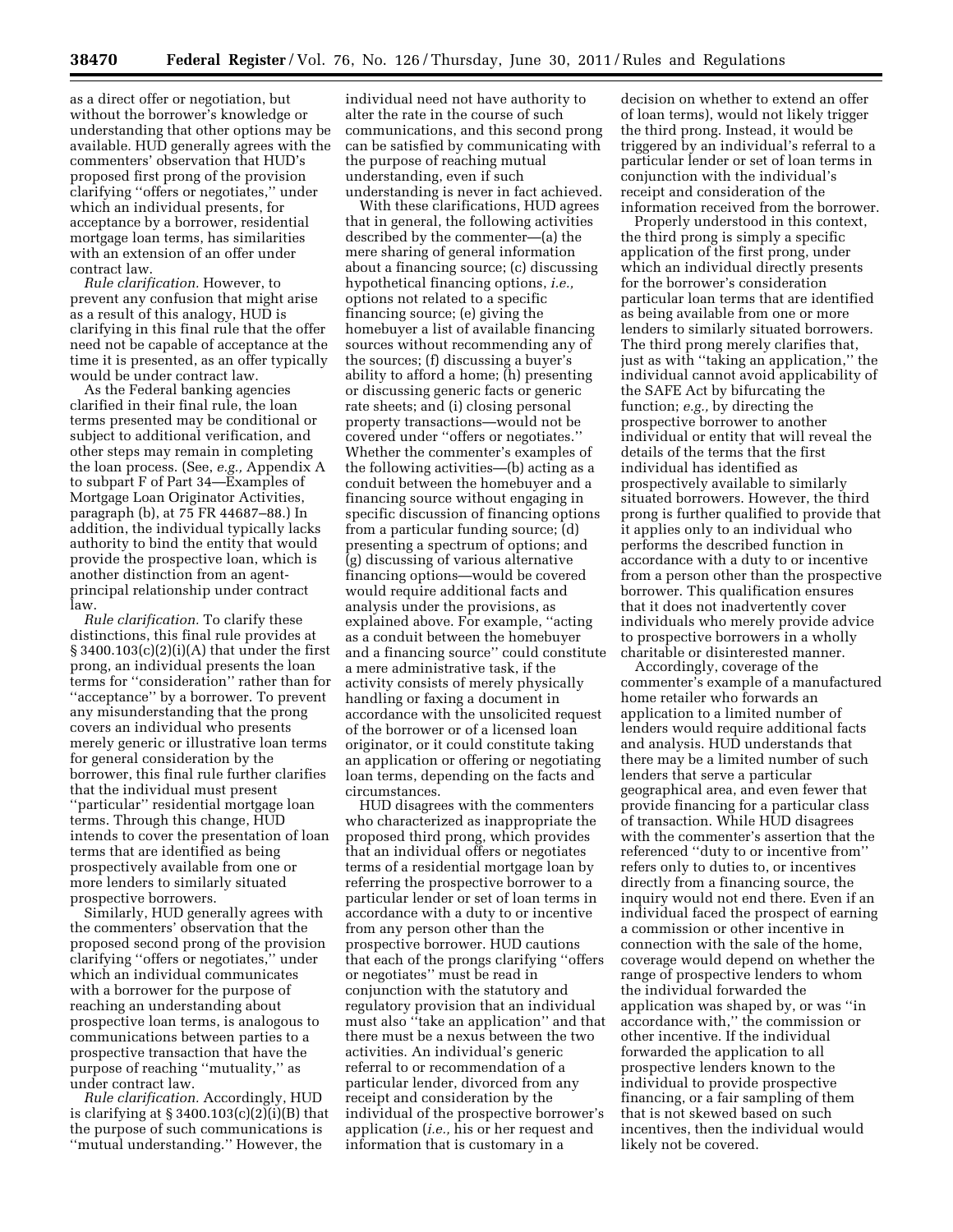*For compensation or gain.* With respect to the term ''for compensation or gain,'' the proposed rule defined this term in  $\S 3400.103(c)(2)$  to include any circumstances in which an individual receives or expects to receive anything of value in connection with offering or negotiating terms of a residential mortgage loan. The term would not be limited to payments that are contingent upon closing a loan. HUD agrees that there must be some nexus between the receipt of money or anything of value and the activity that constitutes offering or negotiating, since HUD has provided that the former must be ''in connection with'' the latter. However, HUD disagrees that ''for compensation or gain'' should be defined to cover only those transactions that involve a commission that is contingent on the transaction. HUD construes the term broadly to ensure that consumers receive the full protection of the licensing requirements of the SAFE Act, and HUD notes that the Federal banking agencies have followed the same approach in their final rule. (See, *e.g.,*  Appendix A to subpart F of Part 34— Examples of Mortgage Loan Originator Activities, paragraph (c)(1), at 75 FR 44688.) An individual who acts as a loan originator purely as a volunteer, such that the individual does not receive or expect to receive anything of value in connection with offering or negotiating terms of a residential mortgage loan, is not subject to SAFE Act licensing requirements.

Accordingly, the example of a sales commission received by an individual in the manufactured home retail industry would likely meet the definition of ''for compensation or gain'' if it is received or expected to be received ''in connection with'' activities that constitute ''offering or negotiating.'' However, as discussed above, physically handling an application or other documents or engaging in generic discussions do not necessarily constitute offering or negotiating and, accordingly, may not subject the individual to coverage even if they would otherwise be acting for compensation or gain. Similarly, as discussed below, HUD's analysis of whether employees of certain bona fide nonprofit organizations and government agencies are subject to coverage depends on considerations other than whether they undertake activities ''for compensation or gain.''

*Rule clarification.* For purposes of clarification, HUD adds to § 3400.23 (Definitions), a definition for ''for compensation or gain,'' which crossreferences to the discussion of this term in § 3400.103(c)(2)(ii).

*Engaging in the business of a loan originator.* HUD disagrees with the commenters who asserted that HUD may not define ''engag[ing] in the business of a loan originator'' to include representing to the public that an individual can or will perform the services of a loan originator. HUD is aware that a version of a bill that preceded enactment of the SAFE Act contained a similar provision in the definition of ''loan originator,'' and that the SAFE Act as enacted did not include the provision in the definition of ''loan originator.'' Congress opted to provide that the test that determines whether an individual is subject to licensing requirements is different from merely whether one meets the definition of a ''loan originator.'' Rather, one must ''engage in the business of a loan originator.''

HUD declines to ignore this distinction and instead construes the statute's undefined provision in a common-sense manner. As further discussed below, in consideration of applicability of the SAFE Act to government agencies and certain bona fide nonprofit organizations, it is possible for one's activities to meet the literal definition of a loan originator without amounting to ''engag[ing] in the business of'' a loan originator. Concomitantly, as is the case in the regulation of other professions such as the practice of law and medicine, this final rule provides that an individual may ''engage in the business of a loan originator'' by representing to the public that one can provide the services of a loan originator, even if the individual is lying, otherwise fails to provide such services, or has not yet done so. HUD's position is that the SAFE Act does not require a state supervisory authority to sit idly by until such an individual actually receives all of a prospective borrower's confidential and financial information, disseminates it, and presents loan terms to the borrower, before the individual becomes subject to licensing or enforcement actions.

*Organizational change.* Similar to the approach taken by the Federal banking agencies in their rulemaking, this final rule includes an Appendix that provides examples of activities of someone who is engaged in the business of a loan originator.

#### *C. Scope of State Licensing Requirements and the Definition of ''Employee''*

*1. Comment: Community banks should be distinguished from nondepository mortgage lenders.* A commenter states that community banks should be distinguished from

nondepository mortgage lenders because community banks are already highly regulated and are more invested in the communities they serve.

*HUD Response:* The SAFE Act distinguishes between depository institutions and nondepository mortgage lenders. The SAFE Act requires the licensing and registration, or just registration, of anyone who engages in the business of a loan originator. The determination of whether a loan originator falls under the Federal banking agencies rules for registration of loan originators, or the requirements for state licensing and registration of loan originators, is determined by whether or not the individual is an employee of a depository institution or subsidiary of a federally regulated depository institution, as that term is defined in the Act. (See 12 U.S.C. 5102(2), incorporating the definition of ''depository institution'' from section 3 of the Federal Deposit Insurance Act (FDI Act), and including credit unions.) Therefore if an institution (such as a community bank, as cited by the commenter) meets the definition of a depository institution under the FDI Act, then an individual who meets the definition of a loan originator and is an employee of that institution would be subject to the registration requirements under the final rule recently issued by the Federal banking agencies, rather than the licensing and registration requirements of this final rule.7

*2. Comment: HUD's provision of a default definition of ''employee'' and deference to any definition provided by the Federal banking agencies—support and opposition.* The majority of commenters who commented on the definition of ''employee'' supported HUD's approach of providing a default definition of ''employee'' while subjecting the default definition to any binding definition promulgated by the Federal banking agencies for purposes of the SAFE Act. One industry association stated that HUD should not cede authority to the banking agencies to craft any definition they determine appropriate.

Other commenters urged HUD to alter its default definition to provide that an ''employee'' includes an independent contractor who is a loan originator for a federally regulated depository institution. Some commenters suggested

<sup>7</sup>HUD notes that some employees of federally regulated institutions may also be subject to the state licensing and registration regime. For example, employees who act as mortgage loan originators for a bank and a nondepository subsidiary of a bank holding company that is not a subsidiary of a depository institution would be subject to both the Federal and state regimes.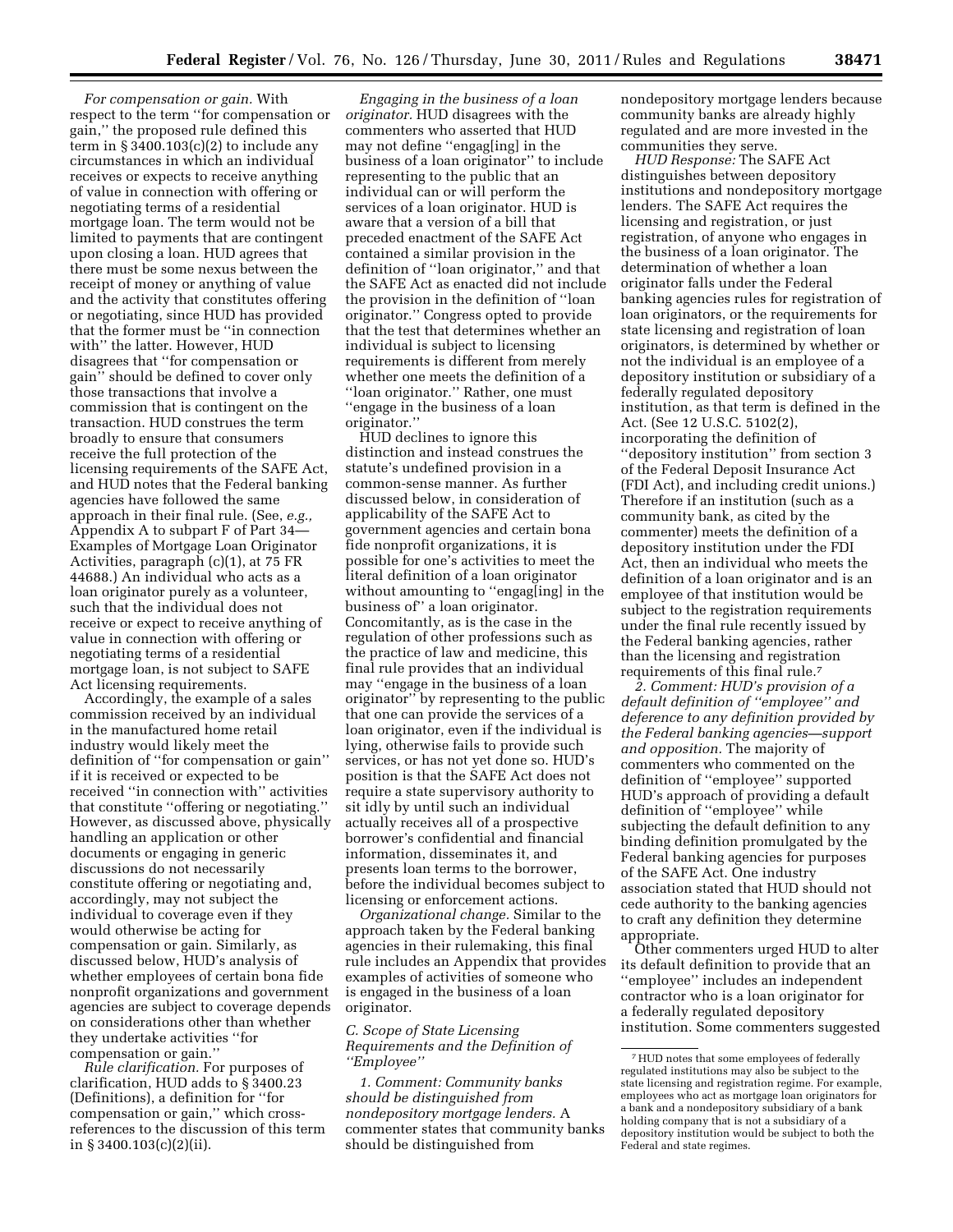that the definition be expanded to include only independent contractors who are exclusive agents of a federally regulated banking institution. One commenter supported the default definition's ''right to control'' test, but urged HUD to clarify that the W–2 form on which an individual's income must be reported is to be issued by the person with the right to control the individual. Others urged HUD to eliminate the W– 2 requirement from its definition. One commenter asserted that because one bank has extensive in-house training for its independent contractor loan originators, who are subject to performance review and discipline by the bank, such state licensing would be unnecessary.

*HUD Response:* HUD is maintaining, in this final rule, its approach of providing a default definition of employee and then subjecting that definition to any binding definition issued by the Federal banking agencies. HUD's approach ensures that there is no gap or overlap between the jurisdictions of state supervisory authorities or confusion over which jurisdiction governs a loan originator.

Under the terms of this final rule, a state must require an individual who engages in the business of a loan originator to be state licensed, unless the individual meets HUD's definition of an employee of a federally regulated depository institution or of such an institution's federally regulated subsidiary, a credit union, or Farm Credit System institution. The Federal banking agencies final rule states that ''Pursuant to section 1503(11) of the SAFE Act, Agency-regulated institutions and their employees who are acting within the scope of their employment with the Agency-regulated institutions are not subject to State licensing or registration requirements for mortgage loan originators.'' 8 Should the Federal banking agencies provide a different binding definition, then individuals who meet that definition will be subject to registration as loan originators, and other loan originators will be subject to state licensing. While HUD's default definition reflects HUD's views about how to best define employee and thereby delineate state supervisory authorities' jurisdiction, HUD's view is that it is more important to ensure that there are no gaps, overlap, or confusion concerning which jurisdiction applies to a given individual.

As stated earlier in this preamble, it is HUD's position, as it was for the

Federal banking agencies in their rulemaking, that the common law ''right to control'' test and the W–2 income reporting requirements are important elements in determining who is and who is not an employee. Use of both elements is common in Federal agency practice, including HUD's practice under other programs. The depository institution's right to control the manner and means of all the loan originators work (not just those activities expressly governed by Federal banking agency regulations) is an important provision in the definition. It ensures that if a federally regulated depository institution does not have the right to control and is not responsible for every aspect of a loan originator's interactions with a consumer, then the consumer whose financial well-being is at stake will be assured that the loan originator has satisfied the more rigorous state licensing requirements, which include character and fitness, education, and testing. The W–2 requirement is important to ensure that state supervisory authorities are able to readily and efficiently determine which loan originators are subject to their state licensing requirements, and which are not, without having to undertake an extensive analysis for each individual under common law doctrine.

Although the Federal banking agencies have not provided a definition of employee in their regulatory text, they stated in the preamble to their final rule (language which HUD cited earlier in this preamble) that they intend ''employee'' to have the common law meaning that includes the ''right to control'' test. They also stated that the Internal Revenue Service uses the same test to determine whether an individual is an employee and, accordingly, whether an institution must file a W–2 form for the individual. The Federal banking agencies provide for registration only of loan originators who are employees of the institutions they regulate. If HUD were to follow the suggestion of some commenters by defining ''employee'' more broadly than the meaning intended by the Federal banking agencies, such as by including independent contractors or exclusive agents, then the anomalous result would be that such individuals would be subject to neither state licensing requirements nor the Federal banking agency registration requirements.

The Federal banking agencies are in a better position than HUD to evaluate whether the activities of an independent contractor working on behalf of a depository institution they regulate are subject to sufficient control and regulation such that consumers would

be as protected as if such an individual is subject to state licensing. In the event they define ''employee'' to include such individuals, HUD's definition by its own terms defers to such a banking agency definition.

*Rule clarification.* As also noted earlier, HUD agrees with the commenter's suggested language clarifying that the W–2 form must be provided by the person that has the right to control the individual. The suggested language clarifies HUD's intended meaning, and HUD has made the suggested change in the definition of ''employee'' in § 3400.23.

*3. Comment: Each banking agency may promulgate its own definition.*  Several commenters asked HUD to clarify that each Federal banking agency retains authority to define the term ''employee'' for institutions subject to its jurisdiction, rather than jointly through the Federal Financial Institutions Examination Council (FFIEC).

*HUD Response:* The SAFE Act provides for the Federal banking agencies, jointly through the FFIEC, to develop the rules for registering employees of depository institutions and their federally regulated subsidiaries. Such an approach to promulgating regulations helps ensure for uniformity and clarity regarding which individuals are subject to registration and which are not, and HUD's definition is phrased accordingly. Although HUD defers to the Federal banking agencies to determine whether the SAFE Act permits each agency to promulgate disparate definitions of the term ''employee,'' HUD notes that the Federal banking agencies have affirmed that they all intend ''employee'' to have the common law meaning that is also used for purposes of W–2 reporting. (See Federal banking agencies final rule at 75 FR 44664.)

#### *D. Individuals Requiring Licensing Under the SAFE Act*

*1. Comment: Exclude seller financing of several seller-owned properties from SAFE Act mortgage licensing.* A significant portion of the comments submitted on HUD's SAFE Act proposed rule pertained to the issue of a property owner selling and financing the sale of his or her own property. Many of the comments were duplicative of one another, making the same or similar point why individuals who provide seller financing should not be subject to licensing under the SAFE Act. The following provides the various issues and situations pertaining to seller financing raised by the commenters, and

<sup>8</sup>See Federal banking agencies final rule published on July 28, 2010, at 75 FR 44657, column 3, footnote 1.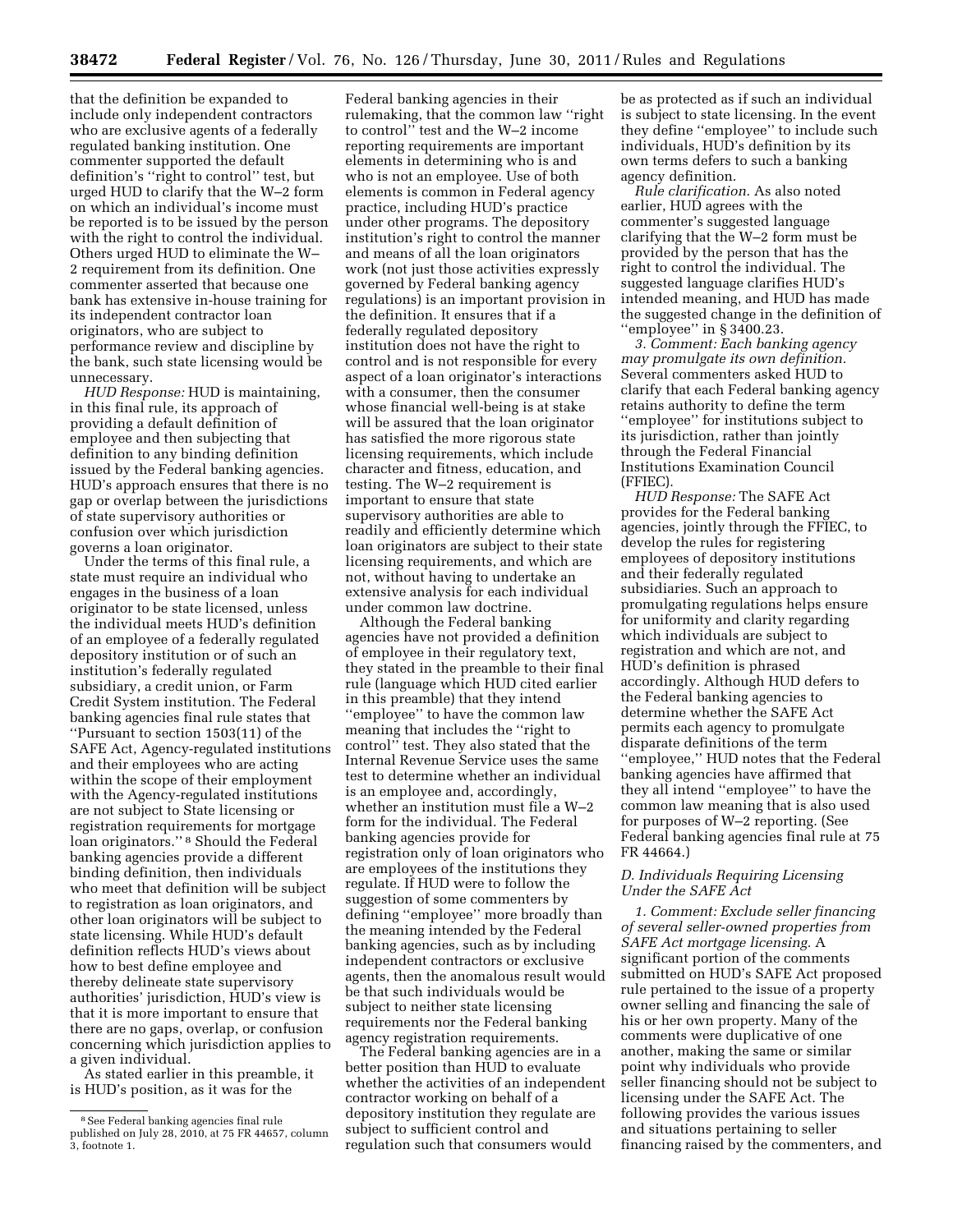for which clarification was sought with respect to licensing coverage or noncoverage under the SAFE Act.

Commenters identified special situations where licensing should not be required, including: Retirees selling a limited number of investment properties; heirs selling an inherited property; sales of vacant lots; sales of homes in floodplains; property transfers resulting from divorce and health issues; sales required by natural disasters; the sale of a former residence; the sale of a home of a relative going into assisted care; persons who take back a deferred purchase money mortgage in connection with the sale of residential real property owned by, and titled in the name of, those persons; investors who provide a service to the community by providing a housing option that buyers could not otherwise obtain; home renovators who perform a valuable service by improving homes and making them available to communities; entities whose primary function is the acquisition, improvement, and sale of residences through seller-financed mortgages; and any person or company that originates and services a loan for which that person or company holds the note and does not resell the loan in the open market.

Commenters stated there are negative tax consequences to not being able to finance the sale of investment properties. One commenter stated that section 453 of the Internal Revenue Code allows for the incremental reporting of gain using the installment sale method. The commenters stated that this option may no longer be available for residential investment properties if HUD's proposed rule is not clarified to exclude owner extended financing (of these properties). A commenter stated that in the case of tax foreclosure properties, many banks will not lend on the properties for the first 2 years after the foreclosure sale so that owner financing is the best way to sell them.

Commenters stated that requiring seller-financers to become licensed will hamper the recovery of the housing market or harm the economy. Some commenters stated that there is a high percentage of unsold homes on the market and that many buyers are having difficulty obtaining financing from banks and institutional lenders; some of these commenters specified that an estimated 4.5 percent of Americans own three or more properties, many purchased solely as investment properties, that 40 percent of non-owner occupied residences are mobile homes, which are more difficult to sell with

bank financing, and that approximately 5 percent of homes in the United States are for sale or for lease, stating that seller financing may be key to liquidating this inventory. Commenters stated that approximately 10 percent of home sales are some form of seller financing.

Commenters stated that seller financing could help revitalize declining neighborhoods, and that the liquidity of the investor market depends on seller financing, and that without this exit strategy, distressed properties will not be purchased but will sit and decay, depressing neighborhoods and home values. A commenter stated that the rule will place property owners at risk of prosecution, of financial penalties, and of court revocation of equitable agreements, if they finance the sale of their own property. Some commenters stated that owner financing of nonowner-occupied properties encourages employment for tradesmen to fix the properties, provides an opportunity for older people who may want to move to get equity from their houses, and allows workers who may have to move a way to quickly sell their houses.

Other commenters asked that individuals be allowed to use seller financing without being licensed for some limited number of properties in addition to their personal residence. Commenters proposed limited exceptions to the proposed rule, such as including investment properties (or a limited number of such properties) in the exclusion from licensing; allowing sales of specified numbers of sellerfinanced properties without licensing, ranging from 5 to 20 properties; exempting sellers who occasionally provide financing, with one commenter mentioning 8 or fewer properties in any 12-month period; and allowing seller financing for a limited period of time, up to 5 years, while some commenters suggested shorter periods such as 6 to 12 months, at the end of which the loan would have to be transferred to a traditional lender; this would give the buyer time to repair credit and arrange bank financing. A commenter stated that there should be an exemption for sellers who provide financing for a vacation home, second home, or rental property even if they never resided in the home, where the financing is provided for the purpose of rehabilitating and flipping the property for resale. As precedents for this proposal, this commenter cited the Truth in Lending Act (TILA) and its implementing Regulation Z, RESPA, and several state laws.

Other commenters suggested that seller financing should be allowed, but

with safeguards for the buyer, such as an interest rate ceiling, a clear summary of payment terms and totals, training materials on mortgage loans, or a summary of best practices, that would be required to be provided to the borrower. A commenter stated that instead of this regulation, HUD should create a grievance committee for buyers who have been defrauded and punish individuals and reverse bad contracts. A commenter stated that HUD should set legal guidelines for all residential mortgages, whether institutional or not, to ensure that the mortgage contract and the buyer meet the same criteria institutional lenders must follow, with some ''wiggle room'' for a seller that institutions will not handle because of their internal guidelines. A commenter suggested that the rule should require a half-day class on the pros and cons of seller financing. Another commenter stated that there should be a full disclosure of the nature of the loan in all origination documents, and litigation against predatory or negligent lenders should be a ''black and white issue'' so that lenders are forced to disclose their full intentions and expected outcomes with complete transparency.

*HUD Response:* As an initial statement, HUD confirms the commenters' observation that a ''residential mortgage loan'' includes an installment sales contract, which the commenters advise is frequently involved in seller financing. ''Residential mortgage loans,'' as defined by section 1503(8) of the SAFE Act, refers to typical financing mechanisms such as mortgages and deeds of trusts. In addition, the SAFE Act definition also includes ''other equivalent consensual security interest on a dwelling (as the term 'dwelling' is defined by section 103(v) of TILA) or residential real estate upon which is constructed or intended to be constructed a dwelling,'' which has the potential for including a broad range of other financing mechanisms. For the purposes of this rule, ''equivalent consensual security interests'' specifically include installment sales contracts, consistent with the treatment by many states of such contracts in the same manner as mortgages and purchase money mortgages offered by sellers of residential real estate. While there is no formal recorded lien held by the provider of financing, the fact that the seller holds title to the property until the contract has been paid in full is the practical equivalent of a lien for purposes of the SAFE Act and its purposes and is comparable to the status of a mortgage in a state that follows title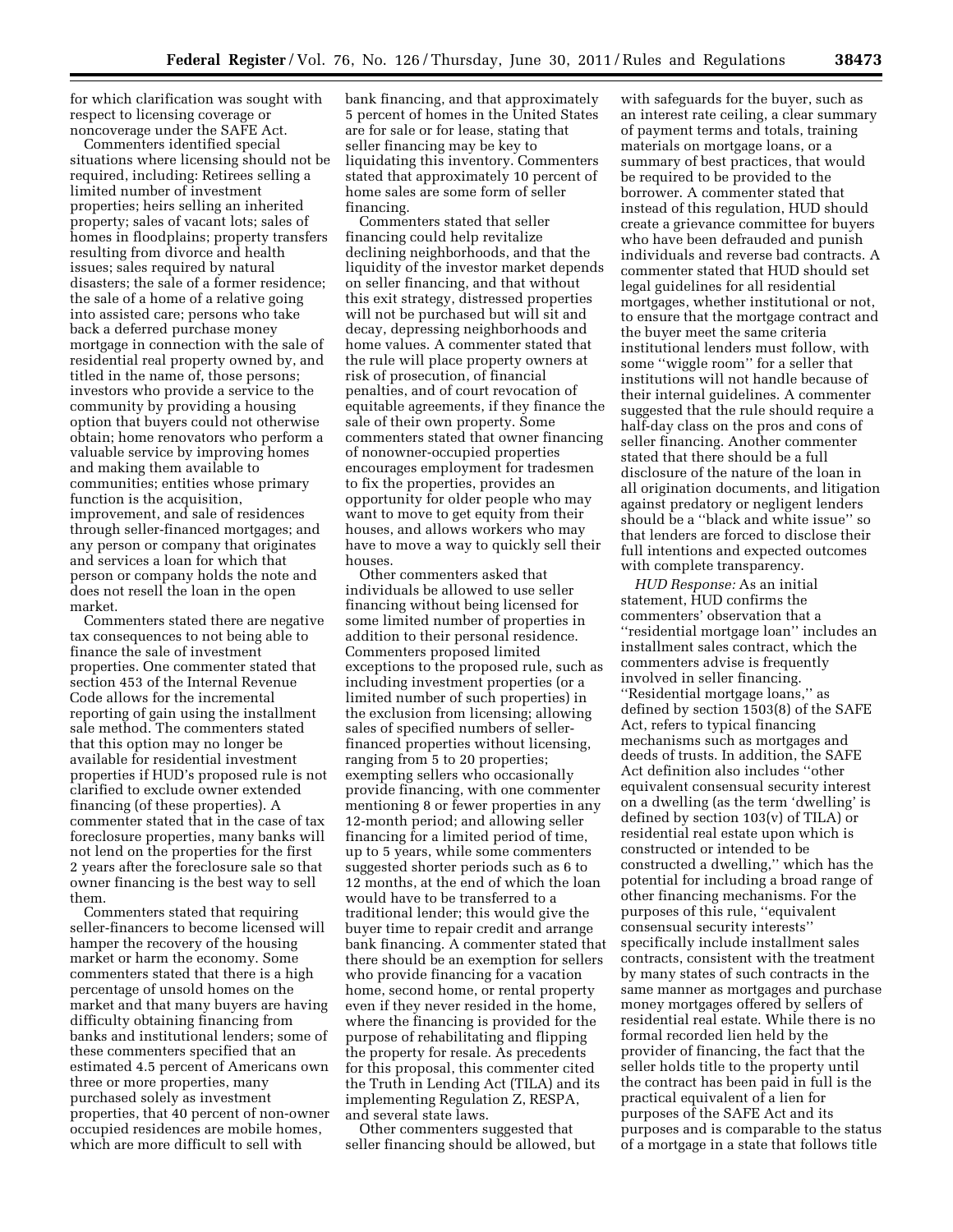theory under mortgage law. Inclusion of installment sales contracts in the scope of the definition of ''residential mortgage loan'' is also consistent with section 103(w) of TILA and 12 CFR 226.2(a)(24) of the Federal Reserve Board's implementing regulations (Regulation Z), both of which include in the definition of ''residential mortgage transaction,'' a purchase money security interest arising under an installment sales contract.

As a second matter, HUD notes that nothing in the SAFE Act rule prohibits an individual property owner from financing the sale of his or her own property, nor does the SAFE Act require an individual to become a licensed loan originator in order to provide financing in the sale of his or her property. It is equally important to note that who owns a property and who is selling a property is not determinative in deciding who is subject to licensing by the SAFE Act and who is not. The SAFE Act requires that an individual who engages in the business of a loan originator with respect to the financing be licensed. Accordingly, it is the individual who has the described interaction with the borrower or prospective borrower in regard to the financing who is subject to licensing, not the funding source, that is subject to SAFE Act licensing. A seller financing the sale of his or her own property completely avoids the issue of licensing by retaining the services of a licensed loan originator and having that individual carry out the functions that constitute engaging in the business of a loan originator.

While the SAFE Act does not exclude from licensing sellers who finance the sale of properties they own, it is HUD's position, as stated earlier in this preamble, that, absent evidence to the contrary, the sale and financing of one's own residence, vacation home or property, or inherited property, such as through an installment sales contract, does not constitute engaging in ''the business of a loan originator'' and therefore generally would not require licensure under the SAFE Act. As HUD stated in the proposed rule, the frequency with which a particular seller provides financing to a buyer to facilitate the sale of the seller's own residence is so limited that Congress could not have intended to require such sellers to obtain loan originator licenses. The final rule affirms this point by adding the concept of habitualness or repetition expressly into § 3400.103(b) of the rule. HUD recognizes, as stated earlier in this preamble, that the difficulty for states is with a situation raised by many commenters where a

property owner is providing seller financing in conjunction with sales of his or her own properties in such numbers and perhaps at such frequency that the owner appears to be engaged in the business of a loan originator. While the fact that the seller has not lived in the properties being sold would make it more likely that financing is provided in order to obtain a profit, and would therefore make it more likely that a commercial context is present, the infrequency with which a particular seller undertakes such actions, combined with the fact that it is the individual who is providing the financing (rather than a business entity that regularly provides financing), may mean that the requisite habitualness needed to constitute engag[ing] in the ''business'' of a loan originator is absent. On the other hand, for example, a builder who repeatedly acts as a loan originator in the course of selling homes he or she has constructed would almost certainly satisfy the requirements of a commercial context and habitualness or repetition and, accordingly, would be subject to SAFE Act licensing requirements.

*Rule change and clarification.* HUD removes from § 3400.103(e) (which pertains to individuals not required to be licensed by states) reference to individuals who offer or negotiate terms of a residential mortgage loan only on behalf of an immediate family member of the individual and reference to an individual who only offers or negotiates terms of a residential mortgage loan that is secured by a dwelling that served as the individual's residence. HUD will move reference to individuals engaged in these activities to the Appendix that is being added to this final rule, which provides examples of individuals who should and should not be licensed under the SAFE Act.

With respect to the issue of favorable tax treatment, the fact that a loan originator must be licensed does not, as far as HUD is aware, prevent anyone from taking advantage of favorable tax treatment, as suggested by a commenter. An individual who wants to sell using the installment sale method, if allowed under state law, may become licensed or work with a licensed loan originator. As far as foreclosure properties are concerned, states can take such situations into account when determining, for example, fees for licensing.

With respect to the suggestions to establish borrower safeguards in lieu of loan origination licensing, nothing in the SAFE Act suggests that Congress intended to substitute borrower safeguards for licensing of loan

originators. Additionally, HUD notes that the SAFE Act is designed to establish the minimum requirement for the licensing of individuals, not entities. Therefore, licensing requirements for entities are outside of the scope of the SAFE Act.

*2. Comment: Exclude financing of mobile/manufactured homes, recreational vehicles, and house boats from SAFE Act mortgage licensing.*  Some commenters cited mobile home, house boat, and recreational vehicle sales as a special category of transactions that, because of the difficulties of obtaining bank financing in that industry, should be exempt from any requirement for individual sellers offering financing to be licensed. Commenters stated that mobile home sellers should not be included in licensing requirements, because many state laws treat these loans as chattel mortgages and traditional mortgage requirements do not apply, the manufactured home industry is in decline and requiring licensing would hurt it more, many manufactured home sellers do a minimal amount of business, and many manufactured home sellers do nothing more than transmit paperwork between the buyer and lender.

Other commenters suggested that there should be an exception for sales in small manufactured housing communities because it is difficult to obtain institutional loans, because such communities often deal in very few sales per year, and because the staff often has to discuss loan terms with buyers. A commenter stated that sometimes the manufactured housing community itself acquires title to a manufactured home and needs to be able to carry back a chattel mortgage in order to be able to resell it.

Another commenter stated, to the contrary of the preceding comments, that there should be no exemption in the manufactured housing context, because the financing available to manufactured home purchasers today is through ''captive'' loan programs offered by home dealers or community owners. The commenter further stated that since these homes are not considered real property in most states, no RESPA disclosures are required, no appraisal based on comparables takes place, and no realtor advises the buyer, and that these factors underscore the importance of buyers dealing with licensed and trained professionals.

Other commenters stated that originating five or fewer manufactured home loans per year should be exempt; one of these noted that the Federal banking agency rule exempts five or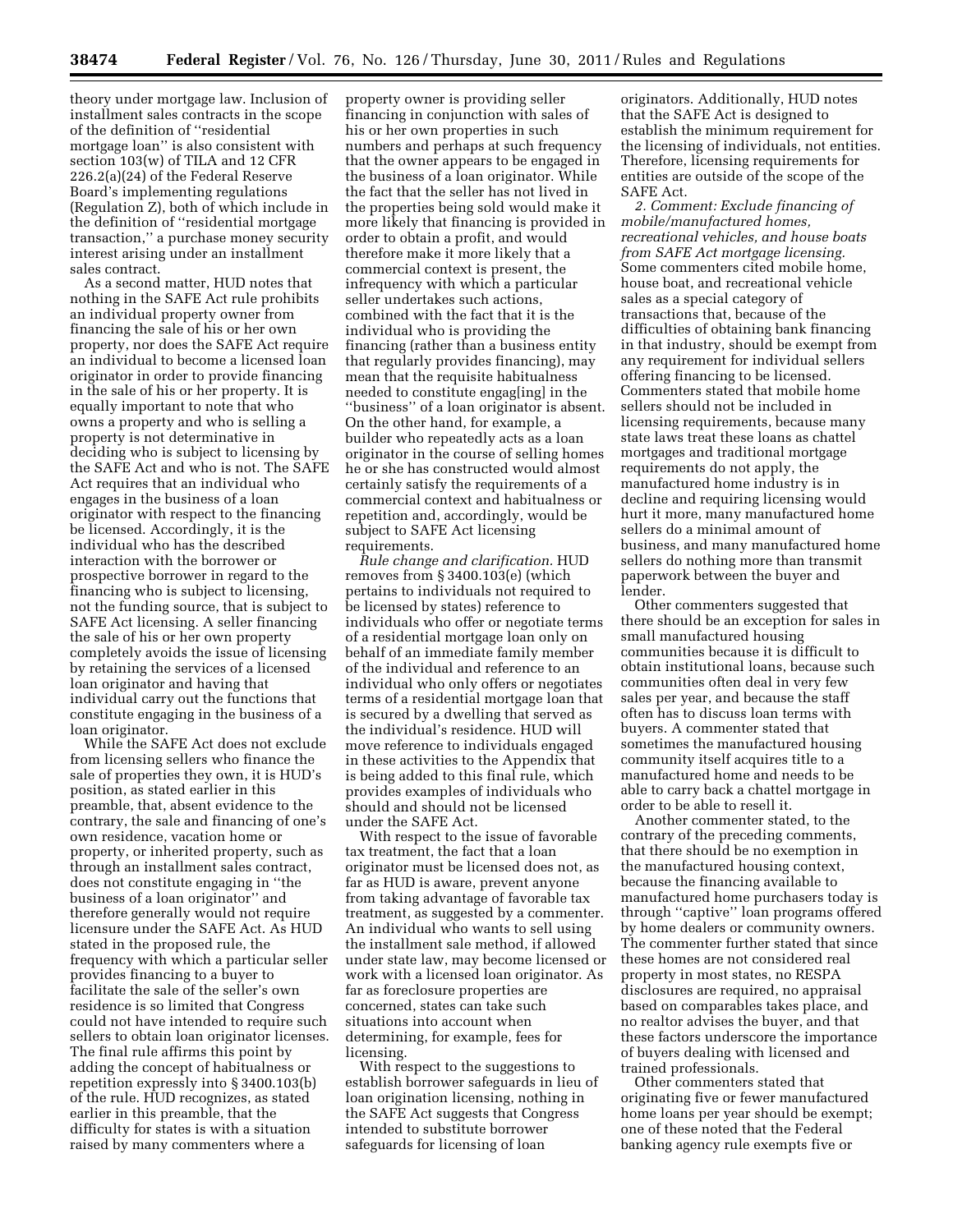fewer originations per year. Some commenters stated that an individual ''infrequently'' helping consumer obtain a home loan should be exempt from SAFE Act coverage.

*HUD Response:* As noted in a response to an earlier comment, the SAFE Act defines the term ''residential mortgage loan'' to mean ''any loan primarily for personal, family, or household use that is secured by a mortgage, deed of trust, or other equivalent consensual security interest on a dwelling (as defined in section 103(v) of the TILA) or residential real estate upon which is constructed or intended to be constructed a dwelling (as so defined).'' (See section 1503(8) of the SAFE Act.) Section 103(v) of TILA defines the term ''dwelling'' as follows: ''a residential structure or mobile home which contains one to four family housing units, or individual units of condominiums or cooperatives.'' Section 103(v) of TILA is implemented in Regulation Z, at 12 CFR 226.2(a)(19), which states as follows: ''Dwelling means a residential structure that contains 1 to 4 units, whether or not that structure is attached to property. The term includes an individual condominium unit, cooperative unit, mobile home, and trailer, if it is used as a residence.'' HUD does not have authority to alter the meaning of ''dwelling'' in section 103(v) and its implementing regulations. Accordingly, an individual engaging in the business of a loan originator with respect to a loan that is to be secured by a manufactured home, mobile home, recreational vehicle, house boat, or trailer that is to be used as a residence is subject to licensing under the SAFE Act. Even if a state categorizes loans secured by such residential structures as chattel mortgages, the SAFE Act covers these loans and such states must ensure that individuals engaging in the business of a loan originator with respect to these loans are licensed under the SAFE Act. As discussed above under Section B, ''Key Definitions: 'Taking an Application,' 'Offers or Negotiates,' 'Compensation or Gain,' and 'Engaging in the Business of a Loan Originator,' the determination of whether an individual involved in the sale of a manufactured home is covered by the SAFE Act depends upon the particular activities of the individual.

In regard to the request for a de minimis exemption for manufactured home loans, as noted in HUD's response to the earlier comments on seller financing, HUD has no authority to establish a de minimis exemption for individuals who are engaged in the business of a loan originator. Unlike the

provisions of the SAFE Act applicable to the Federal banking agencies, section 1505 of the SAFE Act, which involves state registration and licensing, makes no allowance for any de minimis exception.

*3. Comment: Individuals involved in loan modification do not engage in the business of a loan originator under the SAFE Act.* HUD specifically requested comment on whether individuals who perform loan modifications that involve offering or negotiating loan terms that are materially different from the original loan require licensing under the SAFE Act. The Federal banking agencies, in their proposed rule, also specifically requested comment on whether the definition of ''mortgage loan originator'' should cover individuals who modify existing residential mortgage loans, engage in approving loan assumptions, or engage in refinancing transactions and, if so, whether these individuals should be excluded from the definition.

While a few commenters submitted that individuals engaged in mortgage loan modification and assumption transactions should be subject to SAFE Act mortgage licensing, the majority of commenters on this issue stated that these individuals should not, and do not, fall under SAFE Act coverage. In general, they stated that mortgage loan modifications and assumptions are very different from mortgage loan originations, and that employees engaged in these transactions do not meet the SAFE Act's definition of mortgage loan originator. Specifically, several commenters indicated that these employees do not take residential mortgage loan applications because, the commenters asserted, an ''application'' implies a new loan. Some commenters argued that they do not negotiate the terms of a new residential mortgage loan, because the institution or investor sets the parameters for permissible modifications and the individual has no authority to alter the terms of permitted modifications. Similarly, commenters stated that modification programs, including the Administration's Home Affordable Modification Program (HAMP), are highly prescriptive and that terms are derived by using a set percentage of gross income that applies to every borrower. Some commenters stated that in a modification the terms of a mortgage loan are not negotiated but are merely adjusted based on calculations that accommodate the borrower and mitigate the investor's losses. Other commenters stated that in a modification, an existing loan is renegotiated with the goals of mitigating any loss to the institution and, in the case of modifications, providing the

borrower with a more affordable payment option or other type of modification or, in the case of assumptions, replacing the party responsible for repaying the mortgage loan.

Some commenters stated that some form of safeguard needs to be in place to protect homeowners seeking modifications, but that licensing is excessive. Commenters stated that if servicers and loss mitigation specialists had to be licensed, the costs would be high. Commenters stated that the cost to license one person in all 50 states, according to the American Financial Services Association, would be approximately \$27,000. The cost of compliance for a company with 500 employees would therefore be approximately \$13.5 million. Licensure would also alter the organization of loan modification activity (*e.g.,* first-available agent), requiring that the company direct individuals to employees licensed in the state of the individual seeking the modification. Commenters also stated that the courses and examinations required to be licensed have little relevance to the tasks associated with loan modification.

Commenters indicated that their employees who engage in modifications and assumptions do not ever originate mortgage loans, and that modifications and assumptions are performed in different departments of the institution. Commenters also noted that applying the SAFE Act's requirements to employees engaged in loan modifications and assumptions could significantly hamper loan modification efforts.

*HUD Response:* HUD appreciates the many comments submitted on this issue. HUD recognizes the competing concerns raised by this issue—the need to ensure that homeowners undergoing material modifications to their mortgages (*i.e.,* generally modifications that can include a change in interest, principal, and term of loan) are assisted by individuals of integrity, experience, and competency, and the need to avoid burdening such individuals and possibly deterring assistance to troubled homeowners by placing additional requirements on loan modifiers at the very time their assistance to provide material modifications to troubled homeowners is in significant demand.

HUD therefore has determined not to address this issue in this final rule, but to defer to the Bureau. If the Bureau determines that individuals engaged in modifications of loans should be required by states to be licensed under the SAFE Act, the Bureau may determine that it has authority to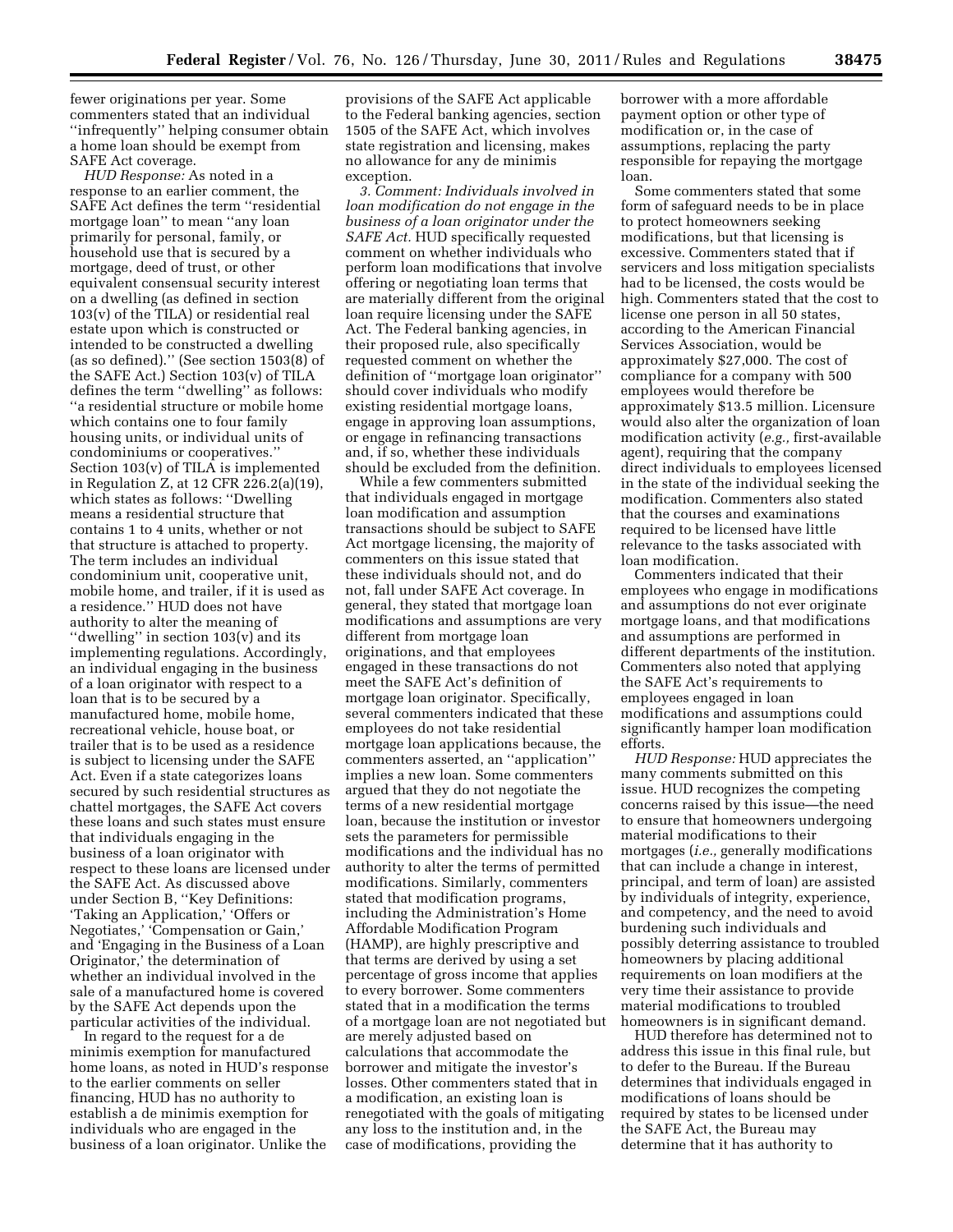impose such licensing requirements. As noted earlier in this preamble, the Bureau also has independent authority under the Dodd-Frank Act to regulate individuals who engage in loan modifications and loan servicing. States may also determine that such individuals are required to be licensed under the terms of state legislation.

The decision to defer the issue of licensing of mortgage modifications and assumptions to the Bureau does not affect HUD's determination that refinances are covered by the SAFE Act. The Federal banking agencies, in their final rule, also provide that refinance transactions are covered by the SAFE Act.

*4. Comment: Exclude from SAFE Act coverage third-party loan modification specialists.* In the preamble to HUD's proposed rule, HUD also sought comment on whether third-party loan modification specialists, who offer to act as intermediaries between borrowers and their existing lenders to negotiate modifications to existing loan terms, should be required to be licensed under the SAFE Act. While several commenters expressed support for licensing of third-party loan modification specialists, others were opposed to these proposals. Some commenters argued that third-party loan modification specialists should be covered if they receive compensation directly from the borrower or if they are employed by for-profit entities, but not if they are employed by nonprofit, HUDapproved housing counseling agencies.

*HUD Response:* HUD appreciates the many comments submitted on this issue of coverage of third-party loan modification specialists. As with loan modifications generally, HUD is leaving to the Bureau to decide whether such individuals are covered by the SAFE Act and should be licensed under the SAFE Act.

*5. Comment: Clarify whether certain financial advisors are subject to SAFE Act loan originator licensing.*  Commenters representing securities broker-dealer companies urged HUD to withdraw the third prong defining what is included in ''offers or negotiates'' (*i.e.,*  referring or steering a borrower to a particular lender or set of terms) because, combined with some states' ''or'' definition of loan originator, it would arguably subject some companies' financial advisors to the SAFE Act's requirements. The commenters stated that financial advisors, as part of their employment, routinely refer clients to mortgage lenders affiliated with the advisors' companies, though the advisors do not take applications. The commenters state

that licensing of financial analysts who undertake the described activities goes well beyond the intent of the SAFE Act and would bring no benefit, because financial advisors are already licensed and required to pass tests that are directly relevant to their work. The likely result is that securities brokerage firms would cease their limited marketing activity of informing their customers of the availability of home financing options. Commenters stated that financial advisors who merely make their customers aware of (or refer to) a lender should not be considered loan originators under the SAFE Act.

*HUD Response:* As explained in the above discussion of comments on the meaning of ''offers or negotiates,'' HUD declines to withdraw the third prong of its proposed definition. However, as also discussed above, HUD cautions that each of the prongs clarifying ''offers or negotiates'' must be read in conjunction with the statutory and regulatory provision that an individual must also ''take an application.'' An individual's generic referral to or recommendation of a particular lender, divorced from any receipt and consideration by the individual of the prospective borrower's application (*i.e.,* his or her request for an offer of loan terms and information that is customary in a decision on whether to extend an offer of loan terms), would not likely trigger the third prong. Determination of whether the SAFE Act requires licensing of individuals described by the commenter would depend, in part, on whether the individual takes an application, either directly or indirectly, from the borrower or prospective borrower in conjunction with making the referral.

HUD reiterates that this final rule interprets and implements the SAFE Act. HUD does not purport to interpret state laws, which may exceed the requirements of the SAFE Act, even if the state law uses language identical to that found in the SAFE Act. Accordingly, HUD cannot issue a blanket statement that all financial advisors are subject or are not subject to licensing under the SAFE Act. The activities of the individual financial advisor would need to be examined to determine whether the individual is engaged in the business of a loan originator, as a loan originator is defined in the SAFE Act and this rule.

*6. Comment: Clarify the exclusion of real estate brokerage activities.* A commenter asked whether a licensed real estate practitioner, who would otherwise be exempt from licensing, but receives a real estate commission from a lender selling property owned due to foreclosure or otherwise, loses the

exemption from the loan originator registration requirements. Other commenters asked whether HUD's discussion of loan modifications, which may involve a write-down of principal, means that short sales would be covered.

*HUD Response:* Section  $1503(3)(A)(iii)$  of the SAFE Act definition of loan originator exempts individuals performing real estate brokerage activities ''unless the person or entity is compensated by a lender, a mortgage broker, or other loan originator or by any agent of such lender, mortgage broker, or other loan originator; \* \* Without additional information, it is difficult for HUD to provide a definitive response to this question. However, the scenario described by the commenter would appear to be one in which ''the person or entity is compensated by a lender,'' and thus not included in the exemption for real estate brokerage activities. The fact that the lender is the owner of the property being sold and financed is not sufficient to fall under the exception for real estate brokerage activities provided by the SAFE Act.

Nonetheless, even if an individual does not meet the requirements of the exemption for real estate brokerage activities, as a result of receiving compensation from the lender, it must still be determined whether the individual meets the definition of engaging in the business of a loan originator. In particular, it would have to be determined whether the individual ever ''takes an application'' and ''offers or negotiates terms of a residential mortgage loan'' (as opposed to the terms of a sale) within the meaning of the SAFE Act.

*7. Comment: Government employees working in mortgage loan-related areas should be exempt from SAFE Act coverage.* Commenters stated that there should be an exemption for employees of state and Federal agencies who provide mortgage loans to consumers from resources appropriated by the Federal or state government (including housing finance agencies (HFAs)), or who engage in loan origination as part of their government employment. A commenter stated that individuals employed by or under the direct supervision of state or local government agencies that deliver consumer programs, including affordable mortgages, closing cost assistance, down payment loans, and home equity loans, should not be covered. Commenters stated that Federal employees administering Federal housing loan programs and public housing homeownership programs should be exempt.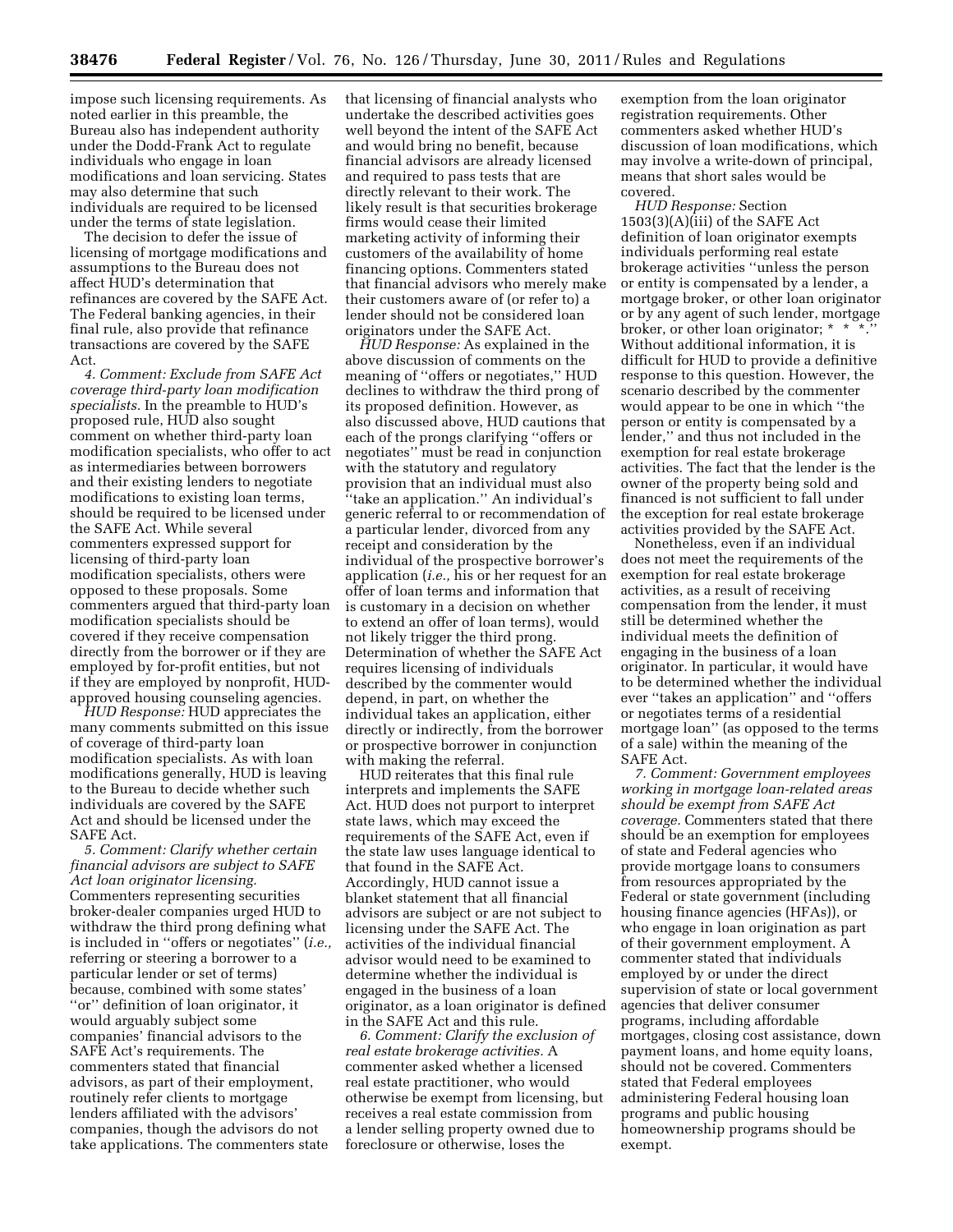Commenters stated that HUD should clarify in its final rule that municipal employees originating loans with Community Development Block Grant (CDBG) or HOME Investment Partnership (HOME) funds are not covered under the SAFE Act, and cited either the government source of the money or the existing extensive regulations in these programs. Some commenters stated that whenever an entity funds residential mortgage loans with government funds, that activity should be exempt.

Several commenters stated that, in the governmental context, ''compensation or gain'' under the SAFE Act should not include repayment of administrative costs paid by Federal, state, or local governmental agencies to offset costs incurred by grantees or contractors in carrying out government-funded affordable housing programs. Other commenters stated that ''compensation or gain'' should not include wages or hourly compensation of government workers administering housing programs. A state housing and community development agency recommended that HUD clarify the terms ''compensation or gain'' to exclude administrative costs paid out by Federal, state, or local governmental agencies to offset costs incurred by grantees or contractors in carrying out government-funded affordable housing programs. Some commenters stated that the definition of ''compensation or gain'' should exclude anything of value, including reasonable administrative fees retained by government agencies, costs to reimburse for the provision of services, or that future servicing income be excluded from the definition of ''compensation or gain.'' A commenter stated that such exclusion should apply to all foreclosure prevention, downpayment assistance, and property improvement financing activities.

Another commenter suggested that an element of the definition of ''takes a residential mortgage loan application'' in § 3400.103(c)(2)(i)(A) be revised to ''Presents for acceptance by a borrower or prospective borrower residential mortgage loan terms of a nongovernmental residential mortgage.''

*HUD Response:* As discussed earlier in this preamble, HUD agrees that employees of Federal, state, and local governments and HFAs providing various forms of housing assistance do not ''engage in the business'' of a loan originator, because they do not act in a commercial context. Rather, these employees act in a public or government context, and are not covered by the SAFE Act.

HUD's determination is based on the distinction that even if an individual's activities are those described in the SAFE Act's definition ''loan originator,'' they may nonetheless not constitute ''engag[ing] in the business of a loan originator,'' which is the statutory standard for activities that a state is required to subject to state licensing. Specifically, the activities may not arise to ''engage[ing] in the business'' of a loan originator if they take place in a wholly public or government context, rather than in a commercial context. To ensure that all of the individual's actions in the course of acting as a loan originator are subject to the control of the agency or housing finance agency and are consistent with the agency's public or government mission, the individual must be an employee of the agency. Furthermore, if the employee acts as a loan originator in a commercial context in addition to his or her activities undertaken as an employee of the governmental agency or housing finance agency, the individual must be licensed under the SAFE Act.

Some commenters have suggested that HUD's determination of whether the SAFE Act covers governmental employees should turn on the meaning of ''for compensation or gain,'' and sought to exclude the receipt of certain kinds of remuneration from the meaning of ''for compensation or gain.'' However, as discussed above, HUD construes ''for compensation or gain'' broadly and does not view as relevant distinctions about how payments or prospective payments are described or characterized by the payor or payee. HUD's determination that the SAFE Act applies to individuals who act as loan originators in a commercial context makes the distinction requested by the commenters unnecessary. In addition, it is HUD's position that the ''for compensation or gain'' test under the definition of ''loan originator'' plainly includes compensation or gain received (or expected to be received) by an individual. Accordingly, characterizations of payments made by a borrower or by a government entity to the individual's employer are not dispositive of whether the individual offers or negotiates residential mortgage loan terms for compensation or gain.

*8. Comment: Exclude from coverage individuals who undertake loan origination for nonprofit organizations.*  Commenters stated that 501(c)(3) nonprofit organizations that help lowand moderate-income individuals obtain financing to purchase homes would not be able to continue to provide such assistance if their loan originators had to be licensed under the SAFE Act. Commenters stated that such nonprofit organizations cannot utilize third-party brokers to originate their loans due to liability issues and that any training required to be provided to loan originators will not address the special financial and planning needs of lowincome borrowers. Commenters asserted that the SAFE Act's licensing requirements are onerous and threaten the ability of nonprofit organizations to engage in loan modification and mortgage brokering, thus depriving lowincome people of these services.

Commenters requested that HUD exempt all nonprofit organizations engaged in loan origination for lowincome individuals and families that do not receive compensation for originating loans, and therefore, that such organizations be excluded from the definition of ''mortgage loan originator'' according to HUD's own interpretation of the SAFE Act. Commenters stated that these organizations have a fundamentally different mission than the commercial residential mortgage industry that the SAFE Act was meant to regulate. The commenters stated that these organizations produce affordable housing with limited resources and that compliance with the SAFE Act would be unduly burdensome. Other commenters suggested that organizations that act in the borrower's best interest to originate home loans for low-income households be exempt from SAFE Act's provisions, which would impose additional burdens on these lenders. Another commenter stated that HUD's discussion in the Commentary about noncommercial activities also applies to the lending activities of bona fide nonprofit organizations that fulfill a public, rather than commercial, purpose. The commenter suggested factors that HUD may consider in distinguishing nonprofit organizations that truly perform a public service from those that may have a commercial interest and have a commercial context to their loan origination transactions: section 501(c)(3) status, loan terms and rates offered to a borrower, compensation structure of the organization's employees, whether fees are charged to a borrower, whether the organization in fact earns a profit, whether financial literacy programs are provided along with loans, whether employees are trained, and whether the organization's primary purpose is to serve the public by helping low- to moderate-income borrowers.

*HUD Response:* As stated earlier in this preamble, HUD has determined that employees of a bona fide nonprofit organization are outside of the range of individuals that the SAFE Act requires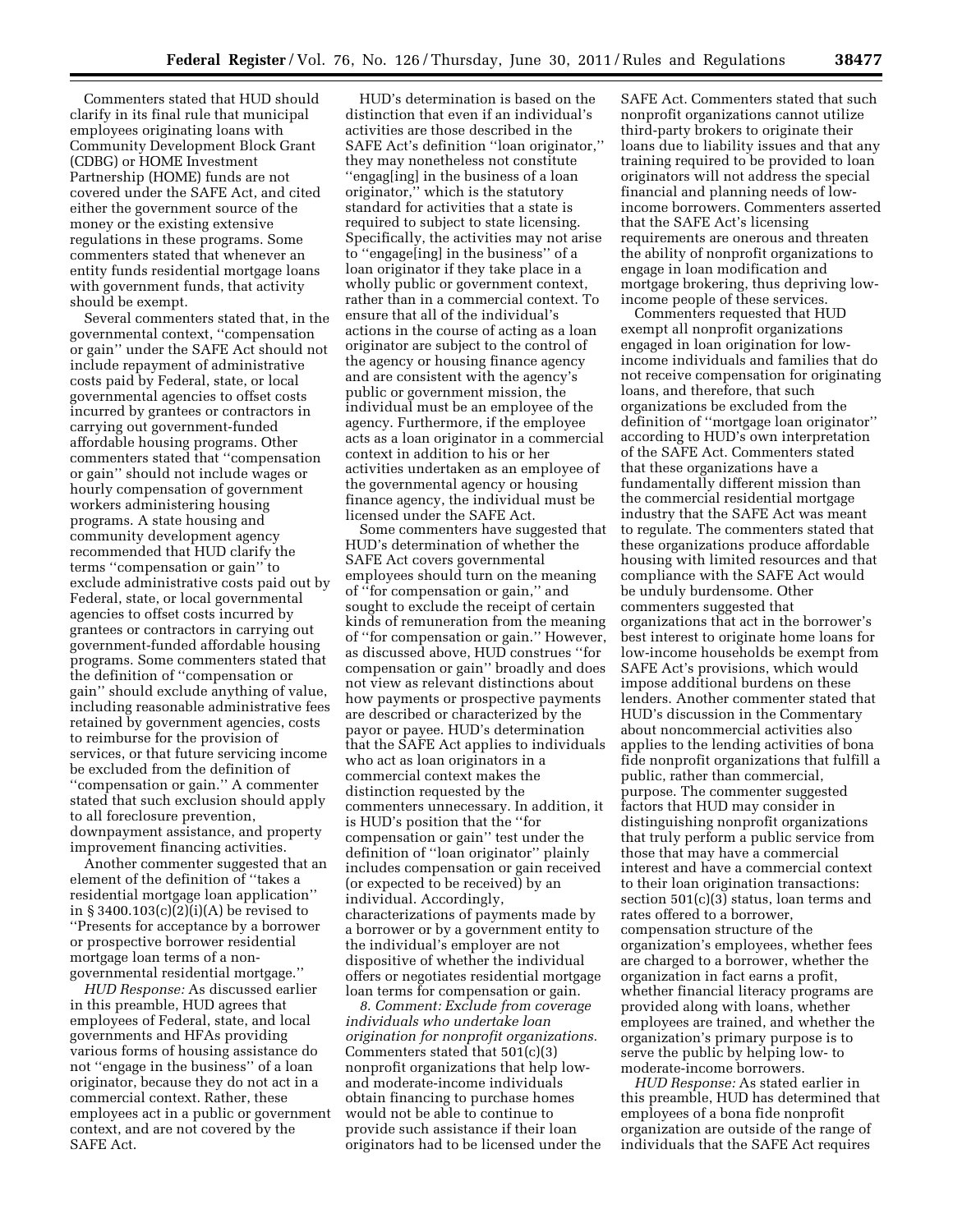states to subject to licensing requirements. The regulatory text provides a definition of bona fide nonprofit organization that adopts many of the factors suggested by the commenters to distinguish a bona fide nonprofit organization from other organizations. HUD's determination is based on the distinction that even if an individual's activities are equivalent to those in the SAFE Act's definition ''loan originator,'' they may nonetheless not meet the statutory requirement that one must ''engage in the business'' of a loan originator, in order for a state to be required to subject the individual to state licensing. Specifically, the activities may not arise to ''engage[ing] in the business'' of a loan originator if they take place in a wholly public or charitable context, rather than in a commercial context, as is the case with employees of government organizations and bona fide nonprofit organizations.

*Regulatory change.* Accordingly, this final rule adds a definition of ''bona fide nonprofit organization'' that provides that a state supervisory authority may determine that an organization is a bona fide nonprofit organization, under criteria specified in the definition. The criteria include an examination of the mortgage terms offered to the borrower by an employee of a bona fide nonprofit organization and whether such terms are favorable to borrowers.

If the nonprofit organization meets the criteria in HUD's definition, then the organization's employees who act as loan originators would not be engaging in the ''business'' of a loan originator, and therefore would not be subject to state licensing. HUD's definition of ''loan originator'' provides that in determining whether a nonprofit organization is a bona fide nonprofit organization, a state supervisory authority must consider, at a minimum, the following: Federal tax exempt status, purpose, incentive structure, manner of operation, and loan products offered.

Finally, HUD reiterates that individuals, not entities, are subject to licensure under the SAFE Act. Therefore, any requirement in state law for the licensure of entities involved in loan origination is outside the scope of and not affected by the SAFE Act and this final rule.

*9. Comment: Exclude housing counselors from SAFE Act coverage.*  Many commenters requested that HUD exempt from coverage of the SAFE Act individuals engaged in housing counseling activities. One commenter stated that there should be a definition distinguishing the roles of loan originators and housing counselors. Other commenters expressed concern

about HUD's discussion in the proposed rule of the applicability of SAFE Act licensing to third-party loan modification specialists. These commenters worried that the result would be that a housing counselor could not contact the existing lender on behalf of a troubled borrower in order to pursue or follow up on a loan modification.

Commenters recommended that the definition of loan originator explicitly exclude a counselor assisting a borrower in filling out an application, or an educator providing general information about loan applications, including helping borrowers understand their credit report. A commenter also recommended that the definition exclude lender personnel who address a homebuyer education class about how applications are reviewed and evaluated. Other commenters stated that individuals who are employed by a nonprofit and tax-exempt credit counseling organization that is approved or seeking approval for housing counseling by HUD (under 24 CFR part 214) are not covered, while individuals such as foreclosure consultants or individuals working for for-profit debt relief service providers should be covered.

Commenters expressed concern that even though the housing counselors do not take applications or offer or negotiate mortgage terms, state agencies use highly fact-based and unpredictable analyses and may determine that they are covered, absent a statement to the contrary by HUD. A commenter asked HUD to clarify that a lender contributing to a homebuyer education class sponsored by a HUD counseling agency are not direct contributions to ''loan originator'' but rather to the education of future borrowers.

*HUD Response:* HUD reiterates its lack of authority under the SAFE Act to exempt individuals engaged in the business of a loan originator. However, an individual engaging solely in traditional housing counseling services generally does not ''take a residential mortgage application and offer or negotiate terms of a residential mortgage loan for compensation or gain'' within the meaning of the SAFE Act, and this final rule and therefore would not have to be licensed under the SAFE Act.

HUD has emphasized that it is the substance of an individual's activities, and not the label, profession, or job title of the individual that determines whether an individual is engaged in the business of a loan originator. Therefore, if a housing counselor is in fact engaged in the business of a loan originator, then despite the individual's professional

label as a housing counselor, the individual must be state licensed.

In general, traditional housing counseling activities, such as those described in 24 CFR part 214, do not involve either taking a residential mortgage loan application or offering or negotiating residential mortgage loan terms for compensation or gain within the meaning of the SAFE Act and this final rule. For example, 24 CFR 214.3 describes the provision of counseling or advice to individual clients on how to overcome specific obstacles to achieving a housing goal, as well as educational classes on the home-buying process and other topics. In addition, 24 CFR 214.300 describes referrals to local, state, and Federal resources.

On the other hand, it is possible that some housing counselors engage in additional activities that could subject the housing counselor to SAFE Act licensing requirements. For example, the activities of a housing counselor who acts as an intermediary between a borrower or prospective borrower and a financing source, or who presents to a prospective borrower particular loan terms identified as being prospectively available from one or more lenders to similarly situated prospective borrowers, may in some circumstances constitute taking a residential mortgage loan application or offering and negotiating terms of a residential mortgage loan. (See Section B of this preamble, Key Definitions: ''Taking an Application,'' ''Offers or Negotiates,'' ''Compensation or Gain,'' and ''Engaging in the Business of a Loan Originator, above.) As further discussed in Section B, merely advising or assisting a prospective borrower to properly complete a loan application, faxing documentation upon a borrower's request, or following up to ensure documentation has been received would not amount to taking an application. Similarly, a mere referral to another provider of resources would not likely amount to offering or negotiating, absent other factors as provided in this final rule. Furthermore, even if the activities of a housing counselor constitute taking a residential mortgage loan application and offering or negotiating residential mortgage loan terms for compensation or gain within the meaning of the SAFE Act and this final rule, a state may determine that the housing counselor's employer is a bona fide nonprofit organization, as discussed above in this preamble under Section D.8. Alternatively, the housing counselor's employer may be a government agency or housing finance agency. If so, the individual would not be ''engaging in the business'' of a loan originator and,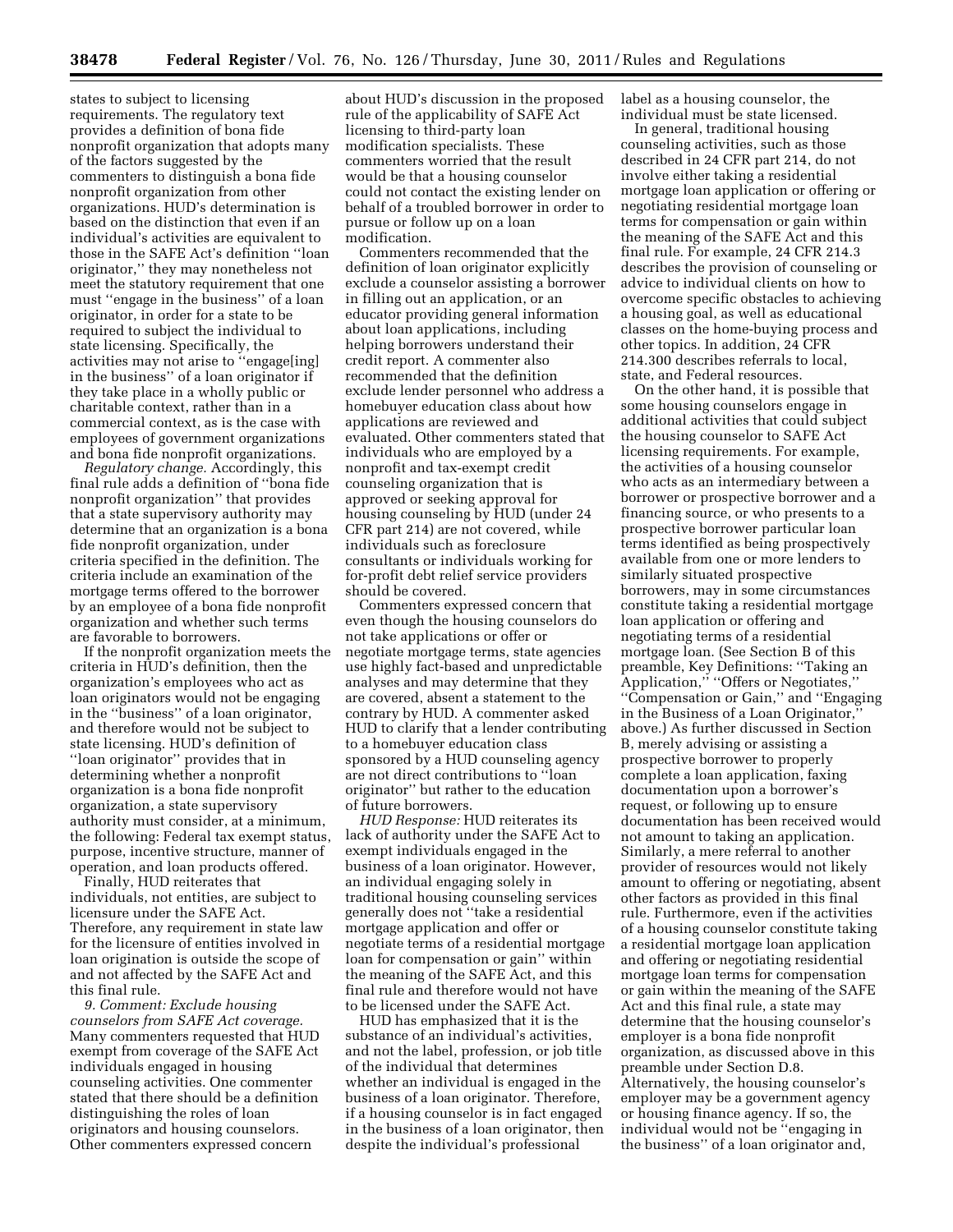accordingly, a state would not have to require licensing of the individual.

Finally, in accordance with HUD's decision to defer to the Bureau on whether modifications of existing loans should be covered under the SAFE Act or otherwise, this final rule would not affect a housing counselor who contacts an existing lender on a behalf of a borrower in connection with the modification of an existing loan.

*10. Comment: Clarify exclusion of attorneys from SAFE Act coverage.* A commenter requested that HUD expand upon and clarify the proposed rule's provision pertaining to the SAFE Act's inapplicability to ''a licensed attorney who only negotiates the terms of a residential mortgage loan on behalf of a client as an ancillary matter to the attorney's representation of the client \* \* \*''. The commenter requested a definition of the term ''ancillary,'' especially with respect to attorneys' representation of clients in loan modification matters. The commenter stated that it appears that such attorneys would need to be licensed as loan originators. An additional clarification is requested for ''licensed attorney,'' as well as a discussion of whether employees working under an attorney's supervision are exempt from the licensing requirement.

Another commenter stated that the ''carve out'' for attorneys is not broad enough. The commenter stated that often an attorney will be in the negotiation process in ways that are more than ''ancillary'' to the representation of a client. In fact, the negotiation of the loan may be the primary reason for the involvement of the attorney. Both commenters recommended that attorneys be completely exempt from licensing under the SAFE Act.

Other commenters stated that licensed attorneys and those acting under their direction to provide effective legal representation to their clients in connection with the negotiation or modification of residential mortgage loans (regardless of whether the representation is ancillary or central to the transaction) should be exempt from SAFE Act coverage. Another commenter stated that a lawyer owes the same fiduciary and confidentiality duties to the client whether or not the attorney's representation is ''central'' or ''ancillary,'' and argued that the narrow exemption proposed by HUD will adversely affect many lawyers and their ability to represent their clients effectively. Another commenter submitted that the definition of ''loan originator,'' which includes someone who negotiates terms of a mortgage for

gain, would allow HUD and state agencies to regulate legal advice and other core legal services.

*HUD Response:* HUD's proposed rule did not provide an exemption for attorneys who engage in loan origination activities, but rather recognized that the core functions of an attorney, such as providing legal advice and drafting legal documents, do not typically include acting as a loan originator. The proposed provision sought to recognize, however, that attorneys may from time to time negotiate the terms of a residential mortgage loan with a prospective lender on behalf of a client as an ancillary matter to the attorney's representation of the client. HUD stated that, for example, an attorney might assist a client in the origination of a new or refinance loan, or loan modification, as an ancillary matter to the attorney's representation of the client in a divorce. HUD emphasized that the attorney's duties to the client require the attorney to further only the client's interest and that an attorney's activities in such cases would normally be distinguishable from those of a loan originator.

HUD recognizes that state authorities traditionally regulate the practice of law, rather than actions by the Federal Government. *Leis* v. *Flynt,* 439 U.S. 438, 442 (1979). The issue of whether a Federal statute may be interpreted as extending to activities that have traditionally been regulated by the states rather than the Federal Government (including the general practice of law by attorneys) has been the subject of significant legal controversy, especially when the statute does not expressly provide for extending Federal regulation into the traditionally state-regulated field. (See, *e.g., Milavetz, Gallop, & Milavetz, P.A,* v. *United States,* 130 S. Ct. 1324, 1332–33 (2010); *BFP* v. *Resolution Trust Corp.,* 511 U.S. 531, 543 (1994); *Will* v. *Mich. Dep't. of State Police,* 491 U.S. 58, 65 (1989); *American Bar Association* v. *Federal Trade Commission,* 430 F.3d 457, 471–72 (DC Cir. 2005). In requiring the licensing of individuals who ''engage in the business'' of a loan originator, Congress did not state an intention to regulate activities that constitute the practice of law by a licensed attorney. HUD is concerned that construing ''engaging in the business of a loan originator'' to encompass activities that constitute the practice of law could have negative consequences, such as interfering with regulation of the practice of law by state supreme courts, undermining important aspects of the attorney-client relationship, including the attorneyclient privilege, and hindering

consumers from being able to obtain legal representation in residential mortgage loan transactions.9 Accordingly, doing so would undermine the statutory purposes of the SAFE Act, which include enhancement of consumer protections and reduction of regulatory burden. However, HUD is equally concerned about individuals who engage in the business of a loan originator escaping SAFE Act licensing requirements simply because they happen to be licensed as an attorney or work for a licensed attorney. The referenced provision in the proposed rule was HUD's initial approach to balancing these competing concerns, but HUD has determined that identification of an attorney's activity as ''ancillary'' to a representation is unnecessary, so long as the attorney's activity is in fact regulated by the state supreme court or other state authority as part of the practice of law.10 Therefore, as explained in Appendix D of the rule, to the extent a licensed attorney undertakes activities that are covered by the statutory definition of ''loan originator,'' such activities do not constitute ''engage[ing] in the business of a loan originator,'' provided that: (1) Such activities are considered by the state's court of last resort (or other state governing body responsible for regulating the practice of law) to be part of the authorized practice of law within the state, (2) such activities are carried out within an attorney-client relationship, and (3) the attorney carries them out in compliance with all applicable laws, rules, ethics, and standards.

*Rule change and clarification.* HUD removes from § 3400.103(e) (which pertains to individuals not required to be licensed by states) reference to a

10The legislative history of the Dodd-Frank Act reflects a desire to achieve a similar balance in emphasizing a determination ''to avoid any possible overlap between the Bureau's authority and the practice of law,'' but also clarifying that activities of an attorney or an individual working for an attorney that fall outside the practice of law must not be shielded from regulation by the new Bureau. 156 Cong. Rec. E1347–49.

<sup>9</sup>Congress identified very similar concerns in setting forth the Consumer Financial Protection Bureau's authorities, which will include implementation of the SAFE Act, when it enacted the Dodd-Frank Act. (See 156 Cong. Rec. E1347–49 (July 15, 2010).) In enacting the Dodd-Frank Act, however, Congress declined to provide any further clarity as to whether or not the SAFE Act is intended to apply to attorneys engaged in the practice of law. Section 1027(e) of the Dodd-Frank Act prohibits the Bureau from exercising any supervisory or enforcement authority with respect to any activity engaged in by an attorney as part of the practice of law, but also provides that this limitation on the Bureau does not apply ''to the extent that an attorney is otherwise subject'' to certain existing consumer laws, including the SAFE Act.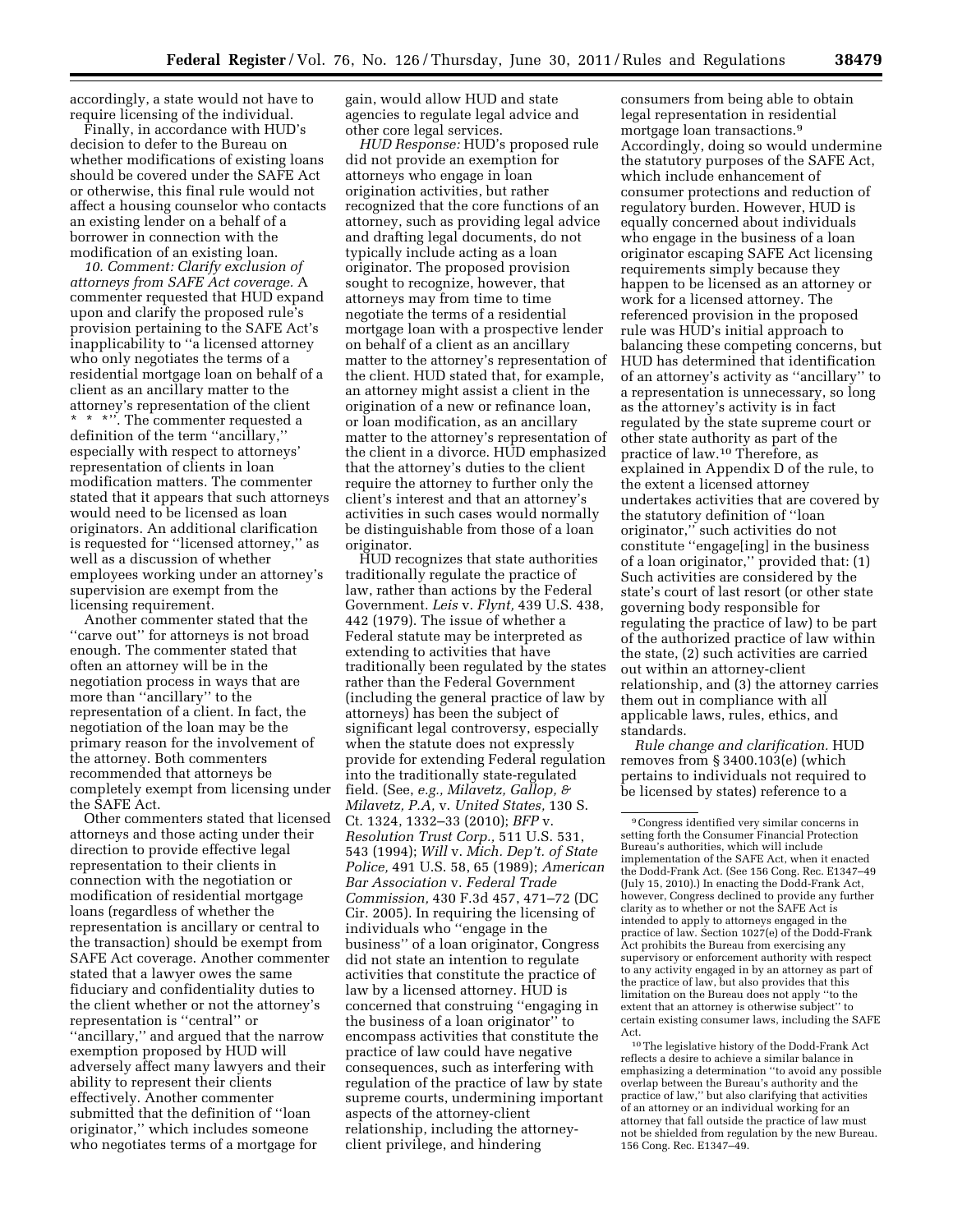licensed attorney. In light of the considerations discussed above, HUD will move reference to licensed attorneys to the Appendix that is being added to this final rule. Accordingly, further elaboration or clarification of ''ancillary matters'' engaged in by a licensed attorney is no longer necessary.

*11. Comment: Other requested exclusions from coverage.* Commenters stated that there should be exclusions from coverage for the following: Individuals originating loans to buyers who lack capacity to meet institutional lender criteria; small, nondepository lenders who have good legal compliance records; FHA direct endorsement lenders; wholesale account executives who are not acting as loan originators; mortgage insurers; and Spanishspeaking loan originators in Puerto Rico, because many applicable legal concepts do not apply in Puerto Rico and because the loan originator exam is given in English only. One commenter said that states should be allowed to develop an expedited process for individuals who possessed a valid loan originator license or equivalent license prior to enactment of the SAFE Act.

A local government agency stated that there should be additional exemptions under the SAFE Act for the following persons, who are exempt under state mortgage licensing law: persons acting as fiduciaries with Internal Revenue Code-qualified employee pensionbenefit plans, persons acting in a fiduciary capacity conferred by authority of a court of competent jurisdiction, and employees of corporate instrumentalities of the Federal Government who are not required to be registered.

In contrast to these comments, a commenter stated that the target of the regulation should be private escrow officers who often do not have the requisite training or experience and who are not insured or bonded.

*HUD Response:* The SAFE Act requires licensing and registration of any individual who engages in the business of a loan originator as defined in the Act, and, as HUD has already noted, HUD does not have authority to grant exemptions for individuals covered by the SAFE Act. The fact that a buyer may lack capacity does not render his or her loan originator exempt from licensing requirements of the SAFE Act.

With respect to a Spanish loan originator exam for use in Puerto Rico, nothing in the SAFE Act or HUD's regulation precludes Puerto Rico from using such an exam, provided it is approved by the NMLSR. With respect to an expedited process, states can

expedite or otherwise reduce the burdensomeness of the process for individuals registered under a predecessor loan originator licensing law, so long as a state supervisory authority finds that there is sufficient evidence that all of the requirements for licensing and registration, including the educational requirements, of the SAFE Act are met. However, nothing in the SAFE Act would allow for any exception to the basic statutory requirements of the Act.

With respect to exclusions for various fiduciaries, HUD reiterates that it has no authority to exempt covered individuals, but urges states to apply the statutory criteria, as clarified by this rule, to determine whether the cited individuals are in fact engaged in the business of a loan originator.

In the case of employees of a federally chartered corporation that does not meet the definition of a housing finance agency, loan origination activities would be covered by the SAFE Act. With respect to escrow officers, the issue, again, is whether such individuals are engaged in the business of a loan originator as defined in the SAFE Act. Coverage is determined by the activities rather than by the professional title of the individual involved.

*12. Comment: De minimis exemption requested.* A commenter encouraged HUD to follow the recommendation of the Federal banking agencies and consider a de minimis exception. The commenter noted that the Federal banking agencies, in their draft final rule, provide that a person who does not regularly or principally function as a loan originator, for example has acted as a loan originator for five or fewer residential mortgage loans in the past 12 months, is not subject to the SAFE Act. HUD should also consider exempting small manufactured housing communities that may take very few applications in a 12-month period.

*HUD Response:* As discussed above, the SAFE Act authorized the Federal banking agencies to provide a de minimis exemption for individuals engaged in the business of a loan originator, but did not grant such authority to HUD.

#### *E. Other Definitions*

*1. Comment: Revise the definition of ''State.''* A commenter stated that the definition of ''State'' should be revised by removing the reference to the Trust Territory of the Pacific Islands.

*HUD Response:* Although the term ''State'' is defined in the SAFE Act to include the ''Trust Territory of the Pacific Islands,'' HUD has removed

reference to the Trust Territory of the Pacific Islands since this is no longer a U.S. territory or jurisdiction and HUD therefore has no jurisdiction to enforce compliance with the SAFE Act.

*2. Comment: Expand definition of ''family.''* A commenter stated that the term ''immediate family member'' in § 3400.103(e)(4) should be revised to state simply ''family member'' and be defined to include an individual's spouse, child, child's spouse, parent, sibling, grandparent, grandchild, or grandchild's spouse. The commenter stated that the result of such a change would be to expand the category of relatives to whom, or on whose behalf, an individual may offer or negotiate loan terms without having to be subject to state licensing requirements.

*HUD Response:* Since HUD is no longer including in § 3400.103(e) reference to individuals who are not statutorily exempt from licensing under the SAFE Act, there is no longer a need to define ''family.''

#### *F. License Eligibility: Felonies*

*1. Comment: Felony conviction within 7 years limits employment opportunities.* Several commenters stated that the prohibition on issuing licenses to individuals who have been convicted of felonies within the preceding 7 years, even felonies that are unrelated to fraud, may significantly limit employment opportunity.

*HUD Response:* Section 1505(b)(2) of the SAFE Act explicitly prohibits the issuance of a license to an applicant who has been convicted of a felony within 7 years prior to submission of an application. This limitation is a statutory restriction, so elimination of the requirement is beyond the scope of HUD's authority.

*2. Comment: Pardoned convictions are not generally treated as legal nullities.* A commenter disagreed with HUD's assertion that pardoned convictions are generally treated as legal nullities. The commenter states that this is a misunderstanding, citing case law, and asserts that a pardon merely relieves legal disabilities and stigma that result from convictions. The commenter also notes that other Federal agencies have taken an approach to state relief that differs from HUD's, and questions the policy implications of limiting HUD relief to pardons. The commenter recommends that HUD withdraw § 3400.105(b)(2)(ii) of the proposed rule, or that it expand it to include other forms of state relief, similar to the provision in the Federal Firearms Act, 18 U.S.C. 921(a)(20). Other commenters suggested that § 3400.105(b)(2)(i) be removed and the effect of expungement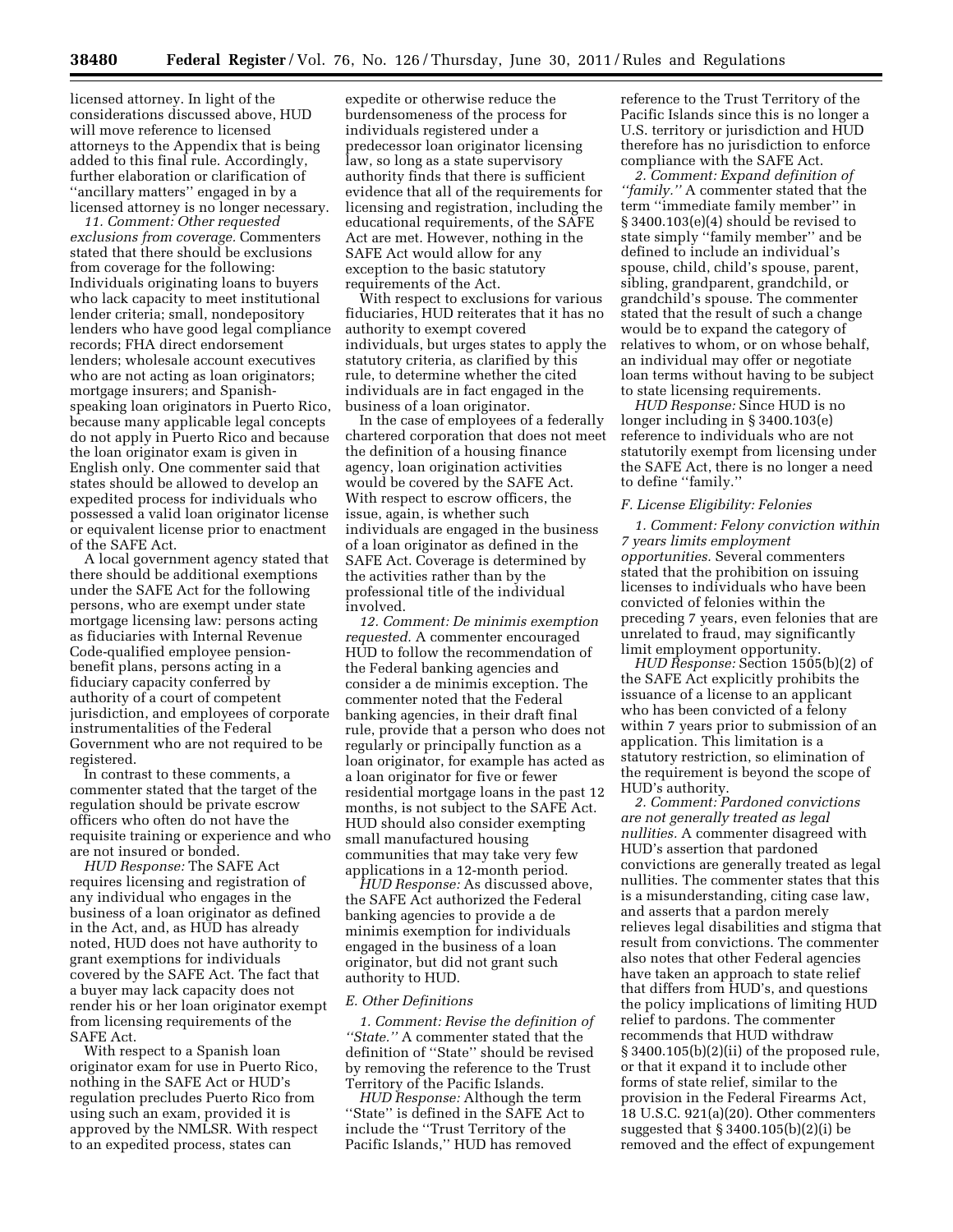of a felony should be determined by the states. Several industry associations state that HUD should simply repeat the minimum requirements and leave it to the states to determine how they are to treat expungements. However, HUD could urge uniform treatment. Other commenters suggested that due to significant state oversight of the expungement process, expungements should receive the same treatment as pardons under the Act. A commenter states that in many states, an expungement is viewed to completely eliminate the occurrence of the criminal incident, as well as any punishment incurred as a result of the act. As raised by one commenter, in some states the submission of an expunged conviction could cause the individual to incur state sanctions. The commenter urged HUD to adopt FDIC's policy with regard to expunged and juvenile convictions as provided in the FDIC Statement of Policy for Section 19 of the FDIC Act, 63 FR 66177 (Dec. 1, 1998).

*HUD Response:* The case law cited by the commenter provides that a pardon relieves the convicted from punishment for the conviction rather than eliminating any issue of guilt for the underlying conduct. The case law further states that the pardoning of a conviction does not prohibit a state from evaluating whether the conduct that led to the conviction renders the individual unfit for the profession in question, so long as denial is not based on the mere fact of a conviction alone. Section 3400.105(b)(2)(ii) has been revised to provide that in the case of a pardoned conviction, the fact of the conviction alone does not automatically disqualify the individual under the SAFE Act's felony provisions at 12 U.S.C. 5104(b)(2). A state supervisory authority, however, may still consider the conduct underlying the conviction when it makes the required determination of financial responsibility, character, and general fitness. Therefore, under HUD's final rule, a state will not be required to provide that a pardoned conviction renders an individual ineligible for licensing. HUD leaves that determination to the states.

Additionally, HUD will not consider an expunged conviction to render an individual ineligible to be licensed under the SAFE Act. In general, an expungement is viewed to completely eliminate the conviction in the eyes of the law and to prevent further legal consequences of the conviction. As raised by one commenter, in some states the submission of an expunged conviction could cause the individual to incur state sanctions. Section

3400.105(b)(2) is revised accordingly. As in the case of pardoned convictions, the revised regulatory provision does not prohibit a state that becomes aware of the conduct that led to the conviction from evaluating whether the conduct renders the individual unfit for the profession in question.

*Rule change.* To reflect this distinction, § 3400.105(b)(2) is revised to provide that pardoned and expunged convictions do not ''in themselves'' render an individual ineligible.

*3. Comment: Question of authority to create any exemption for disqualification of individuals with felony convictions.* A commenter questioned HUD's authority to create any exemption under section 1505 regarding the categorical disqualification of individuals with felony convictions. The commenter noted that the SAFE Act does not provide authority to HUD to create an exemption to the unambiguous ban in section 1505(b)(2), and HUD does not claim any inherent authority to create one. Some commenters suggested that the exemption section should either be removed from the rule or modified in some way, such as by seeking authority for a legislative waiver to be triggered by an application from a state licensing board.

*HUD Response:* HUD is not exercising any exemption authority, but rather seeks to clarify meaning to terms used in the SAFE Act to ensure that the type of licensing contemplated by the SAFE Act is instituted as uniformly as possible across the states. Expunged and pardoned convictions are often not considered to be disqualifying convictions or convictions of record under analogous requirements governing other professional licensing and consumer protection regimes. As stated in response to an earlier comment, HUD's position is that pardoned and expunged convictions do not ''in themselves'' render an individual ineligible.

#### *G. License Eligibility: Credit Reports, Credit Scores, Financial Responsibility, and Character and Fitness*

*1. Comment: Authorize NMLS to obtain credit report.* A commenter stated that the proposed rule should be revised at the final rule stage to allow applicants to authorize NMLS to obtain a credit report and information on administrative, civil, or criminal findings.

*HUD Response: Rule change.* In the final rule, HUD has revised § 3400.105(h) to allow applicants to submit authorizations for NMLS to obtain credit reports and records of

administrative, civil, and criminal findings. This revision reflects the specific requirements of section 1505(a) of the SAFE Act.

*2. Comment: Credit scores should not be a licensing requirement.* Some commenters stated that credit scores should not be a requirement for licensing, or should not be determinative of license eligibility.

*HUD Response:* The SAFE Act requires license applicants to authorize the NMLS to obtain an independent credit report of the applicant. The final rule reflects this requirement. If a credit report includes a credit score, a state supervisory authority may decide that it is appropriate to consider the score and other information in the credit report as factors in its overall character and fitness determination.

*3. Comment: Public release of credit reports will subject individuals to identity theft.* One commenter expressed concern that if credit reports are made public, individuals could be vulnerable to identity theft.

*HUD Response:* HUD is maintaining its approach to confidentiality of information in the final rule, in § 3400.3. This approach is consistent with section 1512 of the SAFE Act, which addresses the applicability of state and Federal privacy laws to materials submitted to state regulators and the NMLSR. The SAFE Act does not provide for public disclosure of an individual's credit report or credit score. The information that the SAFE Act requires to be made available to the public includes employment history and publicly adjudicated disciplinary and enforcement actions.

*4. Comment: Testing requirements need to be clarified.* One commenter stated that proposed rule's description of testing requirements is ambiguous. First, the commenter noted that the number of times an individual may retake a licensing test is unclear. Second, the commenter indicated that language covering retesting for loan originators with lapsed licenses is ambiguous, in that an individual with a lapsed license is not a ''state licensed loan originator,'' but rather a ''formerly'' state licensed loan originator.

*HUD Response:* HUD is maintaining the restrictions on the timing of retests in the final rule. HUD agrees that the SAFE Act is confusing on this point, in that it states under ''Initial Retests'' that an individual may ''retake a test three consecutive times,'' with each consecutive test occurring at least 30 days after the preceding test, but then under ''Subsequent retests'' states that after failing three consecutive ''tests,'' the individual must wait 6 months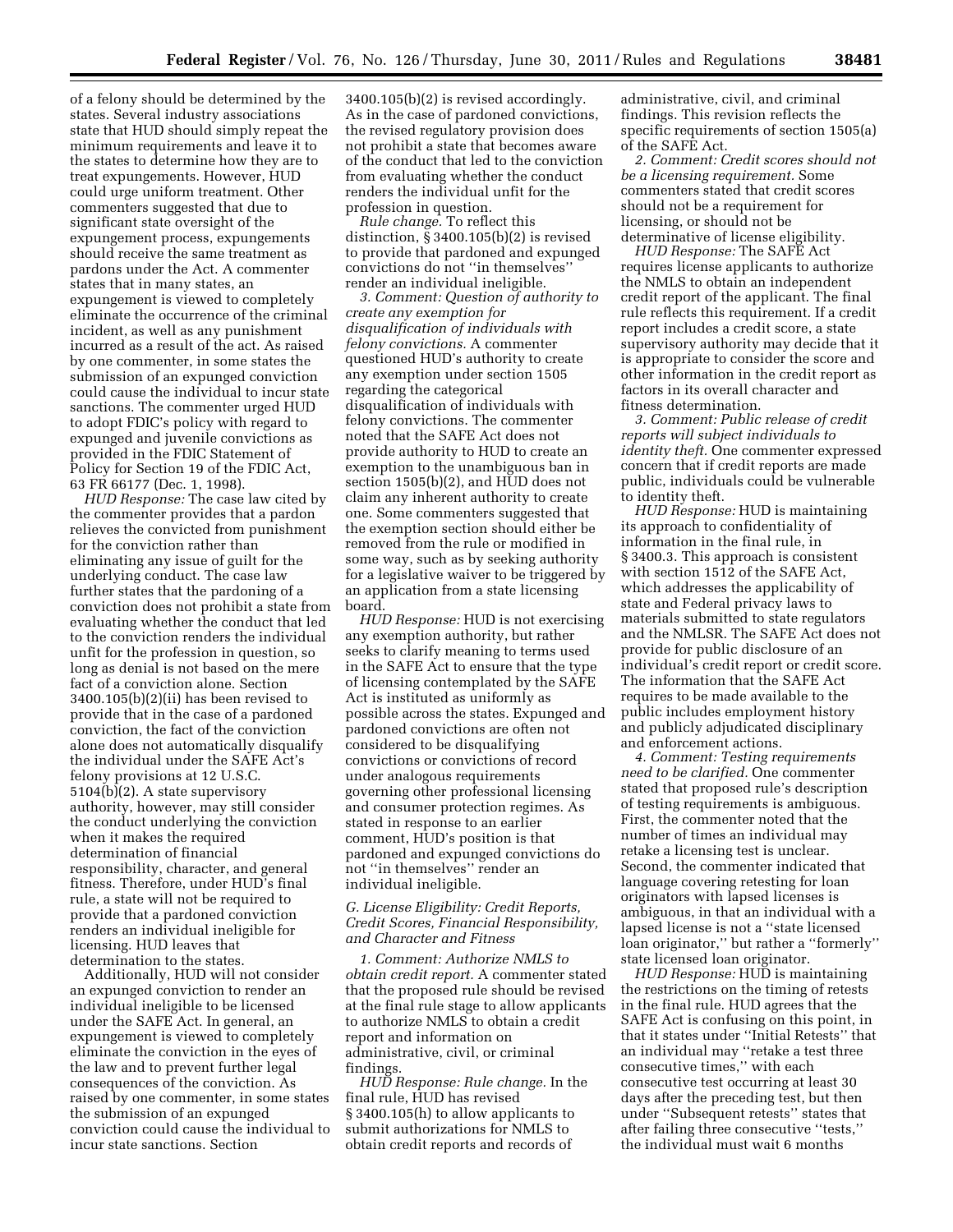before retaking the test. HUD resolved this confusion in the proposed rule by providing in  $\S 3400.105(e)(2)$  that an individual may take a test three times (*i.e.,* the first taking plus two retests), with each retest occurring at least 30 days after the preceding test. If the individual fails three consecutive tests, the individual must wait 6 months before taking the test again. (That is, the third ''retake'' must satisfy both the individual 30 day waiting period of SAFE Act section 1505(d)(3)(B) and the 6-month waiting period of section  $1505(d)(3)(C)$ , which is to say it cannot occur until after a 6-month waiting period.) HUD believes that the rule is clear on the number of times a test can be taken.

*Rule change.* To address the second comment, HUD has modified the language covering retesting for loan originators with lapsed licenses. Additionally, the regulatory text of the proposed rule inadvertently omitted reference to time spent as a registered loan originator and the final rule inserts such reference. In the final rule, § 3400.105(e)(3) provides that if a ''formerly'' state licensed loan originator fails to maintain a valid license for 5 years or longer, and not taking into account any time during which the individual is a registered loan originator, the individual must retake the test and achieve a test score of not less than 75 percent correct answers.

*5. Comment: Provide flexibility with respect to credit for continuing education courses.* A commenter stated that the final rule should authorize state officials to allow continuing education courses to be credited for the previous year when an applicant seeks to renew his or her license during an authorized license reinstatement period. The commenter notes that this would match provisions in the CSBS/AARMR Model State Law.

*HUD Response:* In order to avoid any confusion that may have arisen from the phrasing of the subject provision in the proposed rule, HUD is revising the language in the final rule to include the statutory language and then provide additional clarifying language.

*Rule change.* Accordingly, § 3400.107(b) now provides that a state must provide that ''a state-licensed loan originator may only receive credit for a continuing education course in the year in which the course is taken.'' HUD understands the statutory provision to mean that a state-licensed loan originator who fails to meet the continuing education requirements before the expiration of his or license may not renew his or her license until he or she meets the requirement. That

is, the loan originator cannot renew his or her license based on a promise to take the required classes in a future year, on the theory that it does not matter when the classes are taken, so long as they are taken at some point. Similarly, the provision means that an individual cannot claim that excess classes taken in a past year relieve the individual of having to take classes required for a future year.

*Rule clarification.* Accordingly, § 3400.107(b) now also clarifies that ''a state-licensed loan originator may not apply credits for education courses taken in one year to meet the continuing education requirements of subsequent years.'' Provided that a state does not permit an individual to renew his or her license prior to taking the required continuing education classes, HUD does not believe the provision prohibits a state from allowing an individual to make up a deficiency from a past year by taking classes in a present or future year.

#### *H. Reciprocity and Promoting Uniformity*

*Comment: Permit or require recognition of other state licensing of loan originators.* Several commenters suggested that HUD should permit or require recognition of the licensure of other states to facilitate competition and ultimately lower consumer costs, without compromising the standards demanded under the SAFE Act. Commenters also noted that HUD should call for uniformity in its rules and require in the rules a regular process of consultation with trade associations and state and Federal regulators to develop solutions where uniformity is lacking.

*HUD Response:* HUD's final rule does not require reciprocity, given the current variability in state laws. The SAFE Act sets the minimum requirements for the licensing of ''loan originators'' and does not allow HUD to preempt any state law requirements or to establish a maximum requirement. This final rule provides that a state must require an individual to obtain and maintain a license from that state in order to engage in the business of a loan originator with respect to any dwelling or residential real estate in that state. This final rule further provides that in order to grant a license to an individual, the state might find that the individual has satisfied the minimum eligibility requirements. HUD believes this approach is consistent with the SAFE Act's preference that states implement their respective licensing regimes and the SAFE Act's establishment of minimum, rather than preemptive and

uniform requirements. The approach also avoids incentivizing a ''race to the bottom'' among states. However, this final rule does not limit the extent to which a state may take into consideration or rely upon the findings made by another state in determining whether an individual is eligible under its own laws.

HUD will seek to promote uniform minimum standards in accordance with its overall responsibility for interpretation, implementation, and compliance with the SAFE Act. However, the SAFE Act's preference that states implement and enforce licensing, combined with the absence of preemptive authority over states that opt to exceed the minimum requirements, means that there will inevitably be a diversity of approaches among states. HUD has worked extensively with the CSBS and AARMR in this process, and will remain accessible to state regulators, other Federal regulators, and trade associations.

#### *I. State Agency Performance Standards and Other Minimum Requirements*

*1. Comment: Not all state authorities will be able to participate in the NMLSR.*  Commenters stated that not all states or state authorities that oversee mortgage lending participate in the NMLSR. Therefore, § 3400.113(a)(1) should be revised to reference ''applicable supervisory authorities,'' or to require that all authorities participate in the NMLSR. One commenter suggested that HUD consider a system that could be tracked by Freddie Mac/Fannie Mae and individual lenders using CHUMS and SAR ID numbers given to underwriters by FHA and the Department of Veterans Affairs and tied to individual's Social Security Numbers and tracked through Neighborhood Watch for default trends, etc.

*HUD Response:* The SAFE Act provides in section 1508 that, in a case where ''the Secretary determines that a state does not have in place by law or regulation a system for licensing and registering loan originators that meets the requirements of sections 1505 and 1506 and subsection (d) of this section, or does not participate in the Nationwide Mortgage Licensing System and Registry,'' HUD shall provide for a system of licensing and registration of loan originators operating in the state. Thus, the statute requires the use of the NMLSR or a HUD-established backup system for loan originator licensing and registration, rather than miscellaneous local authorities. In addition, section 1508(d) of the SAFE Act establishes the minimum requirements that a state licensing law must meet. Because HUD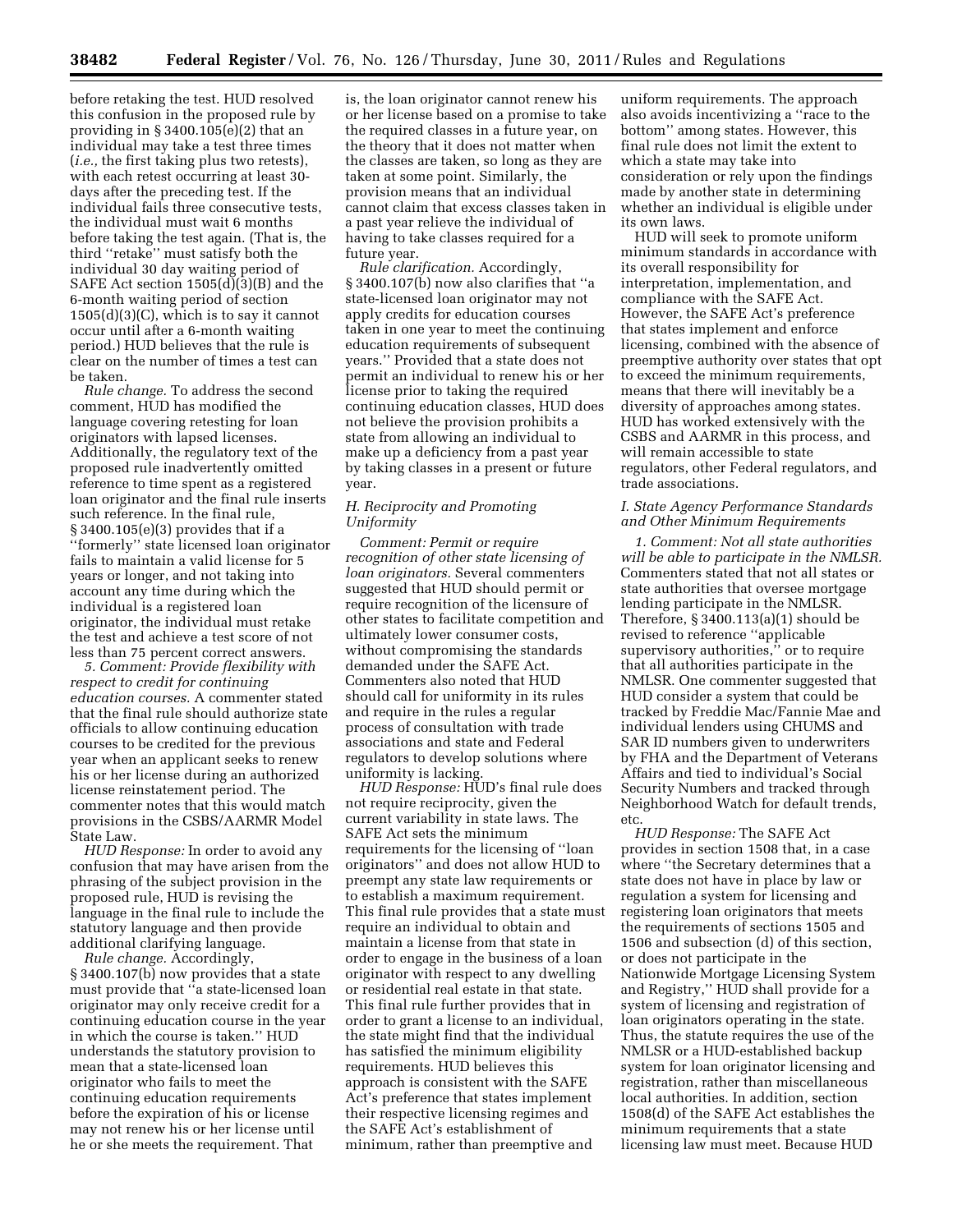must implement the SAFE Act as enacted, HUD declines to adopt the commenters' alternate suggestions. In regard to the use of the term ''applicable supervisory authority,'' HUD notes that the SAFE Act uses the term ''a state loan originator supervisory authority.'' HUD does not construe this statutory term to mean that a state may have only one supervisory authority, or that if it has multiple such supervisory authorities supervising various categories of loan originators, only one supervisory authority must comply with the SAFE Act.

*2. Comment: HUD should recognize that examinations on the level of the mortgage company may satisfy the requirement to examine and investigate loan originator licensees.* A commenter states that many states conduct examinations on a company level and that such examinations include examinations of the company's loan originators. HUD should recognize that this approach satisfies the requirement to examine loan originators at § 3400.113(a)(4).

*HUD Response:* HUD agrees that nothing in the SAFE Act or this final rule requires dual or separate examinations of loan originators, if a state already examines loan originators in the course of examining companies, provided that the state's approach ensures that no loan originators are systematically left out of the scope of examinations.

*3. Comment: Reports of condition may be submitted at the company level.*  A commenter observed that the SAFE Act requires ''licensees'' to submit reports of condition (call reports), rather than ''loan originators.'' Since ''licensee'' is not defined in the SAFE Act, the commenter states that it should be understood to refer to companies and asks HUD to recognize that call reports may be submitted at the company level.

*HUD Response:* HUD understands that reports of condition, or ''call reports,'' are customarily produced and submitted to regulators at the company level. The only persons who are subject to licensing under the SAFE Act are individuals, not companies. Accordingly, this final rule requires states to require licensed loan originators (*i.e.,* the only ''licensees'' under the SAFE Act) to ensure that loans that close as a result of the loan originator's activities ''are included'' in the reports of condition that ''are submitted'' to the NMLSR. HUD believes this language permits and even anticipates that the reports are submitted by a person other than the loan originator, such as at the company level. The regulatory provision at

§ 3400.111(f) requires states to impose responsibility for inclusion of loans in the report on the individual loan originator, but it does not prohibit a state from imposing concurrent or even primary responsibility for the inclusion and submission on a company, provided that the state's approach ensures that no loan originator's closed loans are systematically left out of the reporting requirement.

#### *J. Delayed Effective Date or Moratorium on Enforcement*

*Comment: Provide for significant delayed effective date for regulations.*  Commenters asked HUD to delay the effective date of the proposed regulations or to approve a temporary moratorium on enforcement. Some commenters requested moratoriums for specific industries on a national basis. As justifications for a delay or moratorium, commenters referenced the timing of HUD's regulations, the barriers to compliance facing particular industries, and the need to amend state laws. Some commenters requested expanding proposed rule § 3400.109(d), which allows states to delay the effective date for persons solely performing certain loan modifications, to include persons conducting loan modifications outside the Making Home Affordable program.

*HUD Response:* HUD is maintaining the proposed rule's approach to the approval of delays in the effective date of state requirements. Under the proposed rule, a state may request a later effective date by demonstrating that a substantial number of loan originators, or a particular class of loan originators, will face unusual hardship. HUD believes this process will appropriately address hardships faced by the concerned industries. The process is also consistent with the SAFE Act's goal of establishing state-based mortgage licensing systems.

However, HUD recognizes there has been uncertainty regarding the meaning of certain terms that affect the scope of the SAFE Act's coverage, and that coverage of certain classes of individuals may not have been determinable prior to the issuance of this final rule. To the extent this final rule clarifies coverage of individuals who previously did not have a reasonable basis for determining whether they were covered, HUD will work with states to establish reasonable time frames for implementing coverage of such individuals, and for such individuals to meet eligibility

requirements.11 Section 3400.109(c) of this final rule provides a method for states to request extensions for such individuals or classes of individuals. As stated above, a state may request a delayed effective date by demonstrating that a substantial number of loan originators, or a particular class of loan originators, will face unusual hardship in meeting SAFE Act requirements. Additionally, HUD's ability to grant extensions for good-faith efforts to comply with SAFE Act requirements may have applicability.

*Rule change.* HUD is withdrawing the proposed delayed effective date for loan originators participating in the Home Affordable Modification Program (HAMP). That delay was proposed in combination with HUD's inclination to cover material modifications of existing residential mortgage loans. In accordance with HUD's decision to defer to the new Bureau on the question of covering material modifications, the delayed effective date for loan originators participating in the HAMP program is unnecessary. In addition, the proposed rule's dates by which states were to require individuals to obtain licenses have since passed. Accordingly, the dates for such compliance in § 3400.109(a) and (b) have been replaced with the effective date of this final rule. As discussed above, however, § 3400.109(c) provides for the possibility of extended compliance dates for individuals who could not reasonably have anticipated that they would be covered until publication of this final rule.

#### *K. HUD's Regulation and Review of States for Compliance*

*1. Comment: HUD must prohibit states from exceeding the SAFE Act's minimum requirements.* Some commenters asked HUD to ensure that states not overreach their SAFE authority by, for example, imposing licensing requirements that go beyond the SAFE Act's minimum requirements by using credit reports to make licensing decisions.

*HUD Response:* As discussed previously, the SAFE Act establishes minimum standards for licensing of loan originators, and does not prohibit states from exceeding these requirements.

*2. Comment: Expand enforcement procedures for states' noncompliance.* A commenter suggested that HUD expand the proposed regulations to include

<sup>11</sup>See HUD's Frequently Asked Questions on this issue at *[http://hud.gov/offices/hsg/rmra/safe/](http://hud.gov/offices/hsg/rmra/safe/sfacimpdel.pdf) [sfacimpdel.pdf.](http://hud.gov/offices/hsg/rmra/safe/sfacimpdel.pdf)*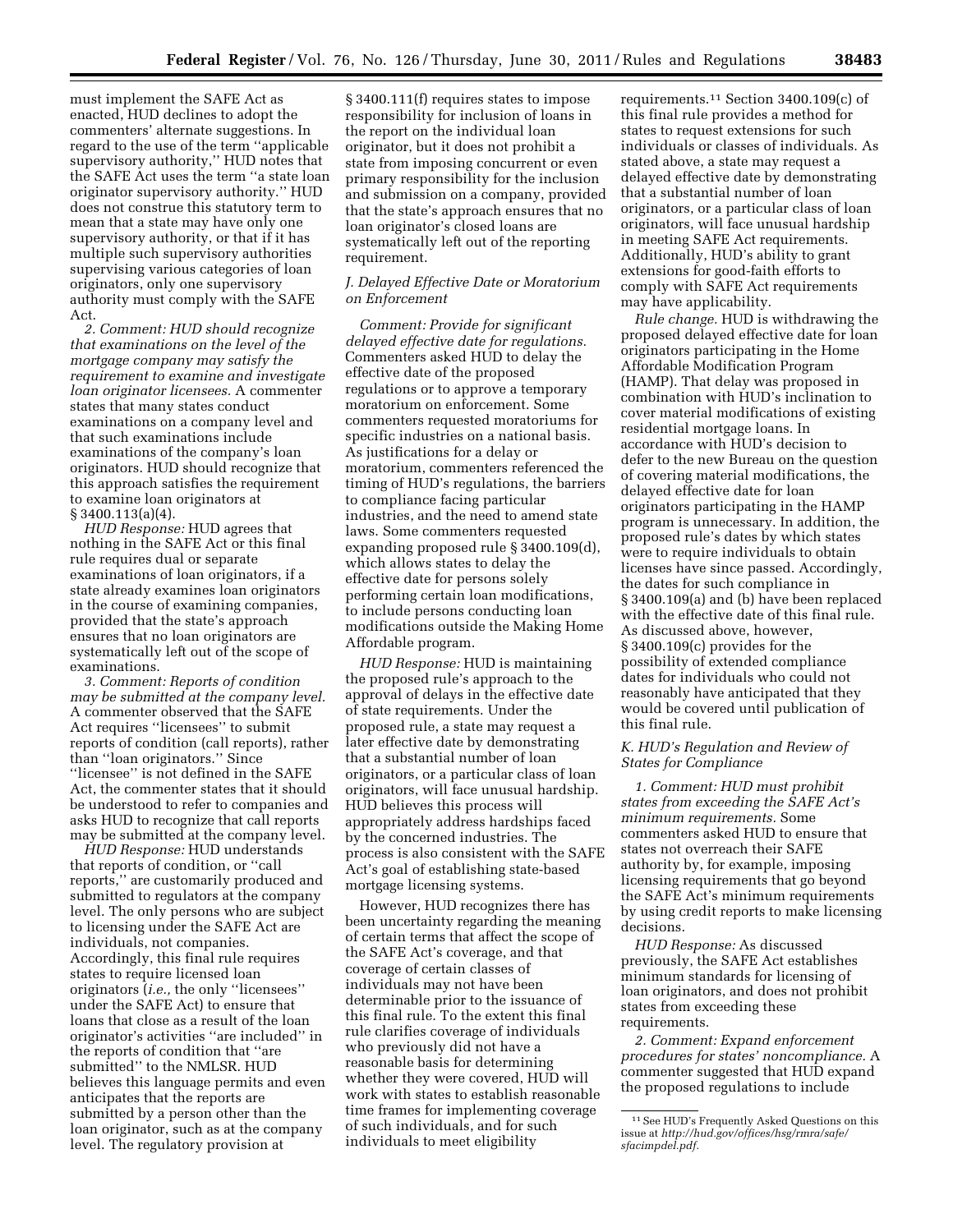additional informal and formal procedures for states in noncompliance.

*HUD Response:* HUD's regulation at § 3400.115 provides many procedural safeguards, including notification to a state if it is in noncompliance, publication in the **Federal Register** of the initial finding of noncompliance, and an opportunity for comment of a period of no less than 30 days. Any state, like other members of the public, would have the chance to submit written comments and could request a meeting as well. In addition, HUD's final determination of noncompliance would include the rationale for its determination in response to issues raised in the comments.

Finally, the absence of a provision for an informal procedure in the regulations does not mean that HUD would simply follow the formal procedure upon any suggestion of noncompliance. On the contrary, HUD anticipates that it would make reasonable attempts to work with a state to help bring it into compliance before proceeding with the formal procedures. The absence of regulations governing such an informal approach maximizes flexibility for the state and HUD in attempting to bring about full compliance. For example, such procedures could include informal telephone communications, meetings, letters, or other approaches.

*3. Comment: Revise § 3400.101 pertaining to HUD's determination of a state's compliance with the SAFE Act.* A commenter stated that the phrasing of § 3400.101 makes it appear to be a foregone conclusion that HUD will determine that a state's licensing system does not meet the minimum standards. The commenter recommended that this section be rephrased to ''procedures HUD will follow to determine whether or not ''a state has in place a system.''

*HUD Response:* HUD has not adopted the suggested rephrasing of § 3400.101. It is not HUD's intent to imply that it presumes state systems are not in compliance. Rather, the language comports with the statutory provision that HUD is authorized to act when it determines that a state is not in compliance. The SAFE Act does not provide for HUD to make formal, affirmative determinations of compliance.

*4. Comment: Good-faith effort to meet compliance may be satisfied by a state commitment to make a good-faith effort.*  A commenter urged HUD to revise § 3400.115(d) to provide that HUD may grant a state a 24-month period to come into compliance upon a state's commitment to make a good-faith effort, in addition to HUD's finding that the

state is in fact making a good-faith effort to come into compliance.

*HUD Response:* HUD declines to make the suggested change, in part because it is difficult to predict the range of circumstances under which a state supervisory authority, legislative committee chair person, other legislator, or other state official might purport to be making a commitment on behalf of a state. However, this decision does not mean that a commitment alone will never constitute a good-faith effort. HUD understands that in some cases compliance may be achieved through administrative means by the state supervisory authority, while in other cases compliance may require that steps be taken by multiple actors in the state's executive, legislative, and even judicial branches. HUD will consider a commitment made by a state official along with all the facts and circumstances to determine whether such a commitment and any steps already taken amount to a good-faith effort to comply.

*5. Comment: HUD's authority to regulate states under the SAFE Act is limited.* A number of commenters state that HUD's authority over states is limited to specific sections of the SAFE Act. Several commenters state that HUD's review of state compliance is limited to sections 5104 (licensing and registration requirement), 5105 (state application and issuance procedures), and 5107(d) [*sic*] of SAFE. Other commenters identified the three sections as 5105, 5106 (standards for state license renewal), and 5108(d) (state licensing law requirements). These commenters state that, as a result, HUD does not have authority to approve or deny state definitions of loan originators or exclusions for individuals traditionally regulated by the states, and that HUD does not have authority to preempt states in this area. States have the right to interpret the SAFE Act to create their own exceptions and exclusions.

One commenter states that HUD's authority with regard to loan originator licensing would not be triggered until such time as a state failed to comply within the afforded timeline, and such authority would be limited to the scope of these three sections of the SAFE Act. Accordingly, the commenter, along with others, stated that HUD does not have authority to define the scope of state provisions regarding loan originator licensing or to deny exclusions from such provisions as set forth by the states.

Several commenters, including banking trade associations, stated that HUD may only: (1) Provide a backup

licensing and registration system if a state fails to do so, (2) establish a backup tracking system if the NMLSR fails to do so, and (3) determine whether a particular state's system meets the minimum SAFE Act requirements. The ''purpose'' provisions of the rule should expressly state HUD's role of reviewing compliance with minimum standards and should not indicate that HUD has overall responsibility for interpretation, implementation, and compliance with the SAFE Act. The rule should also state that HUD will only evaluate states to determine whether the minimum statutory requirements have been met.

Some commenters stated that HUD violated the Administrative Procedure Act and its own rules on rulemaking, in that the agency did not provide an opportunity for public comment before it issued its own Commentary and Frequently Asked Questions (FAQs).

*HUD Response:* HUD disagrees with the assertion that it may not enforce, interpret, or issue regulations clarifying, for example, terms that are defined outside of 12 U.S.C. 5103, 5104, and 5107(d) (*i.e.,* SAFE Act sections 1504, 1505, and 1508(d)). If the assertion were true, it would mean that a state could, for example, interpret the definition of ''loan originator'' (which is used in section 1504 in the course of providing which individuals are subject to licensing requirements) so narrowly that no individual would be covered. Under the commenter's theory, HUD would be powerless to act in such a situation, or to issue regulations in advance clarifying the meaning of ambiguous terms that HUD must rely on in carrying out its statutory obligations under the SAFE Act.

HUD also disagrees that it violated the Administrative Procedure Act in posting the Commentary and Frequently Asked Questions, without following prior notice and comment procedures. The Commentary and Frequently Asked Questions provided guidance on HUD's interpretations and tentative views at the time, in anticipation of approaching deadlines. Notice and comment procedures apply to legislative rules. The Commentary and Frequently Asked Questions were not legislative rules.

#### *L. NMLSR Requirements*

*Comment: Consider alternative systems to NMLSR or additional systems.* A commenter recommended that HUD consider a system that could be tracked by Freddie Mac and Fannie Mae and individual lenders using CHUMS and SAR ID numbers given to underwriters by FHA and the Department of Veterans Affairs and tied to individual's Social Security Numbers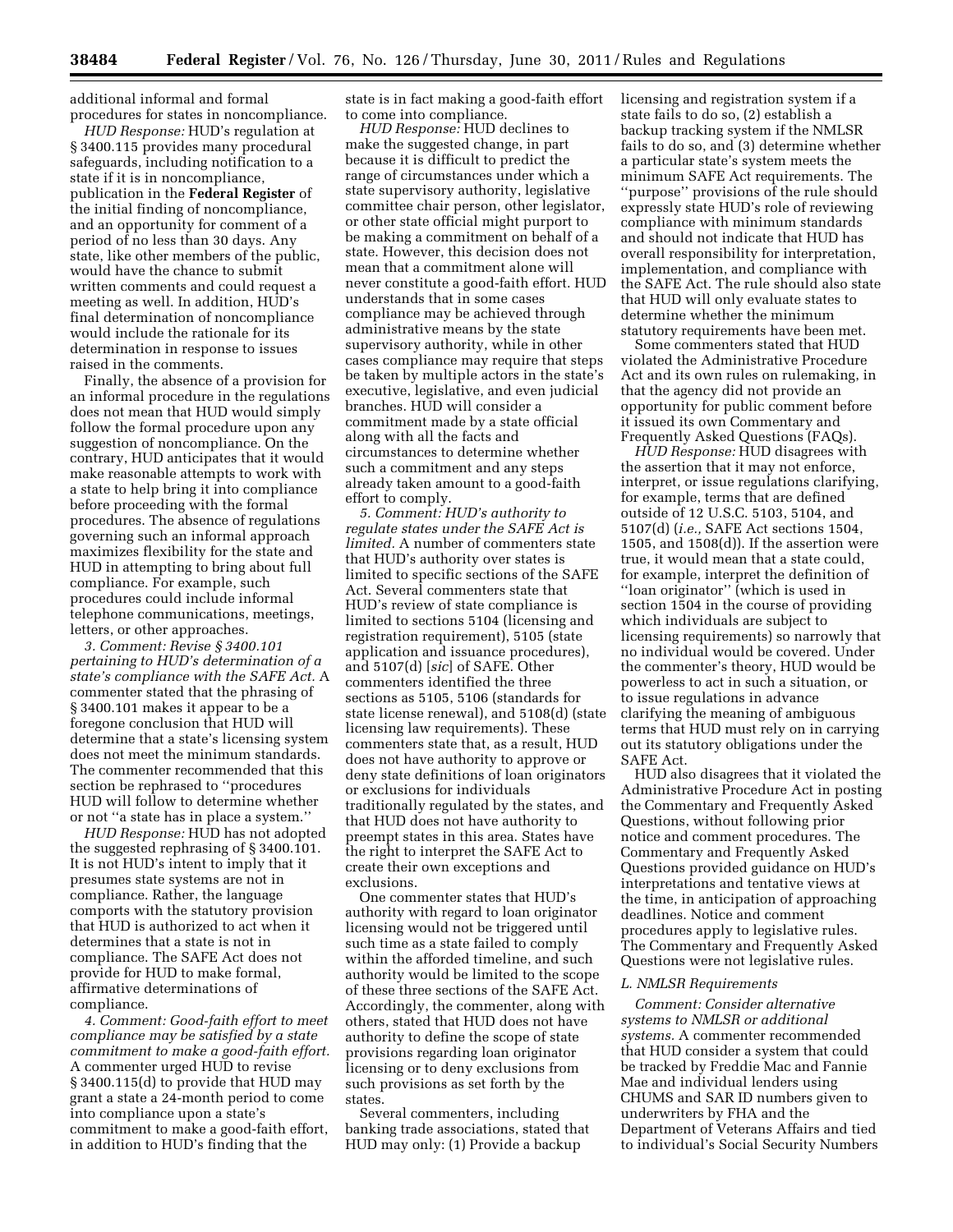and tracked through Neighborhood Watch for default trends, etc.

Other commenters cited concerns with the NMLSR with respect to the manufactured housing industry. The commenters stated that in the manufactured housing industry, at least three types of entities must employ loan originators: Personal property-only finance lenders, retail sellers of manufactured homes, and owners of manufactured housing communities. These entities typically hold sales finance company licenses, installment loan licenses, or retail seller licenses. The commenters stated that because NMLSR does not include these licenses in its system, these entities are unable to sponsor their employees. Commenters encouraged HUD to address the NMLSR flaw by creating an exempt status to allow these personal property finance lenders, retail sellers, and community owners to sponsor their loan originator employees. The commenters state that this is a fatal flaw in the NMLSR.

Another commenter stated that one of the concerns with the NMLSR is that under this system, only originators involved with real property mortgages are able to register. The commenter states that HUD should expressly confirm that all originators, including chattel-only lenders, will be able to register within the NMLSR.

Other commenters expressed concern with the privacy offered by the NMLSR. The commenters stated that HUD's final rule should clarify that the SAFE Act does not require the release of home address, Social Security Number, or other private information on originators. Commenters stated that the requirement for this information could lead to identity theft and harassment of loan originators. HUD should make it clear that those who misuse or fail to safeguard this data will be subject to severe penalties.

These commenters also supported HUD's proposed rule requiring financial oversight of the NMLSR and HUD's collection, and making public audited financial statements concerning the NMLSR's operations. Another commenter encouraged HUD to consider establishing a mortgage origination standards board, comprised of members from the various segments of the industry that are engaged in loan origination, to establish standards for the NMLSR's approval of education courses and other licensing requirements. The commenter also suggested that HUD require an independent review of the design and effectiveness of the NMLSR Web site and its user interface to ensure that the

system is intuitive and easily navigable by all users.

*HUD Response:* HUD believes it is too early in the implementation of the SAFE Act to consider an alternative system to the NMLSR. States and CSBS and AARMR are all at a point or near the point of commencing full implementation of the requirements of the SAFE Act. More time is needed to evaluate how the NMLSR works before consideration should be given to alternative systems.

With respect to the types of licenses that the NMLSR includes, the SAFE Act charges that NMLSR track ''loan originators.'' If an individual is licensed by the state in which he or she engages in the business of a loan originator, then the individual will be entered in the NMLSR. With respect to the concern that the NMLSR only accepts loan originators working for certain categories of companies, HUD notes that some states have created designations in the NMLSR for ''exempt company'' registrations, so that companies that are not required to be licensed under state law may nonetheless sponsor its loan originators in the system.

On the issue of confidentiality, the SAFE Act establishes a high bar to maintain the confidentiality of information that is in the NMLSR. The SAFE Act provides that except as otherwise provided in the SAFE Act, any requirement under Federal or state law regarding the privacy or confidentiality of any information or material provided to NMLSR, and any privilege arising under Federal or state law (including the rules of any Federal or state court) with respect to such information or material, shall continue to apply to such information or material after the information or material has been disclosed to the system. The SAFE Act further provides that such information that is subject to privilege or confidentiality shall not be subject to disclosure under any Federal or state law governing the disclosure to the public of information held by an officer or agency of the Federal Government or the respective state agency, nor shall the information be subject to subpoena or discovery or admission into evidence, except where such information is subject only to privilege held by NMLSR or HUD. Finally the SAFE Act provides that any state law, including any state open record law, relating to disclosure of confidential supervisory information or any information that is of the type entered in NMLSR, shall be superseded by section 1512 of the SAFE Act to the extent that the SAFE Act provides less confidentiality or a weaker privilege.

*Rule change.* However, with respect to confidentiality, and specifically data security, which is addressed in § 3400.305, HUD revises the regulatory language that states that if there is a reasonable belief that a security breach of the NMLSR has occurred, notification of such breach must be provided as soon as practicable, rather than in a reasonable amount of time as the proposed rule stated.

Additionally, the proposed rule, in the regulatory text, inadvertently omitted reference to AARMR in § 3400.305 and § 3400.307, and the final rule inserts such reference.

With respect to the issue of establishing an NMLSR oversight board, HUD believes there is value in establishing such a board but defers to the Bureau on this matter.

#### *M. Loan Processors and Underwriters*

*Comment: More specificity is needed regarding supervision of loan processors and underwriters.* Commenters asked HUD to clarify the SAFE Act's requirement that loan processors or underwriters be supervised by a statelicensed loan originator or a registered loan originator. Commenters stated that the SAFE Act is ambiguous with respect to individuals who do not act as originators as defined in the statute, but who supervise loan processors and underwriters. Commenters stated that the rule should clarify that the statutory requirement is met if company procedures provide that licensed or registered loan originators supervise and instruct loan processors on the individual loans the loan originator is involved with, even though the loan processors and underwriters may report to their own administrative supervisors, who do not engage in loan origination activities and are not licensed or registered loan originators.

Other commenters stated that the rule should clarify that, under § 3400.23 of the proposed rule, as long as the statelicensed loan originator directs, supervises, and instructs the loan processor, he or she is not required to be the loan processor's immediate or direct supervisor. Another commenter questioned how this provision, if not clarified, would affect contractors, because contractors would be employees as to the loan originator but under contract to the broker or lender. The commenter stated that requiring ''direct supervision'' in the case of a contract processor would be detrimental to the processor's ability to provide an arms' length transaction. The loan originator could direct the processor to do things that the SAFE Act would prevent the loan originator from doing.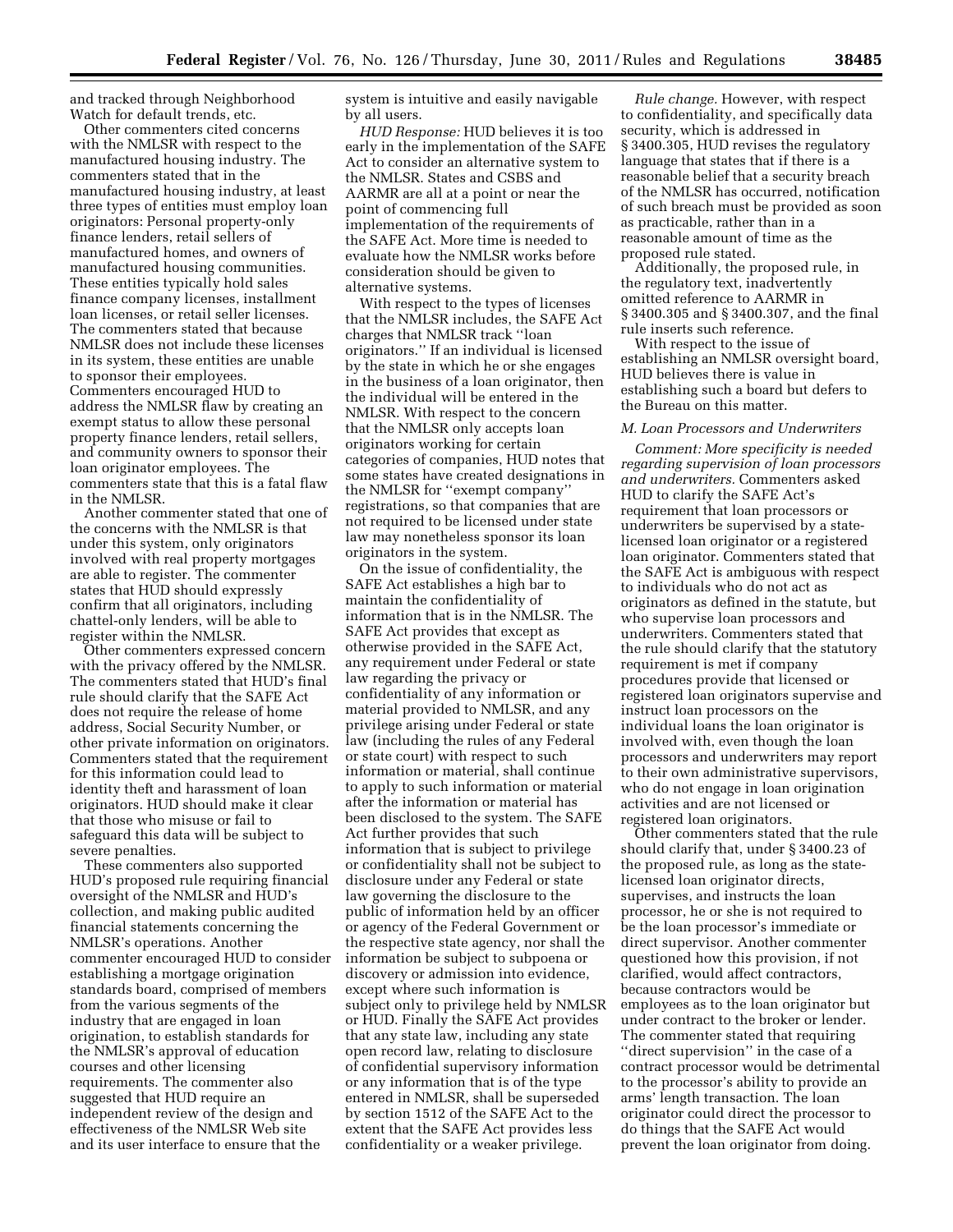Another commenter states that the direct supervision requirement could conflict with some state laws.

Commenters stated that, as a result of this requirement, jurisdictions are requiring processing companies, underwriting companies, and staffing companies that provide these services to become licensed brokers. The commenters expressed concern that contract processors may close down because of the expense of becoming licensed in multiple jurisdictions; furthermore, if an individual obtains a loan originator license under a sponsoring broker, the individual is limited to working only with that broker, which defeats the purpose of working as a contract processor. A similar concern was expressed by a commenter about small processing companies that may be forced out of the business because of the cost of meeting licensing requirements.

Other commenters concurred with HUD's proposal that loan processors or underwriters who perform only clerical or support duties and do so at the direction of and subject to the supervision and instruction of a licensed or registered loan originator do not need to be licensed. The commenters stated that the rule should also make clear that processors and underwriters who are not directly supervised by individual loan originators but provide clerical or support duties do not need to be licensed and registered. They stated that this exclusion should be extended to processors or underwriters who do not work under the direct supervision of a loan originator, *i.e.,* contractors, because the Home Valuation Code of Conduct (HVCC) and business practices require that firewalls should be established with these processors to prohibit undue influence on processors. They stated that, for clarity purposes, the rule should provide that the language means that ''loan processors and underwriters must support the origination function. Specific direction and supervision may be subject to appropriate company protocols to protect the integrity of the loan process and consumers.''

A commenter stated that it is unclear from the statute and regulation whether an individual salesperson who gathers information from a potential customer (thereby meeting the definition of ''loan processor or underwriter'') would be required to be licensed or have his or her supervisor become licensed. Another commenter asked that HUD clarify how the direct supervision requirement would apply to contract companies or lenders that use overseas labor to process and underwrite loans.

Another commenter suggested that HUD expand the definition of ''clerical and support duties to include submitting to automated electronic loan origination programs information common for the processing of underwriting or a residential mortgage loan and communicating to potential borrowers the results of the automated electronic loan origination programs.'' The commenter also recommended that HUD clarify in the definition of independent contractor, that an individual performs his or her duties ''at the direction of and subject to the instruction of an individual who is \* \* \* exempt under § 3400.103(e)(7)'' when such individual is required to and does hold himself or herself out as a representative of a Federal agencyregulated lender that must follow the loan origination guidelines of such

institution. One commenter supported the requirement for contract processors and underwriters to be licensed because the requirement that such third parties be supervised by loan originators, rather than licensed themselves, can ''create a potentially treacherous environment for consumers and subjects the institution itself to questionable practices.'' The commenter stated that all mortgagerelated activities should be under the supervision of the regulator. The commenter also asked that HUD clarify that the phrase ''the origination of a residential mortgage loan'' in the definition of ''loan processor or underwriter'' means ''all residential mortgage loan related activities from the taking of a residential mortgage loan application through the completion of all requires loan closing documents and funding of the loan.''

*HUD Response:* HUD does not have authority to subject to licensing those activities not subject to licensing under the SAFE Act nor to exempt from licensing those activities clearly subject to licensing under the SAFE Act. Loan processors and underwriters are clearly not covered by licensing under the SAFE Act when such individuals perform clerical or support duties at the direction of and subject to the supervision and instruction of either a state-licensed loan originator or a registered loan originator. The SAFE Act defines what constitutes clerical or support duties and makes clear that the principal factor that distinguishes them from ''administrative or clerical tasks'' (the performance of which, alone, does not subject an individual to licensing requirements) is whether the individual performs any analysis at all of the information for the purpose of either processing or underwriting the loan.

HUD believes that the definition of clerical or support duties is thorough and sufficient and does not require elaboration. Nothing in the definition of ''clerical or support'' duties excludes the performance of these duties electronically.

The major issue raised by the commenters pertains to the issue of supervision. Nothing in the SAFE Act or this final rule requires that the requisite licensed or registered loan originator be the loan processor or underwriter's direct or immediate supervisor. At the same time, the SAFE Act's usage of functional terms (*i.e.,* ''at the direction of and subject to the supervision and instruction of [a loan originator]'') make clear that there must be an actual nexus between the licensed or registered loan originator's direction, supervision, and instruction and the loan processor or underwriter's performance, as opposed to a mere nominal relationship on an organizational chart.

Under the SAFE Act, a loan processor or underwriter is not subject to licensing requirements if he or she performs his or her duties at the direction of and subject to the supervision and instruction of ''a'' state-licensed loan originator or registered loan originator. Even with respect to states that require processing or underwriting companies to be licensed or independent contractor licensees to be associated with a single company, the SAFE Act deals only with licensing of individuals. In the case of loan processors or underwriters, the SAFE Act requires supervision by an individual who holds a SAFE Actcompliant loan originator license or who is a registered loan originator. An individual who performs only clerical or support duties and is an employee of a company that provides processing or underwriting services is not required to be licensed so long as he or she is supervised by a licensed or registered loan originator from that company. Any state requirement for such a company to hold a license, or for a loan processor or underwriter to have a relationship with only one company licensee, is beyond the scope of the SAFE Act and this final rule. A single licensed or registered loan originator may be able to effectively direct, supervise, and instruct multiple loan processors or underwriters, possibly even those in overseas locations, depending upon all of the facts and circumstances. HUD believes state supervisory authorities are well suited to evaluate operations and organizational structures to determine whether the SAFE Act's functional requirement for a licensed or registered loan originator's direction, supervision,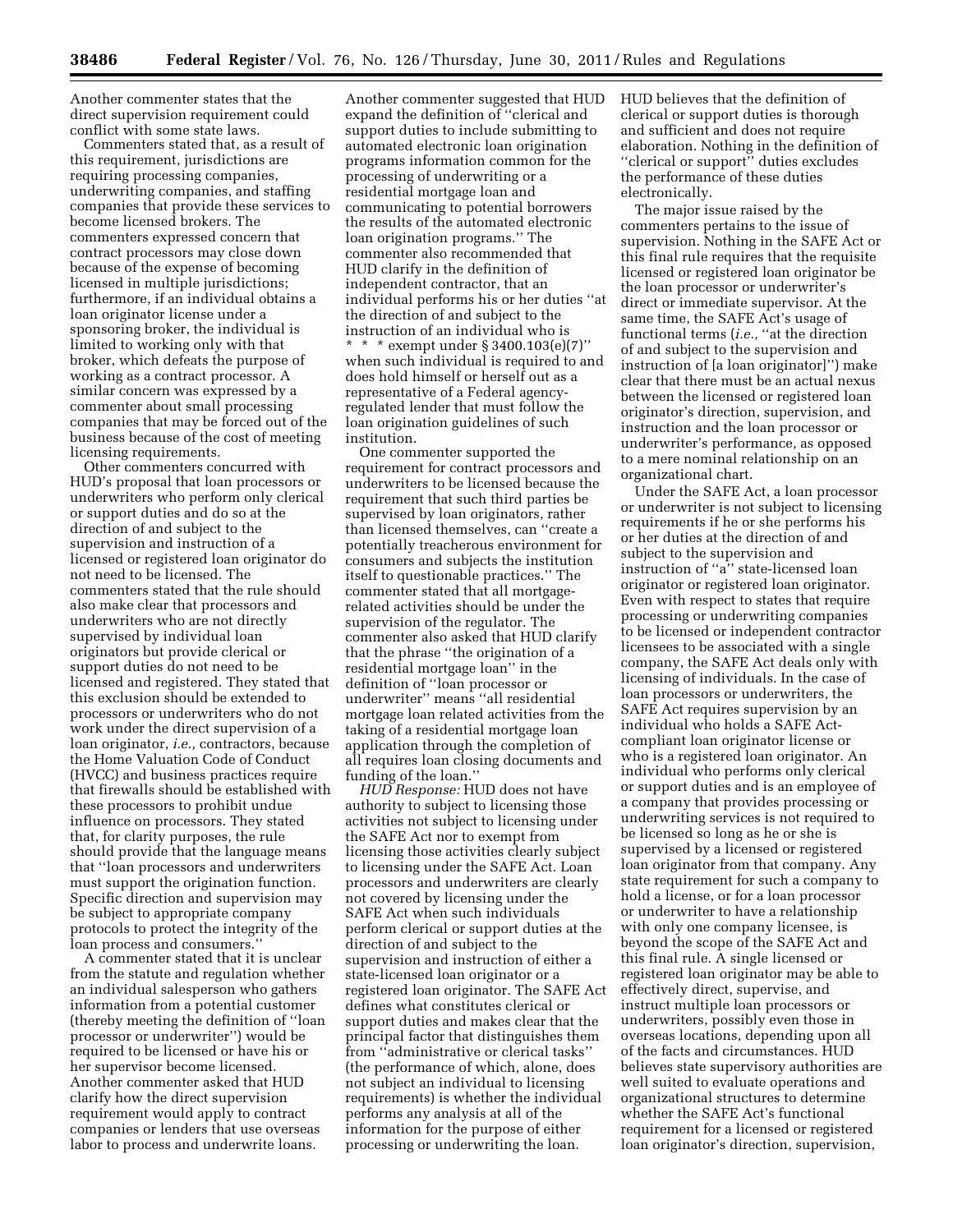and instruction of a loan processor or underwriter is met.

HUD finds the statutory and regulatory language with respect to loan processors and underwriters is clear. Although HUD believes it should be clear that ''origination of a residential mortgage loan'' in the final rule's definition of ''loan processor or underwriter'' includes all phases in a loan origination, through the closing and funding of the loan, HUD has added a definition of ''origination of a residential mortgage loan'' to ensure there is no confusion. In addition, HUD has included a discussion in Appendix C of when loan processors or underwriters may be required to be licensed under the SAFE Act.

*Rule change:* In § 3400.23 (Definitions), HUD adds the following definition: ''*Origination of a residential mortgage loan,* for purposes of the definition of *loan processor or underwriter,* means all residential mortgage loan-related activities from the taking of a residential mortgage loan application through the completion of all required loan closing documents and funding of the residential mortgage loan.''

*Rule change:* In addition, consistent with HUD's determination that individuals providing origination services in certain charitable or government transactions do not engage in the ''business'' of a loan originator, HUD is clarifying that individuals who act only as loan processors or underwriters and only with respect to these same transactions are not subject to the SAFE Act's licensing requirements. The clarification is provided in § 3400.103(e)(3)(ii).

#### *N. Other Definitions and Issues*

*1. Comment: Establish Web site for housing counselors.* A commenter suggested that there should be one national certification and a Web site for counselors to reference various state regulations.

*HUD Response:* HUD is charged with implementing the SAFE Act with respect to individual loan originators. In that respect, a national certification or Web site for housing counselors is outside HUD's authority under the SAFE Act and beyond the scope of this rule.

*2. Comment: Preempt duplicative state laws.* Because of the SAFE Act, many states have amended their definition of ''mortgage loan'' in state mortgage lending laws to include personal property finance transactions. As a result, individuals and entities that provide such financing are now subject to dual regulation, both under laws that

target sales finance and installment loans (*e.g.,* where, for example, a state views manufactured housing as personal property and a state requires licensing for personal property transactions in addition to licensing as a mortgage loan originator under the SAFE Act). Commenters asserted that dual regulation is unfair and leads to duplication and inconsistency between charges and disclosures required under the two regimes. In addition, commenters stated that HUD should guide states to reconsider the application of their amended laws to focus on individuals, not entities, in accordance with the intent of the SAFE Act.

*HUD Response:* Under the SAFE Act, individuals acting as loan originators must meet its licensing and registration requirements, even if they are also subject to other laws, such as state or local laws regulating personal property finance transactions. The SAFE Act establishes only the minimum standards for licensing individuals engaged in the business of a loan originator. It does not address licensing of individuals or entities under other laws. The licensing or dual regulation of the individual or entity is an issue of state law and not subject to HUD's rules under the SAFE Act.

*3. Comment: HUD's rule does not address federalism implications.* A commenter stated that under the section on Executive Order 13132, ''Federalism,'' HUD did not sufficiently address the federalism issues raised by the proposed rule. The commenter stated that specifically, the proposed rule, without justification or explanation, restricts states' ability to legislate and enact laws that are not inconsistent with the U.S. Constitution or existing Federal law. The commenter stated that it is the responsibility of each individual state to implement a system of licensing and registering loan originators that complies with the letter and spirit of the SAFE Act without directly conflicting with or impeding the achievement of congressional objectives or intent in enacting the legislation. The commenter stated that because HUD failed to comply with Executive Order 13132 in issuing the proposed rule, HUD should withdraw this rule.

*HUD Response:* HUD disagrees with the commenter's characterization of the rule. The licensing requirements in HUD's rule are those established by the SAFE Act. As required by the SAFE Act, the regulation simply sets minimum standards for the licensing and registration of loan originators, and has no additional federalism implications.

*4. Comment: HUD's rule triggers an unfunded mandate.* A commenter stated that HUD's proposed rule, under the section discussing the Unfunded Mandates Reform Act (UMRA), states that Title II of the Unfunded Mandates Reform Act of 1995 (2 U.S.C. 1531– 1538) establishes requirements for Federal agencies to assess the effects of their regulatory actions on state, local, and tribal governments and the private sector. In issuing the proposed rule, the commenter stated that HUD failed to comply with the requirements of Title II of the Unfunded Mandates Reform Act. The commenter stated that no mention was made of the significant impact that will be felt by state agencies that are forced to re-process and re-license current loan originator licensees in order to be in compliance with the proposed rule. Additionally, the commenter stated that the proposed rule failed to account for the impact that will be felt within the competitive market for mortgage loans and among small businesses when states are unable to process applications for new loan originator licenses quickly enough, and when long-time originators are forced to suspend their business activities.

*HUD Response:* The Unfunded Mandates Reform Act (UMRA) of 1995 requires agencies to ''assess the effects of Federal regulatory actions on State, local, and tribal governments, and the private sector (*other than to the extent that such regulations incorporate requirements specifically set forth in law*).'' (Emphasis added.) Since HUD's SAFE Act regulation simply implement requirements ''specifically set forth in law,'' the assessment of effects by the agency is not required. Although this rule does not have the effects on State, local, and tribal governments within the meaning of UMRA, the SAFE Act statutory provisions do have such effects. HUD addresses the impacts of the statutory provisions of the SAFE Act in its statement on Executive Order 12866 that appears later in this preamble, and in addressing the designation of the rule as being economically significant. As HUD notes in its Executive Order 12866 statement, notwithstanding a determination by HUD and OMB that it is the statute, not HUD's rule, which has a significant economic impact, the rule is designated economically significant because the rule, in codifying the provisions of the SAFE Act in regulation, reflects the economic significance of the statute and should have a designation reflective of the impact of the statute on the economy.

*5. Comment: Additional time for public comment should have been*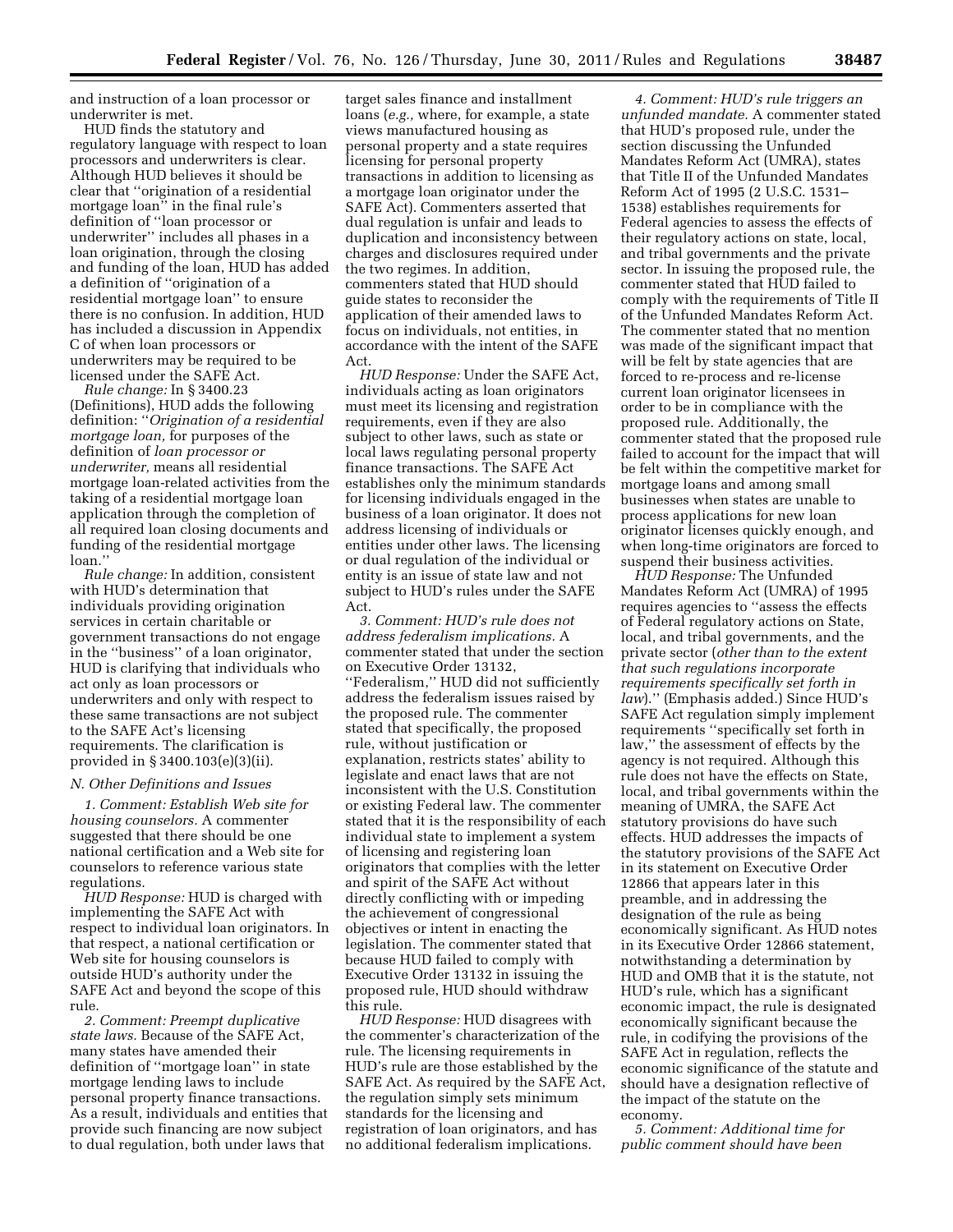*provided.* A commenter stated that additional time for public comments should be allowed.

*HUD Response:* HUD's regulations on rulemaking at 24 CFR 10.1 specify that it is the policy of HUD to allow not less than 60 days for public comment. In the case of this rulemaking, the proposed rule was published on December 15, 2009 (74 FR 66548), and the original 60 day deadline ended on February 16, 2010. On February 17, 2010, at 75 FR 7149, HUD published a notice extending the public comment until March 5, 2010. During the public comment period, more than 5,000 comments were received. HUD believes that the public has had adequate opportunity to comment on the rule and has done so.

#### **IV. Findings and Certifications**

#### *Executive Order 12866, Regulatory Planning and Review*

The Office of Management and Budget (OMB) reviewed this rule under Executive Order 12866 (entitled, ''Regulatory Planning and Review''). OMB determined this rule to be an ''economically significant regulatory action'' under section 3(f)(1) of the Order, based on the costs of compliance with requirements imposed directly by the SAFE Act, and based on costs that have already been incurred and would be incurred notwithstanding issuance of any rule by HUD. Neither HUD nor OMB determined that this rule adds to these statutory requirements, to the cost of compliance with these statutory requirements, or to any costs to or effects on the economy (including costs to consumers, industries, government agencies, or regions, or effects on competition, employment, investment, productivity, innovation, or competitiveness) of the statutory requirements. Notwithstanding a determination by HUD and OMB that it is the statute, not this rule, which has a significant economic impact, OMB designates the rule economically significant because the rule, in codifying the provisions of the SAFE Act in regulation, reflects the economic significance of the statute, and should bear a designation reflective of the impact that the SAFE Act has on the economy.

Executive Order 12866 provides for agencies to assess the potential costs and benefits of regulatory actions reviewed by OMB under the executive order. However, as just noted, this rule does not add to the effects of the SAFE Act on any person or entity, and in itself therefore imposes no costs, nor creates any benefits, nor causes any transfers. As HUD has previously stated, this

rulemaking was not required to implement the licensing requirements of the SAFE Act. The SAFE Act contained no mandate for HUD to issue regulations, or any indication that states must wait for HUD regulations before commencing compliance with the statutory licensing requirements of the SAFE Act.12 The SAFE Act licensing requirements imposed on states were self-executing requirements.

Section 1508 of the SAFE Act directs states to comply with its licensing requirements no later than one year after the date of enactment of the SAFE Act, or 2 years in the case of a state whose legislature meets only biennially. The SAFE Act allowed HUD to extend the deadline for states making good-faith efforts to achieve compliance with the SAFE Act. In addition, the SAFE Act imposed on HUD certain duties, including to oversee and enforce states' compliance with the SAFE Act, and to assure that the NMLSR continues to meet its purposes of the SAFE Act. Additionally, section 1508 of the SAFE Act provides for HUD to establish a SAFE Act licensing and registration system (a backup system) in any state that fails to establish and maintain a SAFE Act licensing and registration system. Accordingly, HUD initiated rulemaking to clarify certain statutory terms and provisions to assist states in complying with the SAFE Act, and to establish the minimum licensing standards that HUD would apply if HUD had to establish a backup system in any state. HUD did not propose, through this rulemaking, to implement a backup system that would exceed the minimum standards of the SAFE Act.

All 50 states, the District of Columbia, the Virgin Islands, Puerto Rico, and Guam have now enacted SAFE Act licensing laws.13 At this time, HUD does not expect to have to enforce the SAFE Act by establishing a backup licensing system in any state. Nor does this regulation impose any requirements on

13See the Web site of the Conference of State Bank Supervisors, reporting on the status of compliance by states with the SAFE Act at *[http://www.csbs.org/news/press-releases/pr2010/](http://www.csbs.org/news/press-releases/pr2010/Documents/pr-060110.pdf) [Documents/pr-060110.pdf.](http://www.csbs.org/news/press-releases/pr2010/Documents/pr-060110.pdf)* In addition, HUD is continuing to work with the remaining jurisdictions to achieve full compliance with the SAFE Act.

covered individuals beyond those requirements imposed by the statute. This regulation is thus not expected to alter the affects of the SAFE Act on any person or entity, so HUD is not imposing any costs or creating any benefits or transfers through this regulation. In the unlikely event that a state fails to enforce its SAFE Act licensing system, HUD (or the successor agency) will have to assume that state's responsibilities, in which case costs, benefits, and transfers will result from this rule, because a state's failure to enforce a SAFE Act licensing system will have caused HUD to undertake enforcement responsibilities.

The principal benefits of the SAFE Act include the enhanced protection of consumers and of the housing finance system as a whole by ensuring that covered loan originators meet minimum standards for integrity and competence nationwide. Standards for integrity include the requirement that individuals not have committed certain crimes and that they must be found to have demonstrated financial responsibility, character, and fitness. Standards for competence include the requirement that individuals must complete educational requirements and pass a test on mortgage origination and consumer protection laws, as well as other topics. One benefit of these standards is expected to be a reduction in the incidence of loan originators misrepresenting or mischaracterizing the features and obligations of residential mortgage loans that they offer to prospective borrowers. Such a reduction is one measure that is important in reducing the likelihood of borrowers accepting loans with predatory features or with obligations that they do not understand or cannot afford, which, in turn, can be expected to reduce the likelihood of future loan defaults and foreclosures. The SAFE Act requires accountability at the level of the individual loan originator, to ensure that problematic loan originators cannot escape all consequences for their actions simply by moving on to another brokerage or lending entity, whether in the same state or in another state. For example, loan originators whose actions result in revocation of their licenses in a given state become ineligible for licensure in all states.

Another benefit of the SAFE Act is that its minimum standards increase uniformity among states (compared with the range of state regulatory frameworks prior to the enactment of the SAFE Act) and establishes a nationwide registry with standardized unique identifiers and procedures, while at the same time maintaining regulation of loan

<sup>12</sup> In contrast, see section 1507 of the SAFE Act, which required the Federal banking agencies to jointly, through the Federal Financial Institutions Examination Council, and together with the Farm Credit Administration, develop and maintain a system for registering employees of a depository institution, employees of a subsidiary that is owned and controlled by a depository institution and regulated by a Federal banking agency, or employees of an institution regulated by the FCA as registered loan originators with the NMLSR. These Federal agencies were mandated to develop and implement such a system one year from the date of enactment of the SAFE Act.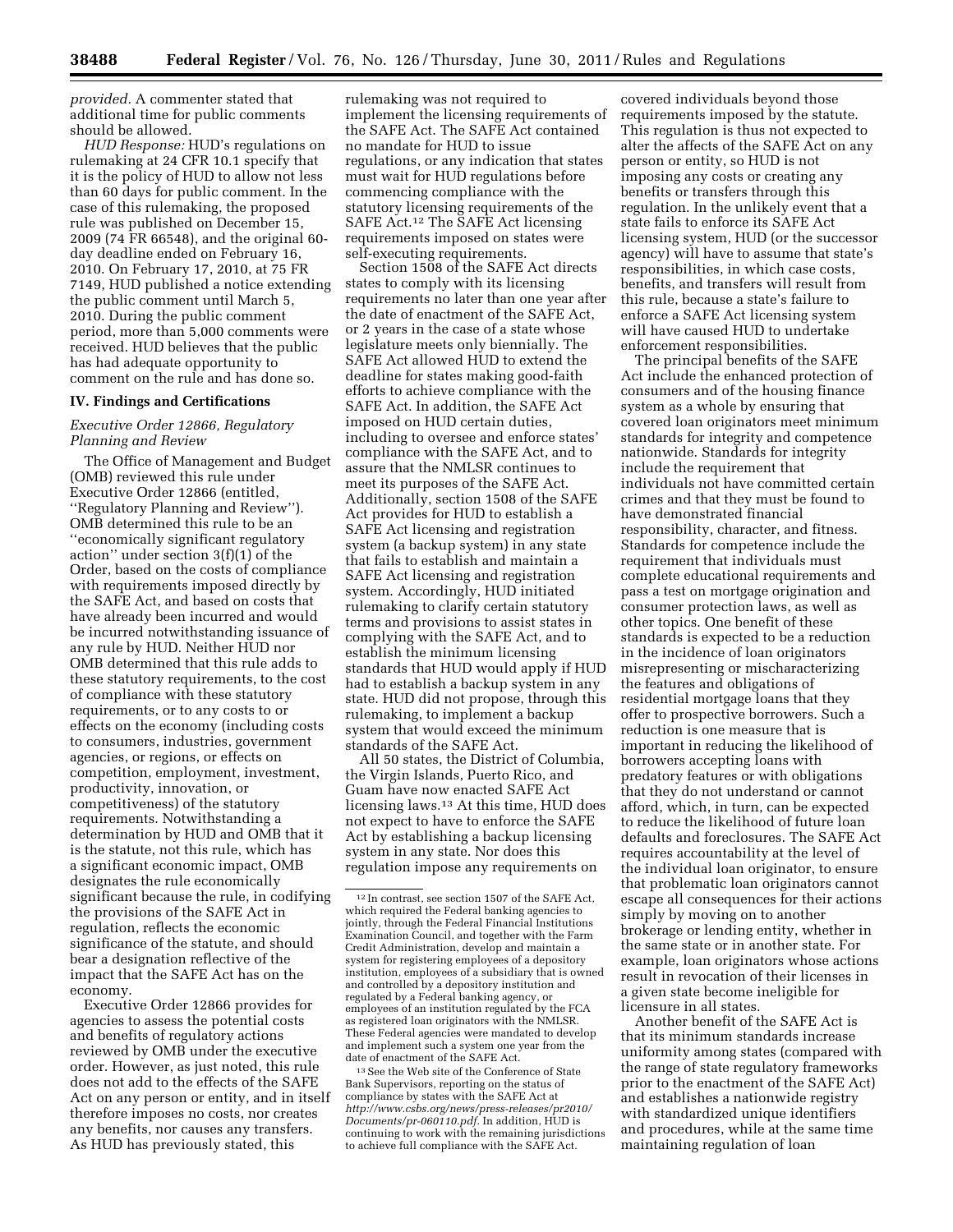originators at the state level and permitting states to exceed the minimum requirements as they deem appropriate. This rule enhances the benefits of the SAFE Act by providing increased clarity to statutory terms that many states and public commenters have found to be ambiguous, and that largely determine which individuals are required to be subject to state licensing. This increased clarity is expected to reduce the likelihood that individuals who are not in fact required by the SAFE Act to be licensed will unnecessarily undergo the process and expense of seeking licensure, and that states will unnecessarily take enforcement actions against individuals who are not required by the SAFE Act to be licensed.

Although this rule has no economic impact on regulated parties, in accordance with OMB's direction and the provisions of OMB Circular A–4 on Regulatory Analysis, HUD is providing an analysis of the estimated costs of the SAFE Act against a ''pre-statutory baseline'' in an effort to bring transparency and more fully inform the public about the costs of the requirements imposed by the statute. As discussed above, this rule does not add any requirements or increase costs of compliance beyond those imposed by the statute. While the SAFE Act sets minimum licensing standards for loan originators, states may establish standards that are higher than the statutory minimum. Additionally, states establish their own fees to cover the costs of maintaining the licensing and registration system. HUD does not set, guide, or regulate the fees imposed by states in connection with a SAFE Act licensing and registration system. Therefore, given the variation in state standards, the variation in fees that states may set for licensing, and the number of loan originators that may be doing business in each state, it is not possible for HUD to currently estimate what the costs of the SAFE Act, as actually implemented by the several states, would be. Therefore, to comply with OMB's direction and OMB Circular A–4, HUD provides below an analysis of the counterfactual situation where ''no'' state or territory implemented SAFE Act-compliant licensing requirements for loan originators (and/or repealed pre-existing statutes that met the SAFE Act requirements), and HUD (or its successor agency, the Consumer Financial Protection Bureau) was responsible for enforcing the minimum requirements in the SAFE Act, as codified by this rule, for the entire country.

*Estimate of Costs if HUD Were Required To Establish a Backup SAFE Act Licensing System.* The Congressional Budget Office (CBO) provided an estimate of the costs of implementation and compliance with the SAFE Act, prior to its passage, on both the individual residential mortgage loan originators and on the states that were required to establish SAFE Actcompliant laws. CBO's analysis assumes a uniform application of the minimum requirements of the SAFE Act as would be the case if HUD's rule were found necessary to implement because states did not establish SAFE Act-compliant registration systems. In its June 8, 2008, cost estimate report on the SAFE Act, under the heading of ''Changes in Revenues and Direct Spending,'' CBO stated in relevant part as follows with respect to the SAFE Act.

Nationwide Registry for Licensing Fees and Spending. Since 2004, the Conference of State Bank Supervisors (CSBS) and the American Association of Residential Mortgage Regulators (AARMR) have developed a nationwide licensing system for the residential mortgage industry. The system began operations in January 2008 and currently includes participation by agencies in eight states; the registry is expected to be available to the public sometime during 2009. As of May 2008, agencies in 40 states and in Puerto Rico and the District of Columbia have signed statements of intent to participate in the nationwide system. Both the CSBS and AARMR anticipate that agencies in the remaining 10 states will eventually commit to participating in the system.

Assuming that all the states participate and meet the minimum standards that would be established by this legislation, CBO does not expect HUD to develop its own national registry, though HUD would conduct some monitoring and oversight of the emerging voluntary system.

Enacting this legislation would impose a new requirement on loan originators to register with a nationwide registry and would authorize the assessment of fees for the cost of that registration. Although private entities are currently developing and maintaining a registry, participation in that system is voluntary. Under this legislation, participation by loan originators would become mandatory (that is, a loan originator would have to register to be state-licensed), and HUD would have the authority to enforce that requirement. Thus, CBO expects that the NMLSR would be acting as an agent of the Federal government; consequently, the cash flows associated with the NMLSR's regulatory and assessment authorities should be recorded in the Federal budget. Because the fees paid to NMLSR by loan originators would be approximately equal to the amounts some loan originators are currently paying or would pay the registry overseen by CSBS and AARMR under current law, taxable incomes of the loan originators and other entities in the economy would not change significantly under the bill.

The legislation would increase Federal revenues by authorizing the NMLSR to collect assessments from loan originators (that is, individual loan officers, branches of lending institutions, and lending companies). Based on information from the CSBS, CBO estimates that those individuals and entities would likely be charged an initial fee and an annual fee. Moreover, fees could be reduced over time as expenses decrease and more loan originators register with the system.

Based on fee schedules for similar activities and assuming that more than *300,000 entities and individuals would register with the NMLSR over the next five years,* CBO estimates that \$137 million in fees would be collected by the NMLSR over the 2009–2018 period. (Emphasis added.)

Funds collected through such assessments would be spent without further appropriation to develop and maintain the registry system, and thus, the expenditures would be classified as direct spending. CBO estimates that the NMLSR would spend about \$120 million over the 2009–2018 period. (See *[http://www.cbo.gov/ftpdocs/93xx/](http://www.cbo.gov/ftpdocs/93xx/doc9366/Senate_Housing.pdf) [doc9366/Senate](http://www.cbo.gov/ftpdocs/93xx/doc9366/Senate_Housing.pdf)*\_*Housing.pdf* at pages 13– 14.)

With respect to cost to the private sector, in CBO's report, under the heading of ''Estimated Intergovernmental and Private-Sector Impact,'' CBO stated in relevant part as follows:

*Registry of Originators of Mortgage Loans.*  The bill also would impose a mandate on the mortgage finance industry by requiring originators of mortgage loans to register with a national registration system and authorizing the assessment of fees for the cost of that registration. Private entities are currently developing and maintaining a voluntary registration system. CBO estimates that about \$70 million in fees would be collected over the 2009–2013 period under the bill. However, the direct cost to register with a nationwide registry for some loan originators would be approximately equal to the amounts they are currently paying under the voluntary registration system. Therefore, CBO expects that the incremental cost of complying with the mandate would be small. (See *[http://www.cbo.gov/ftpdocs/93xx/](http://www.cbo.gov/ftpdocs/93xx/doc9366/Senate_Housing.pdf) [doc9366/Senate](http://www.cbo.gov/ftpdocs/93xx/doc9366/Senate_Housing.pdf)*\_*Housing.pdf* at page 17.)

Finally, CBO's report refers to a previous CBO cost estimate report, issued November 9, 2007, on H.R. 3915, the Mortgage Reform and Anti-Predatory Lending Act of 2007, which was the legislation on which the SAFE Act was based. In its June 2008 report, CBO states that ''Both H.R. 3915 and the Senate legislation [that corresponded to H.R. 3915] include nearly identical provisions that would establish a nationwide licensing system for the residential mortgage industry. As a result, the cost estimates associated with the proposed system are identical.'' (See *[http://www.cbo.gov/ftpdocs/93xx/](http://www.cbo.gov/ftpdocs/93xx/doc9366/Senate_Housing.pdf) [doc9366/Senate](http://www.cbo.gov/ftpdocs/93xx/doc9366/Senate_Housing.pdf)*\_*Housing.pdf* at page 18.) CBO's November 9, 2007, report can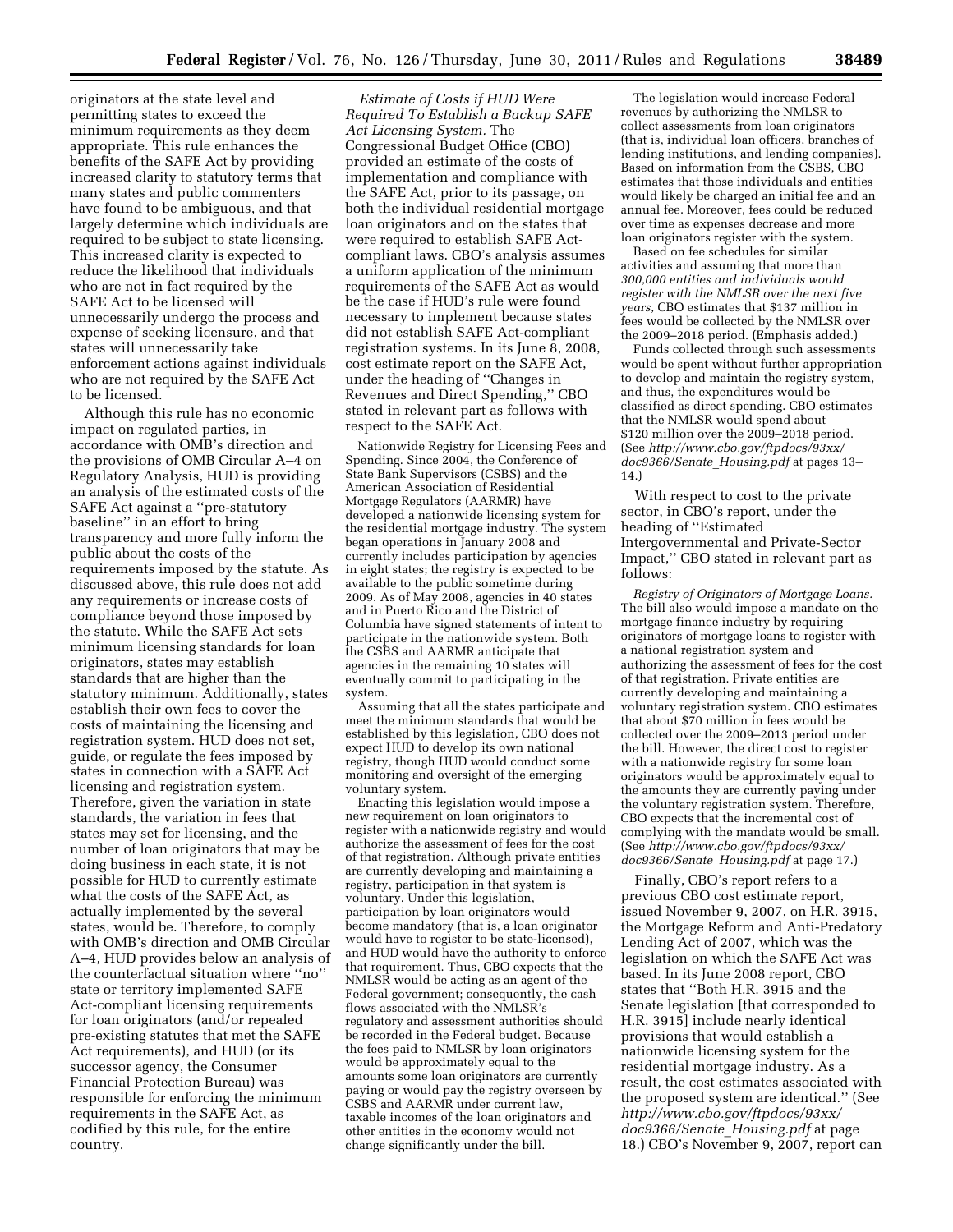#### be found at *[http://www.cbo.gov/ftpdocs/](http://www.cbo.gov/ftpdocs/88xx/doc8804/hr3915.pdf) [88xx/doc8804/hr3915.pdf.](http://www.cbo.gov/ftpdocs/88xx/doc8804/hr3915.pdf)*

HUD uses the 5-year cost estimate of the national registration system directly above, and one-half of the 10-year estimates cited previously to produce a range of estimates for the economic cost of producing and maintaining the national registration system for 5 years (although the lack of detail prevents HUD from applying separate discount rates to these estimates): \$60 million to \$70 million.

As noted above, the CBO report estimated that 300,000 entities and individuals would register with the NMLSR over the next 5 years, meaning that such entities and individuals would be licensed or registered under the SAFE Act licensing law in the state or states in which such individuals or entities engage in the residential mortgage loan business. CSBS and AARMR, which submit an annual report to Congress, stated in their June 10, 2010, report to Congress, which described SAFE Act licensing activities and results as of the end of Calendar Year 2009, stated that NMLS reported 134,731 state licenses from 33 participating states. Since all states have now enacted SAFE Act licensing laws, that number is expected to be higher when CSBS and AARMR issue their report on 2010 activities and results to Congress in the summer of 2011. (See ''States Report to Congress'' at *[http://](http://www.aarmr.org/) [www.aarmr.org/.](http://www.aarmr.org/)*) The number of 134,731 individual licenses as of the end of Calendar Year 2009 reflects only a partial total of all potential SAFE Act registrants, but also may reflect reductions in total employment of loan originators associated with the recent economic crisis and changes in the loan origination industry. For the remainder of this analysis, HUD will assume a range of theoretically affected loan originators eventually registered under the SAFE Act of 150,000 to 300,000 nationwide.

Integrity Mortgage Licensing, a mortgage licensing service that assist mortgage companies with meeting national and state licensing requirements, provides, on its Web site, 14 an overview of the requirements of the SAFE Act, as implemented by the states and, with respect to fees and costs that an individual residential mortgage loan originator may be required to pay, provides in relevant part as follows:

Twenty (20) hours of education is one of the major requirements [of the SAFE Act]. In order to get a license, a mortgage loan

originator must complete 20 hours of prelicensing education that is offered by an approved education provider. \* \* \* *The course will usually cost around \$299 to \$399.*  (Emphasis added.) \* \* \*

Also, eight (8) hours of continuing education is required each year to renew your license. \*

The SAFE Act also requires that MLOs complete a test to obtain a mortgage loan originator license. To comply with this requirement, the states have worked together to make a National Test component that covers Federal laws and regulations for mortgage origination. This test is only required to be passed once for all states. However, each state has also developed its own state-specific test component. So the National Test component and the State Test component must be completed to obtain a license. Any states where you have done previous testing to obtain a loan originator license prior to these new requirements may allow you to certify those past tests to meet this new requirement. The National Test component would still be required, but you could be exempt from having to take the state test. *The National Test component costs \$92 and the State Test components cost \$69 each.*  The components only need to be passed once to obtain the license and never need to be taken again. And make sure to study for the tests. Only Sixty-Seven Percent (67%) of applicants are passing the National test component. (Emphasis added.)

Each state is required under the SAFE Act to complete a criminal background check on MLO License applicants. To implement this there is a Federal fingerprinting that can be paid for when you submit an MLO License application. When fingerprints are taken, they are sent to the FBI and the FBI reviews them and puts together a report of any criminal convictions that match your record. These criminal background check reports are then sent to the state to review. Because the Federal fingerprinting only checks the FBI database, some states have decided to also require their own fingerprinting that would check their state criminal database. So you will definitely have to complete the Federal Fingerprinting once, but you also may have to complete a state fingerprinting requirement in some states. *The Federal fingerprinting costs \$39* and the state fingerprinting ranges from \$25 to \$60. (Emphasis added.)

While the SAFE Act clearly establishes a minimum training and licensing requirement for mortgage loan originators, what is less clear is the extent to which this minimum requirement goes beyond what may have been required by states prior to the SAFE Act, or to the extent it comes in addition to education requirements the industry imposes on itself to ensure that employees are competent to originate mortgage loans. The training required by the SAFE Act is to ensure that mortgage loan originators operate ethically, competently, and in compliance with other Federal (and state) regulations. Such training would be needed with or

without enactment of the SAFE Act, so the question is whether the minimum SAFE Act training requirements exceed those the market finds necessary to produce ethical and competent loan originators knowledgeable of the regulatory environment in which they operate. CBO's report, in fact, stated that many loan originators were already subject to licensing and training fees by their states, and therefore the transition to the requirements imposed by the SAFE Act, and the costs associated with complying with its requirements would not be significantly different from licensing fees and training costs already in place in the states. For purposes of this analysis, HUD assumes that the incremental training requirements that would be imposed if HUD's rule imposing minimum SAFE Act requirements was binding in all states range from 0 to 20 hours for initial licensing, and from 0 to 8 hours for annual continuing education requirements. Since no estimates are available for the cost of the 8-hour annual refresher course, HUD estimates that they will cost about half the price of the 20-hour initial registration course as cited by Integrity Mortgage Licensing (\$150 to \$200).

If HUD were required to establish a licensing system, in accordance with this rule, because no state implemented a SAFE Act–compliant licensing statute, the educational course that Integrity Mortgage Licensing estimates at \$299 to \$399 would apply, as would the national test fees reported estimated at \$92. According to the NMLS Activity Report, the average number of state registrations per mortgage loan originator is 1.8.15 If HUD were required to establish a licensing system, it would need to account for variations among state laws, and for certifying loan originators' knowledge of state mortgage lending laws. To the extent that states could be grouped according to common legal structures and a single test would qualify a mortgage loan originator in all of the states in the group, a HUD-run national registration system would have a lower average number of separate state registrations per mortgage loan originator. HUD therefore demonstrates the costs of and average of: One state test for the low estimate (state test cost of \$69, total national and state test costs of \$161); 1.8 state tests for the high estimate (\$124, total \$216); and 1.4 state tests for the primary estimate (\$97, total \$189).

HUD assumes that the national fingerprinting and background check

<sup>14</sup>See *[http://www.integritymortgagelicensing.](http://www.integritymortgagelicensing.com/mortgage-licensing-news/the-safe-mortgage-licensing-act/) [com/mortgage-licensing-news/the-safe-mortgage](http://www.integritymortgagelicensing.com/mortgage-licensing-news/the-safe-mortgage-licensing-act/)[licensing-act/.](http://www.integritymortgagelicensing.com/mortgage-licensing-news/the-safe-mortgage-licensing-act/)* 

<sup>15</sup>NMLS Activity Report, March 26, 2011: 99,787 unique individuals hold 181,157 state licenses.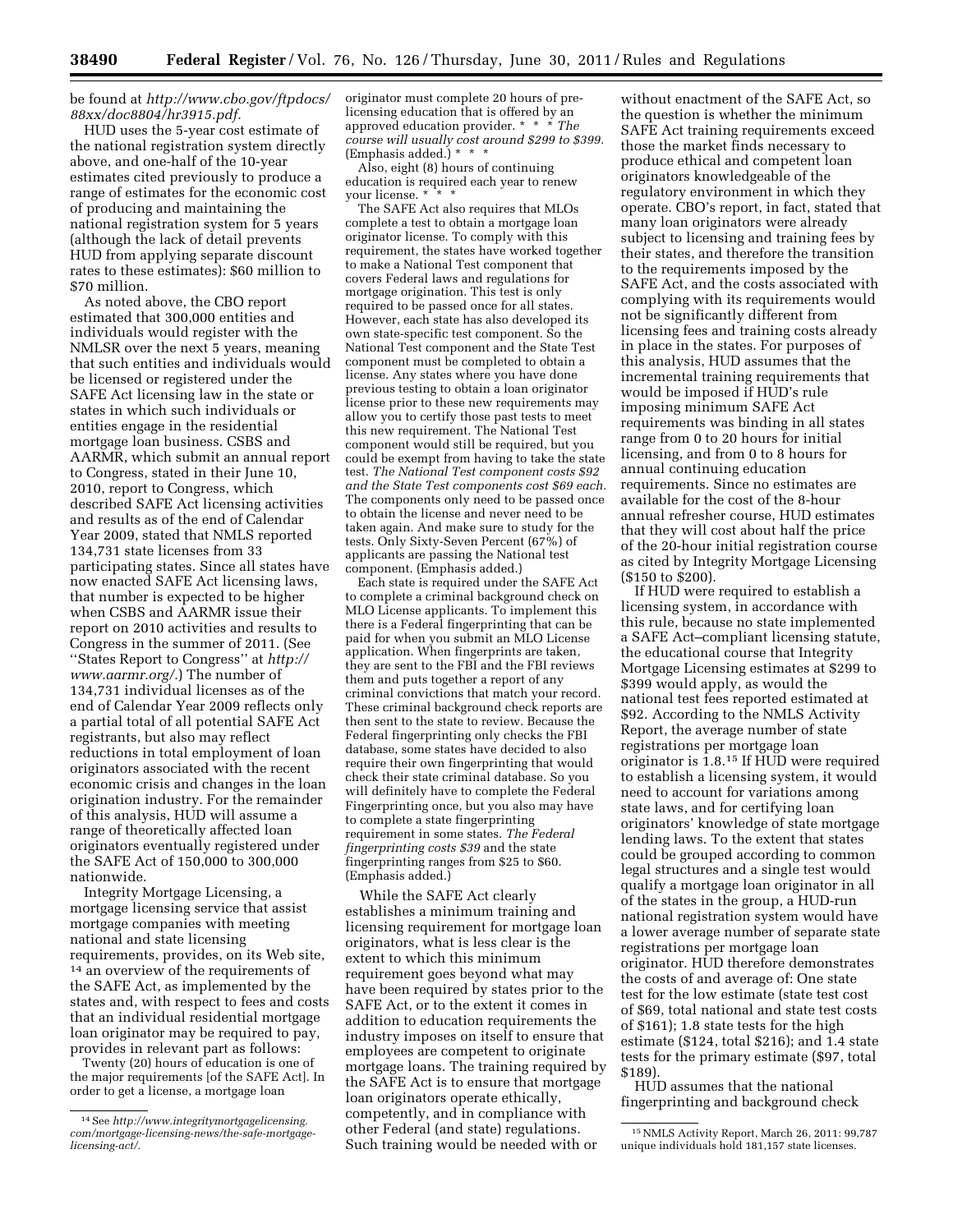education estimates because new entrants will not require refresher training during the year that they enter

The table below presents low, primary, and high estimates of the cost of complying with the minimum SAFE Act statutory requirements in the counterfactual case of no state

implementing any SAFE Act-compliant licensing requirements for mortgage loan originators, and HUD being charged with enforcing the minimum SAFE Act requirements as codified by

the profession.

this rule.

cost estimated by Integrity Mortgage Licensing would apply (\$39), but that separate state fingerprinting and background check costs would not be present if HUD were the sole SAFE Act registrar.

HUD has no basis for estimate of the total time spent by loan originators to prepare for and take the national and state tests, and submit fingerprints. For purposes of this analysis, HUD demonstrates the costs for a loan originator candidate taking only one state exam at 12 hours, that these time costs rise with the number of state tests required proportionally to the total fees

for testing and fingerprinting, and that time in such activities is valued at \$75 per hour.16 HUD assumes the failure rate on the national test found by Integrity Mortgage Licensing of 33 percent applies and that anyone who fails their tests does not retake the training or the tests.

HUD has no basis for estimating the rate of turnover among mortgage loan originators. For purposes of this analysis, HUD demonstrates the costs for annual new licensing rates of 5, 10, and 15 percent at a constant steady state number of mortgage loan originators. Turnover has an impact on continuing

### COSTS OF MINIMUM SAFE ACT REQUIREMENTS

| 00010 01 INIININONI 07 \L L 7 \OT TIEWOILIENIEN I O                                    |               |                  |                 |
|----------------------------------------------------------------------------------------|---------------|------------------|-----------------|
| Cost item                                                                              | Low estimate  | Primary estimate | High estimate   |
|                                                                                        | \$60,000,000  | \$68,200,000     | \$70,000,000    |
|                                                                                        | 150,000       | 225,000          | 300,000         |
|                                                                                        | 223,881       | 335,821          | 447.761         |
|                                                                                        | \$299         | \$349            | \$399           |
| E. Incremental Licensing Training Time Requirement Relative to Market (hours)          |               | 10               | 20              |
| F. Opportunity Cost of Incremental Training (E hours @ \$75 per hour)                  | \$0           | \$750            | \$1,500         |
|                                                                                        | \$161         | \$189            | \$216           |
|                                                                                        | \$39          | \$39             | \$39            |
| I. Opportunity Cost of Time for Test Preparation, Test Taking, and Fingerprinting (in- |               |                  |                 |
|                                                                                        | \$900         | \$1,026          | \$1,148         |
|                                                                                        | \$313,209,519 | \$790,186,813    | \$1,478,282,942 |
|                                                                                        | \$150         | \$175            | \$200           |
| L. Incremental Refresher Training Time Requirement Relative to Market (hours)          |               |                  |                 |
| M. Opportunity Cost of Incremental Training (L hours @ \$75 per hour)                  | \$0           | \$300            | \$600           |
| N. Total Annual Cost to Loan Originators of Refresher Training = $B^*(1-Q)^*(K+M)$     | \$21,375,000  | \$96,187,500     | \$204,000,000   |
|                                                                                        | \$87,641,720  | \$394,387,741    | \$836,440,277   |
|                                                                                        | \$97,891,241  | \$440,510,585    | \$934,260,266   |
|                                                                                        | 5%            | 10%              | 15%             |
|                                                                                        | 11,194        | 33,582           | 67.164          |
|                                                                                        | \$15,660,406  | \$79,018,446     | \$221,741,946   |
|                                                                                        | \$64,210,757  | \$323,991,230    | \$909,185,758   |
|                                                                                        | \$71,720,074  | \$361,881,345    | \$1,015,513,184 |
|                                                                                        | \$525,061,996 | \$1,576,765,784  | \$3,293,908,977 |
|                                                                                        | \$542,820,834 | \$1,660,778,743  | \$3,498,056,392 |
|                                                                                        | \$128,057,735 | \$384,558,502    | \$803,353,748   |
|                                                                                        | \$118,527,411 | \$362,638,631    | \$763,816,604   |

It is reiterated here that the above table is not an estimate of the costs of this rule, and should in no way be construed as such. Rather, the above estimates are for the costs that would be imposed by HUD to fulfill the statutory requirements of the SAFE Act if no state implemented any SAFE Act-compliant statute (or repealed pre-existing statutes that met the SAFE Act's requirements). As stated previously all 50 states, the District of Columbia, the Virgin Islands, Puerto Rico, and Guam have enacted SAFE Act licensing laws. Individual state requirements may exceed those that would be in place under HUD's rule if states had not implemented SAFE Act-compliant mortgage loan originator registration systems, but an estimate of

the actual cost of the SAFE Act as implemented by the several states is beyond the scope of this analysis.

However, section 1516 of the SAFE Act requires an annual report to Congress on the effectiveness of the SAFE Act's provisions, including legislative recommendations, if any, for strengthening consumer protections, enhancing examination standards, streamlining communication among all stakeholders involved in residential mortgage loan origination and processing, and establishing performance-based bonding requirements for mortgage originators or institutions that employ such brokers. The annual reports to be submitted to Congress this year, and more

importantly, in the succeeding years, after the SAFE Act licensing system is in full implementation across the country, will yield better information about the costs, as well as benefits of this nationwide statutory licensing system.

The docket file for this rule is available for public inspection between the hours of 8 a.m. and 5 p.m. weekdays in the Regulations Division, Office of General Counsel, Department of Housing and Urban Development, 451 7th Street, SW., Room 10276, Washington, DC 20410–0500. Due to security measures at the HUD Headquarters building, please schedule an appointment to review the docket file by calling the Regulations Division at

<sup>16</sup>Harold Bunce, Alastair McFarlane, William J. Reid, and Kurt Usowski, ''The Impact of Mortgage

Disclosure Reform under RESPA,'' *Cityscape,* 11 (2): 117–136. The figure used in the analysis for 2008

was \$72 per hour, which has the same purchasing power as \$74.73 in 2011.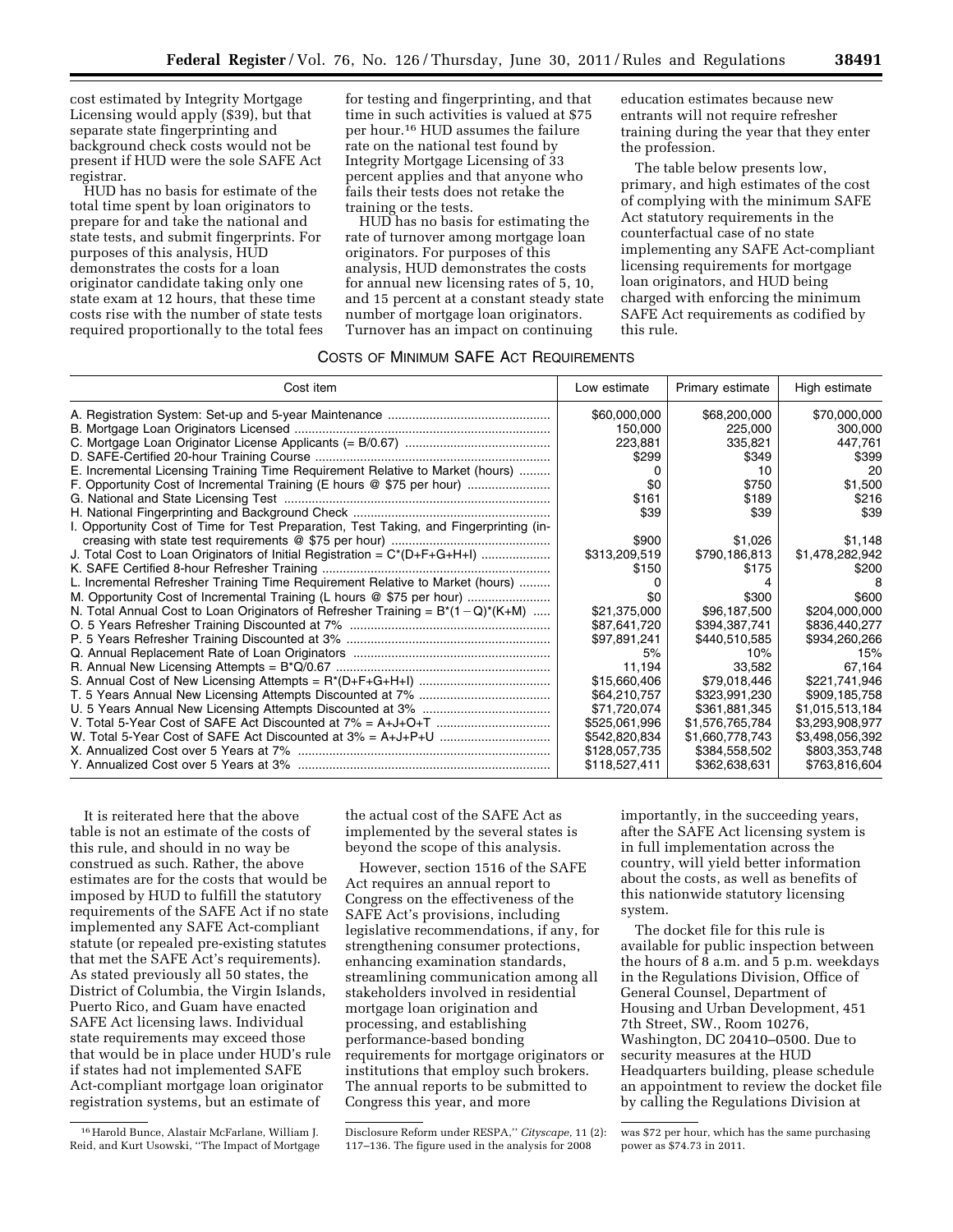202–708–3055 (this is not a toll-free number). Persons with hearing or speech impairments may access the above telephone number via TTY by calling the toll-free Federal Relay Service at 800–877–8339.

#### *Congressional Review of Final Rules*

As provided in HUD's statement under Executive Order 12866 (Regulatory Planning and Review), OMB determined that this rule is an economically significant rule and therefore also a ''major rule'' as defined in Chapter 8 of 5 U.S.C., based on the cost of compliance with requirements that were already imposed by Congress in the SAFE Act statute prior to the issuance of this rule. This rule therefore provides for a 60-day delayed effective date and will be submitted for congressional review in accordance with this chapter.

#### *Regulatory Flexibility Act*

The Regulatory Flexibility Act (5 U.S.C. 601 *et seq.*) generally requires an agency to conduct a regulatory flexibility analysis of any rule subject to notice and comment rulemaking requirements, unless the agency certifies that the rule will not have a significant economic impact on a substantial number of small entities. The SAFE Act, which establishes minimum licensing requirements for loan originators, is largely directed to individuals who are loan originators as defined by the SAFE Act. The SAFE Act requires each individual to be licensed and registered under its requirements. With respect to the SAFE Act licensing standards, HUD is not, through this rule, establishing or implementing these licensing requirements, because the SAFE Act made these requirements selfimplementing. Rather, through this rule, HUD codifies, in regulation, the SAFE Act minimum licensing standards, and to codify those clarifications and interpretations that HUD already has issued through Web site postings. HUD is, however, establishing regulations reflecting its oversight responsibilities under the SAFE Act. The codification of the licensing standards, together with HUD's oversight regulations, will provide a convenient location for regulated parties and interested individuals to reference SAFE Act requirements. Because the SAFE Act is not directed to entities, large or small, but to individuals, and because this rule is directed to HUD's oversight responsibilities, the undersigned certifies that this rule will not have a significant economic impact on a substantial number of small entities.

#### *Environmental Impact*

This rule does not direct, provide for assistance or loan and mortgage insurance for, or otherwise govern or regulate, real property acquisition, disposition, leasing, rehabilitation, alteration, demolition, or new construction, or establish, revise, or provide for standards for construction or construction materials, manufactured housing, or occupancy. Accordingly, under  $24$  CFR 50.19(c)(1), this rule is categorically excluded from environmental review under the National Environmental Policy Act (42 U.S.C. 4321).

#### *Executive Order 13132, Federalism*

Executive Order 13132 (entitled ''Federalism'') prohibits, to the extent practicable and permitted by law, an agency from promulgating a regulation that has federalism implications if the rule either imposes substantial direct compliance costs on state and local governments and is not required by statute, or preempts state law, unless the relevant requirements of Section 6 of the Executive Order are met. This rule merely implements the statutory requirements of the SAFE Act and does not have federalism implications beyond those in the Act. This rule does not itself impose substantial direct compliance costs on state and local governments or preempt state law within the meaning of the Executive Order.

#### *Unfunded Mandates Reform Act*

Title II of the Unfunded Mandates Reform Act of 1995 establishes requirements for Federal agencies to assess the effects of their regulatory actions on state, local, and tribal governments and the private sector. Section 201 of Title II limits the assessment to enforceable duties imposed by the regulation and excludes duties that ''incorporate requirements specifically set forth in law.'' This rule does not add to the duties of states or individuals set forth in the SAFE Act statute, but instead clarifies classes of activities and individuals that are subject to the SAFE Act's statutory requirements. Accordingly, the costs identified by HUD above under the section ''Executive Order 12866, Regulatory Planning and Review'' are the costs of HUD's and individuals' compliance with the SAFE Act's statutory requirements in the counterfactual situation in which HUD were to implement licensing systems in all 50 states. Because this final rule does not add to the incorporated requirements specifically set forth in

law, it is not subject to the requirements of UMRA.

#### **List of Subjects**

#### *24 CFR Part 30*

Administrative practice and procedure, Grant programs—housing and community development, Loan programs—housing and community development, Mortgages, and Penalties.

#### *24 CFR Part 3400*

Licensing, Mortgages, Registration, Reporting and recordkeeping requirements.

For the reasons stated in the preamble, HUD amends 24 CFR part 30 and adds a new 24 CFR part 3400, as follows:

#### **PART 30—CIVIL MONEY PENALTIES: CERTAIN PROHIBITED CONDUCT**

■ 1. The authority citation for part 30 continues to read as follows:

**Authority:** 12 U.S.C. 1701q–1, 1703, 1723i, 1735f–14, and 1735f–15; 15 U.S.C. 1717a; 28 U.S.C. 2461 note; 42 U.S.C. 1437z–1 and 3535(d).

■ 2. Add § 30.69 to subpart B to read as follows:

#### **§ 30.69 SAFE Mortgage Licensing violations.**

(a) *General.* HUD may impose a civil penalty on a loan originator operating in any state that is subject to a licensing system established by HUD under 12 U.S.C. 5107 and in accordance with subpart C of 24 CFR part 3400, if HUD finds that such loan originator has violated or failed to comply with any requirement of the SAFE Act, the provisions of 24 CFR part 3400, or an order issued under the authority of 12 U.S.C. 5113(c).

(b) *Maximum amount of penalty.* The maximum amount of penalty for each act or omission described in paragraph (a) of this section shall be \$25,000. ■ 3. Add part 3400, to read as follows:

#### **PART 3400—SAFE MORTGAGE LICENSING ACT**

#### Sec.

3400.1 Purpose.

3400.3 Confidentiality of information.

#### **Subpart A—General**

3400.20 Scope of this subpart. 3400.23 Definitions.

#### **Subpart B—Determination of State Compliance With the SAFE Act**

3400.101 Scope of this subpart.

- 3400.103 Individuals required to be licensed by states.
- 3400.105 Minimum loan originator license requirements.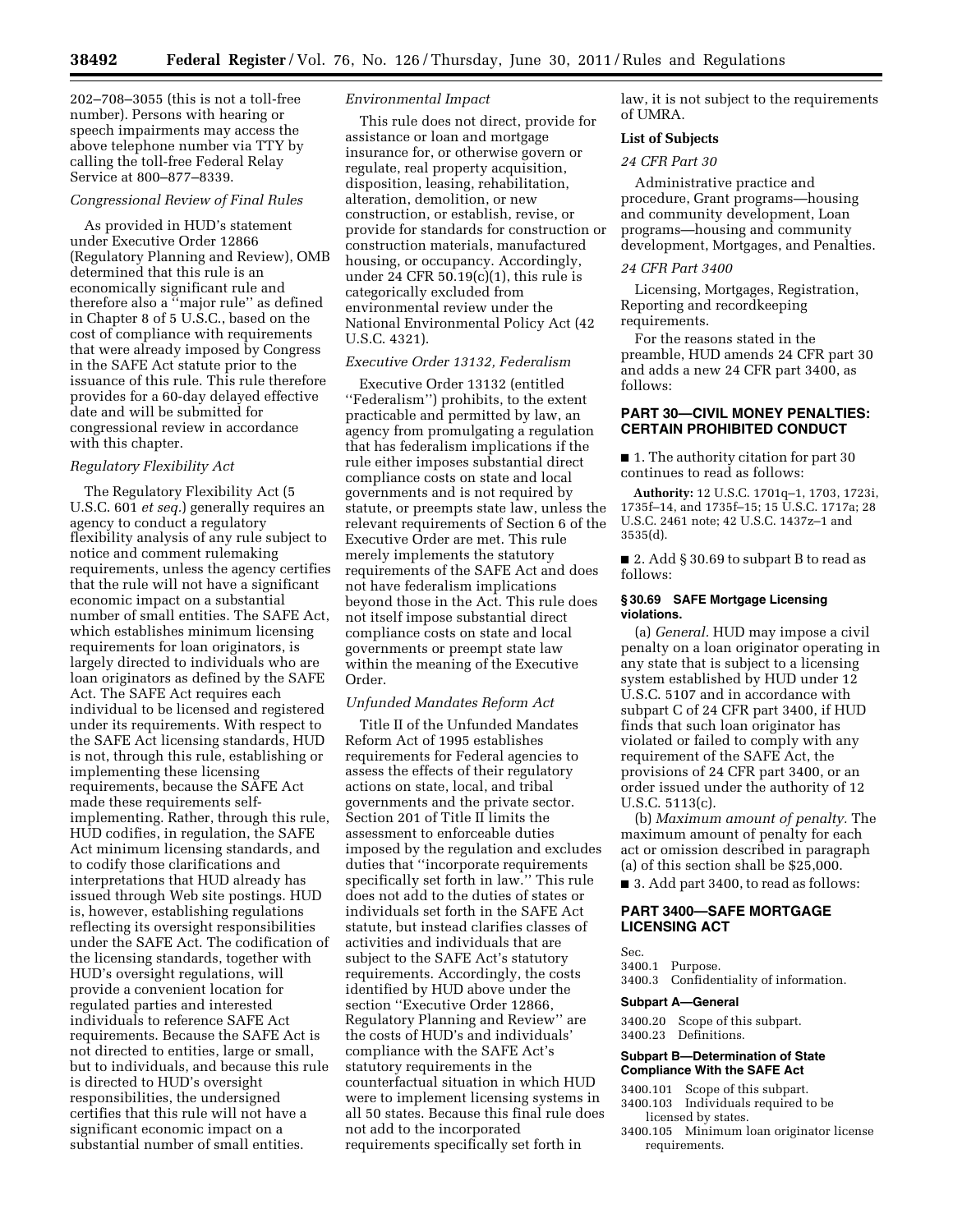- 3400.107 Minimum annual license renewal requirements.
- 3400.109 Effective date of state requirements imposed on individuals.
- 3400.111 Other minimum requirements for state licensing systems.
- 3400.113 Performance standards.
- 3400.115 Determination of noncompliance.

#### **Subpart C—HUD's Loan Originator Licensing System and HUD's Nationwide Mortgage Licensing and Registry System**

- 3400.201 Scope of this subpart. 3400.203 HUD's establishment of loan
- originator licensing system. 3400.205 HUD's establishment of nationwide mortgage licensing system and registry.

#### **Subpart D—Minimum Requirements for Administration of the NMLSR**

3400.301 Scope of this subpart. 3400.303 Financial reporting. 3400.305 Data security. 3400.307

3400.309 Absence of liability for good-faith administration.

#### **Subpart E—Enforcement of HUD Licensing System**

- 3400.401 HUD's authority to examine loan
- originator records. 3400.403 Enforcement proceedings.
- 3400.405 Civil money penalties.
- Appendix A to Part 3400—Examples of
- Mortgage Loan Originator Activities
- Appendix B to Part 3400—Engaging in the Business of a Loan Originator:
- Commercial Context and Habitualness Appendix C to Part 3400—Independent Contractors and Loan Processor and Underwriter Activities That Require a
- State Mortgage Loan Originator License Appendix D to Part 3400—Attorneys: Circumstances That Require a State
- Mortgage Loan Originator License **Authority:** 12 U.S.C. 5101–5116; 42 U.S.C.

3535(d).

#### **§ 3400.1 Purpose.**

(a) This part implements HUD's responsibilities under the Secure and Fair Enforcement for Mortgage Licensing Act of 2008 (SAFE Act) (12 U.S.C. 5101–5116). The SAFE Act strives to enhance consumer protection and reduce fraud by directing states to adopt minimum uniform standards for the licensing and registration of residential mortgage loan originators and to participate in a nationwide mortgage licensing system and registry database of residential mortgage loan originators. Under the SAFE Act, if HUD determines that a state's loan origination licensing system does not meet the minimum requirements of the SAFE Act, HUD is charged with establishing and implementing a system for all loan originators in that state. Additionally, if at any time HUD determines that the nationwide mortgage licensing system and registry is failing to meet the SAFE Act's requirements, HUD is charged

with establishing and maintaining a licensing and registry database for loan originators.

(b) Subpart A establishes the definitions applicable to this part. Subpart B provides the minimum standards that a state must meet in licensing loan originators, including standards for whom a state must require to be licensed, and sets forth HUD's procedure for determining a state's compliance with the minimum standards. Subpart C provides the requirements that HUD will apply in any state that HUD determines has not established a licensing and registration system in compliance with the minimum standards of the SAFE Act. Subpart D provides minimum requirements for the administration of the Nationwide Mortgage Licensing System and Registry. Subpart E clarifies HUD's enforcement authority in states in which it operates a state licensing system.

#### **§ 3400.3 Confidentiality of information.**

(a) Except as otherwise provided in this part, any requirement under Federal or state law regarding the privacy or confidentiality of any information or material provided to the Nationwide Mortgage Licensing System and Registry or a system established by the Secretary under this part, and any privilege arising under Federal or state law (including the rules of any Federal or state court) with respect to such information or material, shall continue to apply to such information or material after the information or material has been disclosed to the system. Such information and material may be shared with all state and Federal regulatory officials with mortgage industry oversight authority without the loss of privilege or the loss of confidentiality protections provided by Federal and state laws.

(b) Information or material that is subject to a privilege or confidentiality under paragraph (a) of this section shall not be subject to:

(1) Disclosure under any Federal or state law governing the disclosure to the public of information held by an officer or an agency of the Federal Government or the respective state; or

(2) Subpoena or discovery, or admission into evidence, in any private civil action or administrative process, unless with respect to any privilege held by the Nationwide Mortgage Licensing System and Registry or by the Secretary with respect to such information or material, the person to whom such information or material pertains, waives, in whole or in part, in the discretion of such person, that privilege.

(c) Any state law, including any state open record law, relating to the disclosure of confidential supervisory information or any information or material described in paragraph (a) of this section that is inconsistent with paragraph (a), shall be superseded by the requirements of such provision to the extent that state law provides less confidentiality or a weaker privilege.

(d) This section shall not apply with respect to the information or material relating to the employment history of, and publicly adjudicated disciplinary and enforcement actions against, loan originators that is included in the Nationwide Mortgage Licensing System and Registry for access by the public.

#### **Subpart A—General**

#### **§ 3400.20 Scope of this subpart.**

This subpart provides the definitions applicable to this part, and other general requirements applicable to this part.

#### **§ 3400.23 Definitions.**

Terms that are defined in the SAFE Act and used in this part have the same meaning as in the SAFE Act, unless otherwise provided in this section.

*Administrative or clerical tasks* means the receipt, collection, and distribution of information common for the processing or underwriting of a loan in the mortgage industry and communication with a consumer to obtain information necessary for the processing or underwriting of a residential mortgage loan.

*American Association of Residential Mortgage Regulators* is the national association of executives and employees of the various states who are charged with the responsibility for administration and regulation of residential mortgage lending, servicing, and brokering, and dedicated to the [goals described at](http://www.aarmr.org) *http:// www.aarmr.org.* 

*Application* means a request, in any form, for an offer (or a response to a solicitation of an offer) of residential mortgage loan terms, and the information about the borrower or prospective borrower that is customary or necessary in a decision on whether to make such an offer.

*Clerical or support duties:* 

(1) Include:

(i) The receipt, collection, distribution, and analysis of information common for the processing or underwriting of a residential mortgage loan; and

(ii) Communicating with a consumer to obtain the information necessary for the processing or underwriting of a loan, to the extent that such communication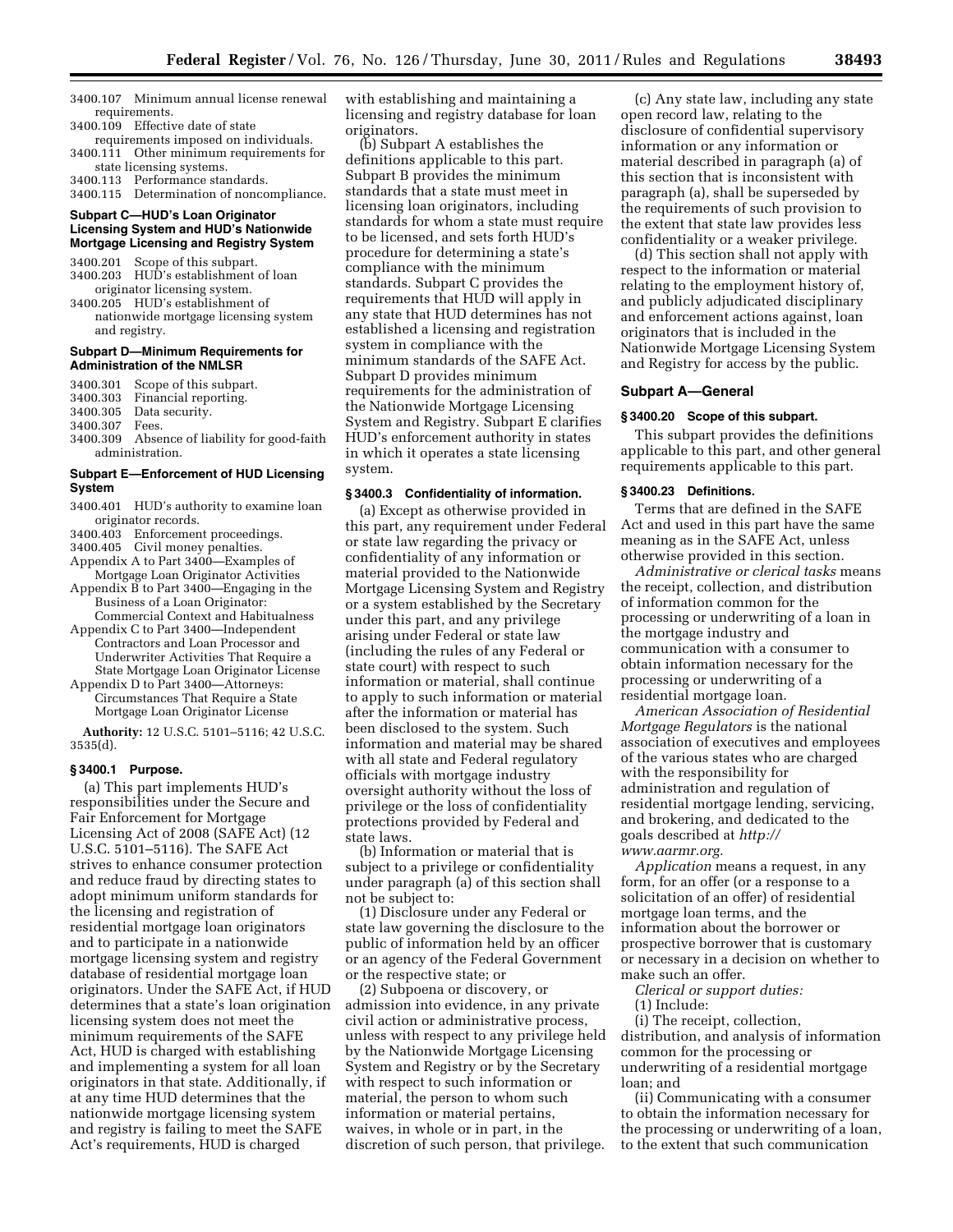does not include offering or negotiating loan rates or terms, or counseling consumers about residential mortgage loan rates or terms; and

(2) Does not include:

(i) Taking a residential mortgage loan application; or

(ii) Offering or negotiating terms of a residential mortgage loan.

*Conference of State Bank Supervisors*  (CSBS) is the national organization composed of state bank supervisors dedicated to maintaining the state banking system and state regulation of financial services in accordance with the CSBS statement of principles described at *[http://www.csbs.org.](http://www.csbs.org)* 

*Employee:* 

(1) Subject to paragraph (2) of this definition, means:

(i) An individual:

(A) Whose manner and means of performance of work are subject to the right of control of, or are controlled by, a person, and

(B) Whose compensation for Federal income tax purposes is reported, or required to be reported, on a W–2 form issued by the controlling person.

(2) Has such binding definition as may be issued by the Federal banking agencies in connection with their implementation of their responsibilities under the SAFE Act.

*Farm Credit Administration* means the independent Federal agency, authorized by the Farm Credit Act of 1971, to examine and regulate the Farm Credit System.

*Federal banking agencies* means the Board of Governors of the Federal Reserve System, the Comptroller of the Currency, the Director of the Office of Thrift Supervision, the National Credit Union Administration, and the Federal Deposit Insurance Corporation.

*For compensation or gain.* See § 3400.103(c)(2)(ii).

*Independent contractor* means an individual who performs his or her duties other than at the direction of and subject to the supervision and instruction of an individual who is licensed and registered in accordance with § 3400.103(a), or is not required to be licensed, in accordance with § 3400.103(e)(5), (e)(6), or (e)(7).

*Loan originator.* See § 3400.103.

*Loan processor or underwriter,* for purposes of this part, means an individual who, with respect to the origination of a residential mortgage loan, performs clerical or support duties at the direction of and subject to the supervision and instruction of:

(1) A state-licensed loan originator; or

(2) A registered loan originator.

*Nationwide Mortgage Licensing System and Registry or NMLSR* means the mortgage licensing system developed and maintained by the Conference of State Bank Supervisors and the American Association of Residential Mortgage Regulators for the licensing and registration of loan originators and the registration of registered loan originators or any system established by the Secretary of HUD, as provided in subpart D of this part.

*Nontraditional mortgage product*  means any mortgage product other than a 30-year fixed-rate mortgage.

*Origination of a residential mortgage loan,* for purposes of the definition of *loan processor or underwriter,* means all residential mortgage loan-related activities from the taking of a residential mortgage loan application through the completion of all required loan closing documents and funding of the residential mortgage loan.

*Real estate brokerage activities* mean any activity that involves offering or providing real estate brokerage services to the public including—

(1) Acting as a real estate agent or real estate broker for a buyer, seller, lessor, or lessee of real property;

(2) Bringing together parties interested in the sale, purchase, lease, rental, or exchange of real property;

(3) Negotiating, on behalf of any party, any portion of a contract relating to the sale, purchase, lease, rental, or exchange of real property (other than in connection with providing financing with respect to any such transaction);

(4) Engaging in any activity for which a person engaged in the activity is required to be registered as a real estate agent or real estate broker under any applicable law; and

(5) Offering to engage in any activity, or act in any capacity, described in paragraphs  $(1)$ ,  $(2)$ ,  $(3)$ , or  $(4)$  of this definition.

*Residential mortgage loan* means any loan primarily for personal, family, or household use that is secured by a mortgage, deed of trust, or other equivalent consensual security interest on a dwelling (as defined in section  $103(v)$  of the Truth in Lending Act) or residential real estate upon which is constructed or intended to be constructed a dwelling (as so defined).

*Secretary* means the Secretary of Housing and Urban Development.

*State* means any State of the United States, the District of Columbia, any territory of the United States, Puerto Rico, Guam, American Samoa, the Virgin Islands, and the Commonwealth of the Northern Mariana Islands.

*Unique identifier* means a number or other identifier that:

(1) Permanently identifies a loan originator;

(2) Is assigned by protocols established by the Nationwide Mortgage Licensing System and Registry and the Federal banking agencies to facilitate electronic tracking of loan originators and uniform identification of, and public access to, the employment history of and the publicly adjudicated disciplinary and enforcement actions against loan originators; and

(3) Shall not be used for purposes other than those set forth under the SAFE Act.

#### **Subpart B—Determination of State Compliance with the SAFE Act**

#### **§ 3400.101 Scope of this subpart.**

This subpart describes the minimum standards of the SAFE Act that apply to a state's licensing and registering of loan originators. This subpart also provides the procedures that HUD follows to determine that a state does not have in place a system for licensing and registering mortgage loan originators that complies with the minimum standards. Upon making such a determination, HUD will impose the requirements and exercise the enforcement authorities described in subparts C and E of this part.

#### **§ 3400.103 Individuals required to be licensed by states.**

(a) Except as provided in paragraph (e) of this section, in order to operate a SAFE-compliant program, a state must prohibit an individual from engaging in the business of a loan originator with respect to any dwelling or residential real estate in the state, unless the individual first:

(1) Registers as a loan originator through and obtains a unique identifier from the NMLSR, and

(2) Obtains and maintains a valid loan originator license from the state.

(b) An individual engages in the business of a loan originator if the individual, in a commercial context and habitually or repeatedly:

(1)(i) Takes a residential mortgage loan application; and

(ii) Offers or negotiates terms of a residential mortgage loan for compensation or gain; or

(2) Represents to the public, through advertising or other means of communicating or providing information (including the use of business cards, stationery, brochures, signs, rate lists, or other promotional items), that such individual can or will perform the activities described in paragraph (b)(1) of this section.

(c)(1) An individual ''takes a residential mortgage loan application'' if the individual receives a residential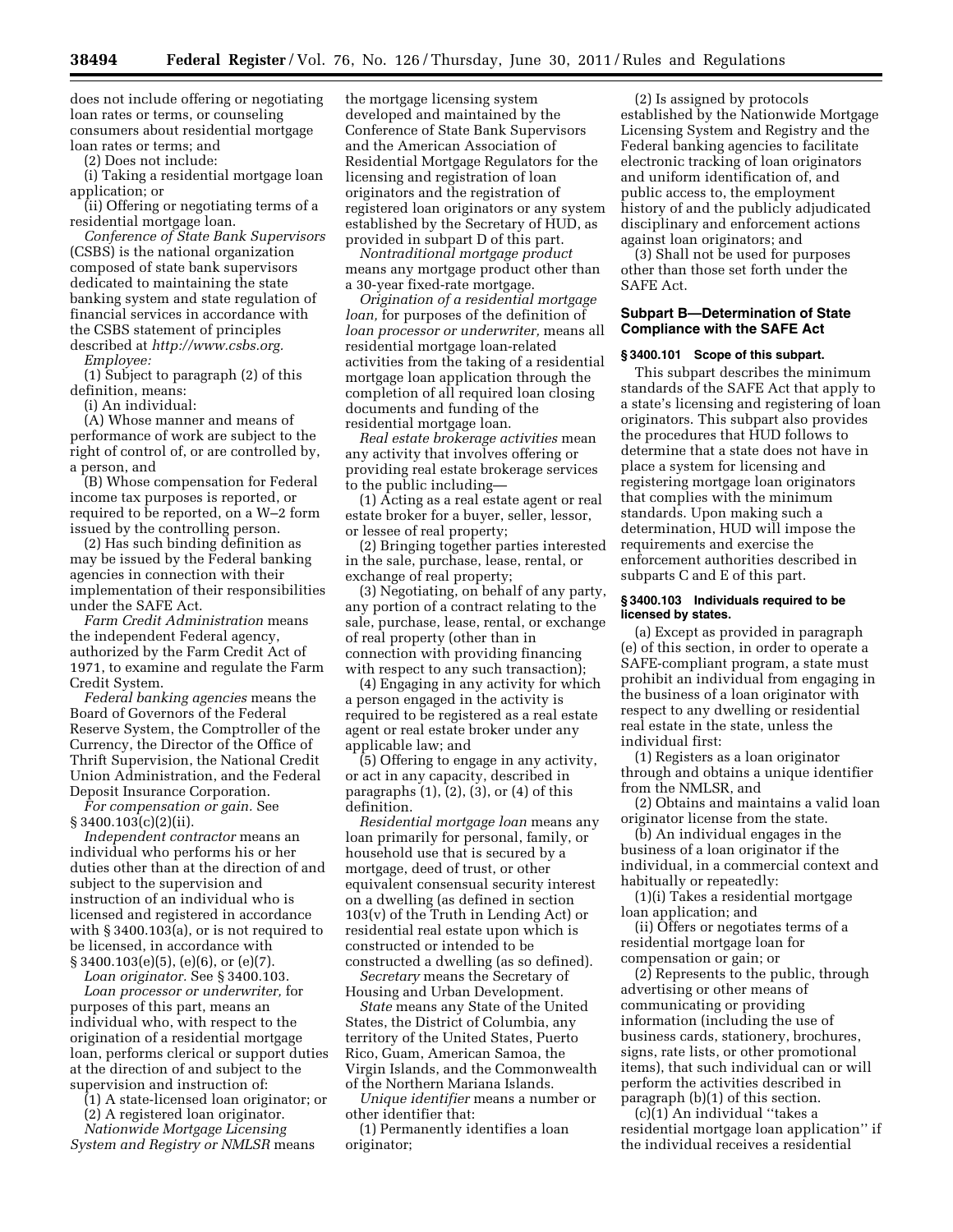mortgage loan application for the purpose of facilitating a decision whether to extend an offer of residential mortgage loan terms to a borrower or prospective borrower (or to accept the terms offered by a borrower or prospective borrower in response to a solicitation), whether the application is received directly or indirectly from the borrower or prospective borrower.

(2) An individual ''offers or negotiates terms of a residential mortgage loan for compensation or gain'' if the individual:

(i)(A) Presents for consideration by a borrower or prospective borrower particular residential mortgage loan terms;

(B) Communicates directly or indirectly with a borrower, or prospective borrower for the purpose of reaching a mutual understanding about prospective residential mortgage loan terms; or

(C) Recommends, refers, or steers a borrower or prospective borrower to a particular lender or set of residential mortgage loan terms, in accordance with a duty to or incentive from any person other than the borrower or prospective borrower; and

(ii) Receives or expects to receive payment of money or anything of value in connection with the activities described in paragraph (c)(2)(i) of this section or as a result of any residential mortgage loan terms entered into as a result of such activities.

(d)(1) Except as provided in paragraph (e) of this section, a state must prohibit an individual who is an independent contractor from engaging in residential mortgage loan origination activities as a loan processor or underwriter with respect to any dwelling or residential real estate in the state, unless the individual first:

(i) Registers as a loan originator through and obtains a unique identifier from the NMLSR, and

(ii) Obtains and maintains a valid loan originator license from the state.

(2) An individual ''engages in residential mortgage loan origination activities as a loan processor or underwriter'' if, with respect to a residential mortgage loan application, the individual performs clerical or support duties.

(e) A state is not required to impose the prohibitions required under paragraphs (a) and (d) of this section on the following individuals:

(1) An individual who performs only real estate brokerage activities and is licensed or registered in accordance with applicable state law, unless the individual is compensated directly or indirectly by a lender, mortgage broker, or other loan originator or by an agent

of such lender, mortgage broker, or other loan originator;

(2) An individual who is involved only in extensions of credit relating to timeshare plans, as that term is defined in 11 U.S.C. 101(53D);

(3) An individual who performs only clerical or support duties and:

(i) Who does so at the direction of and subject to the supervision and instruction of an individual who:

(A) Is licensed and registered in accordance with paragraph (a) of this section, or

(B) Is not required to be licensed in accordance with paragraph (e)(5); or

(ii) Who performs such duties solely with respect to transactions for which the individual who acts as a loan originator is not required to be licensed, in accordance with paragraph (e)(2),  $(e)(6)$ , or  $(e)(7)$  of this section;

(4) An individual who performs only purely administrative or clerical tasks on behalf of a loan originator;

(5) An individual who is lawfully registered with, and maintains a unique identifier through, the Nationwide Mortgage Licensing System and Registry, and who is an employee of

(i) A depository institution;

(ii) A subsidiary that is:

(A) Owned and controlled by a depository institution; and

(B) Regulated by a Federal banking agency; or

(iii) An institution regulated by the Farm Credit Administration;

(6)(i) An individual who is an employee of a Federal, state, or local government agency or housing finance agency and who acts as a loan originator only pursuant to his or her official duties as an employee of the Federal, state, or local government agency or housing finance agency.

(ii) For purposes of this paragraph (e)(6), the term ''employee'' has the meaning provided in paragraph (1) of the definition of employee in § 3400.23 and excludes the meaning provided in paragraph (2) of the definition.

(iii) For purposes of this paragraph (e)(6), the term ''housing finance agency'' means any authority:

(A) That is chartered by a state to help meet the affordable housing needs of the residents of the state;

(B) That is supervised directly or indirectly by the state government;

(C) That is subject to audit and review by the state in which it operates; and

(D) Whose activities make it eligible to be a member of the National Council of State Housing Agencies.

(7)(i) An employee of a bona fide nonprofit organization who acts as a loan originator only with respect to his or her work duties to the bona fide

nonprofit organization, and who acts as a loan originator only with respect to residential mortgage loans with terms that are favorable to the borrower.

(ii) For an organization to be considered a bona fide nonprofit organization under this paragraph, a state supervisory authority that opts not to require licensing of the employee must determine, under criteria and pursuant to processes established by the state, that the organization:

(A) Has the status of a tax-exempt organization under section 501(c)(3) of the Internal Revenue Code of 1986;

(B) Promotes affordable housing or provides homeownership education, or similar services;

(C) Conducts its activities in a manner that serves public or charitable purposes, rather than commercial purposes;

(D) Receives funding and revenue and charges fees in a manner that does not incentivize it or its employees to act other than in the best interests of its clients;

(E) Compensates its employees in a manner that does not incentivize employees to act other than in the best interests of its clients;

(F) Provides or identifies for the borrower residential mortgage loans with terms favorable to the borrower and comparable to mortgage loans and housing assistance provided under government housing assistance programs; and

(G) Meets other standards that the state determines are appropriate.

(iii) A state must periodically examine the books and activities of an organization it determines is a bona fide nonprofit organization and revoke its status as a bona fide nonprofit organization if it does not continue to meet the criteria under paragraph (e)(ii) of this section;

(iv) For residential mortgage loans to have terms that are favorable to the borrower, a state must determine that the terms are consistent with loan origination in a public or charitable context, rather than a commercial context.

(f) A state must require an individual licensed in accordance with paragraphs (a) or (d) of this section to renew the loan originator license no less often than annually.

#### **§ 3400.105 Minimum loan originator license requirements.**

For an individual to be eligible for a loan originator license required under § 3400.103(a) and (d), a state must require and find, at a minimum, that an individual:

(a) Has never had a loan originator license revoked in any governmental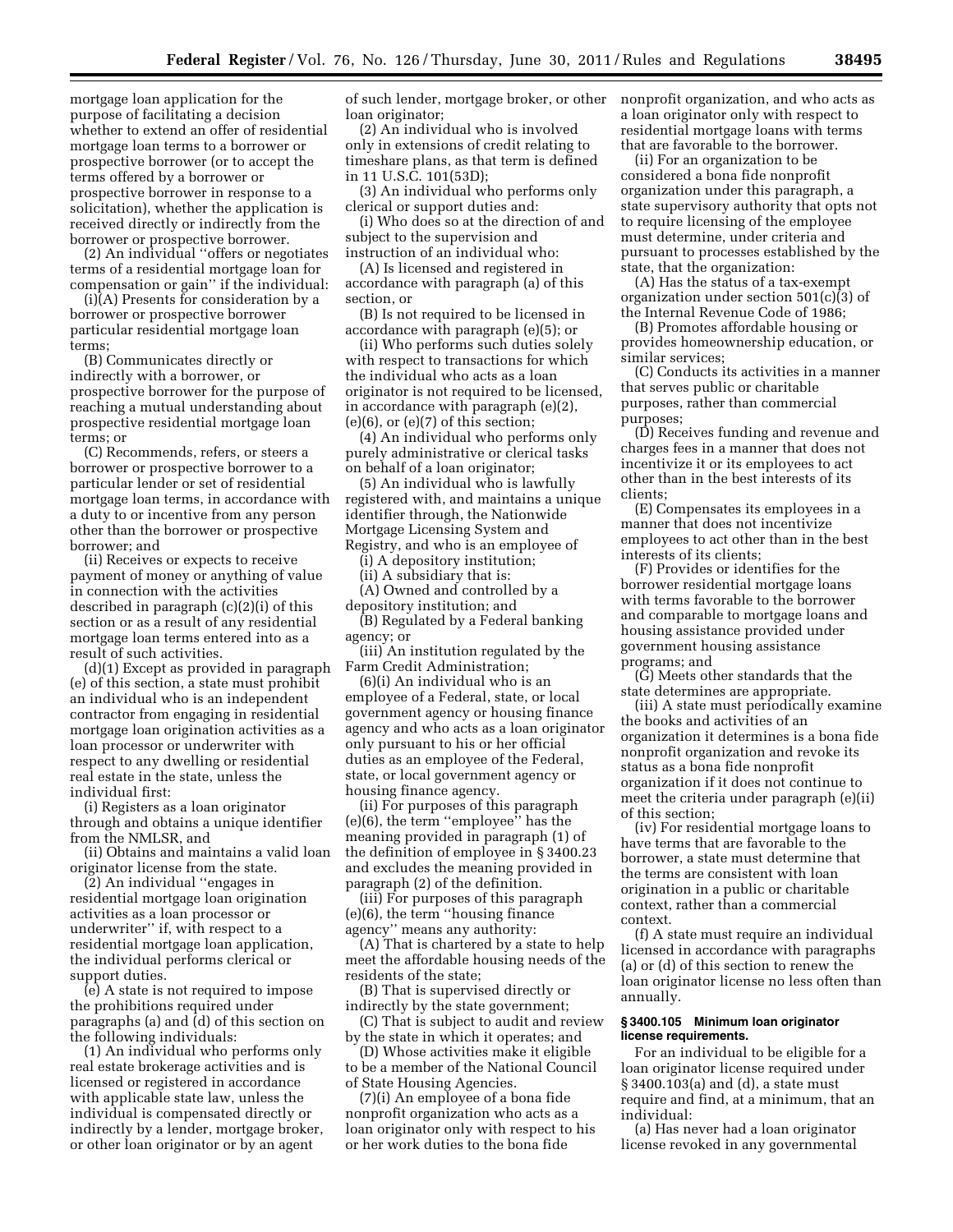jurisdiction, except that a formally vacated revocation shall not be deemed a revocation;

(b)(1) Has never been convicted of, or pled guilty or *nolo contendere* to, a felony in a domestic, foreign, or military court:

(i) During the 7-year period preceding the date of the application for licensing; or

(ii) At any time preceding such date of application, if such felony involved an act of fraud, dishonesty, a breach of trust, or money laundering.

(2) For purposes of this paragraph (b):

(i) Expunged convictions and pardoned convictions do not, in themselves affect the eligibility of the individual; and

(ii) Whether a particular crime is classified as a felony is determined by the law of the jurisdiction in which an individual is convicted.

(c) Has demonstrated financial responsibility, character, and general fitness, such as to command the confidence of the community and to warrant a determination that the loan originator will operate honestly, fairly, and efficiently, under reasonable standards established by the individual state.

(d) Completed at least 20 hours of prelicensing education that has been reviewed and approved by the Nationwide Mortgage Licensing System and Registry. The pre-licensing education completed by the individual must include at least:

(1) 3 hours of Federal law and regulations;

(2) 3 hours of ethics, which must include instruction on fraud, consumer protection, and fair lending issues; and

(3) 2 hours of training on lending standards for the nontraditional mortgage product marketplace.

(e)(1) Achieved a test score of not less than 75 percent correct answers on a written test developed by the NMLSR in accordance with 12 U.S.C. 5105(d).

(2) To satisfy the requirement under paragraph (e)(1) of this section, an individual may take a test three consecutive times, with each retest occurring at least 30 days after the preceding test. If an individual fails three consecutive tests, the individual must wait at least 6 months before taking the test again.

(3) If a formerly state-licensed loan originator fails to maintain a valid license for 5 years or longer, not taking into account any time during which such individual is a registered loan originator, the individual must retake the test and achieve a test score of not less than 75 percent correct answers.

(f) Be covered by either a net worth or surety bond requirement, or pays into a state fund, as required by the state loan originator supervisory authority.

(g) Has submitted to the NMLSR fingerprints for submission to the Federal Bureau of Investigation and to any government agency for a state and national criminal history background check; and

(h) Has submitted to the NMLSR personal history and experience, which must include authorization for the NMLSR to obtain:

(1) Information related to any administrative, civil, or criminal findings by any governmental jurisdiction; and

(2) An independent credit report.

#### **§ 3400.107 Minimum annual license renewal requirements.**

For an individual to be eligible to renew a loan originator license as required under § 3400.103(f), a state must require the individual:

(a)(1) To continue to meet the minimum standards for license issuance provided in § 3400.105; and

(2) To satisfy annual continuing education requirements, which must include at least 8 hours of education approved by the NMLSR. The 8 hours of annual continuing education must include at least:

(i) 3 hours of Federal law and regulations;

(ii) 2 hours of ethics (including instruction on fraud, consumer protection, and fair lending issues); and

(iii) 2 hours of training related to lending standards for the nontraditional mortgage product marketplace.

(b) A state must provide that a statelicensed loan originator may only receive credit for a continuing education course in the year in which the course is taken, and that a state-licensed loan originator may not apply credits for education courses taken in one year to meet the continuing education requirements of subsequent years. A state must provide that an individual may not meet the annual requirements for continuing education by taking an approved course more than one time in the same year or in successive years.

(c) An individual who is an instructor of an approved continuing education course may receive credit for the individual's own annual continuing education requirement at the rate of 2 hours credit for every one hour taught.

#### **§ 3400.109 Effective date of state requirements imposed on individuals.**

(a) Except as provided in paragraphs (b) and (c) of this section, a state must provide that the effective date for

requirements it imposes in accordance with §§ 3400.103, 3400.105, and 3400.107 is no later than August 29, 2011.

(b) For an individual who was permitted to perform residential mortgage loan originations under state legislation or regulations enacted or promulgated prior to the state's enactment or promulgation of a licensing system that complies with this subpart, a state may delay the effective date for requirements it imposes in accordance with §§ 3400.103, 3400.105, and 3400.107 to no later than August 29, 2011. For purposes of this paragraph (b), an individual was permitted to perform residential mortgage loan originations only if prior state law required the individual to be licensed, authorized, registered, or otherwise granted a form of affirmative and revocable government permission for individuals as a condition of performing residential mortgage loan originations.

(c) HUD may approve a later effective date only upon a state's demonstration that substantial numbers of loan originators (or of a class of loan originators) who require a state license face unusual hardship, through no fault of their own or of the state government, in complying with the standards required by the SAFE Act and in obtaining state licenses within one year.

#### **§ 3400.111 Other minimum requirements for state licensing systems.**

(a) *General.* A state must maintain a loan originator licensing, supervisory, and oversight authority (supervisory authority) that provides effective supervision and enforcement, in accordance with the minimum standards provided in this section and in § 3400.113.

(b) *Authorities.* A supervisory authority must have the legal authority and mechanisms:

(1) To examine any books, papers, records, or other data of any loan originator operating in the state;

(2) To summon any loan originator operating in the state, or any person having possession, custody, or care of the reports and records relating to such a loan originator, to appear before the supervisory authority at a time and place named in the summons and to produce such books, papers, records, or other data, and to give testimony, under oath, as may be relevant or material to an investigation of such loan originator for compliance with the requirements of the SAFE Act;

(3) To administer oaths and affirmations and examine and take and preserve testimony under oath as to any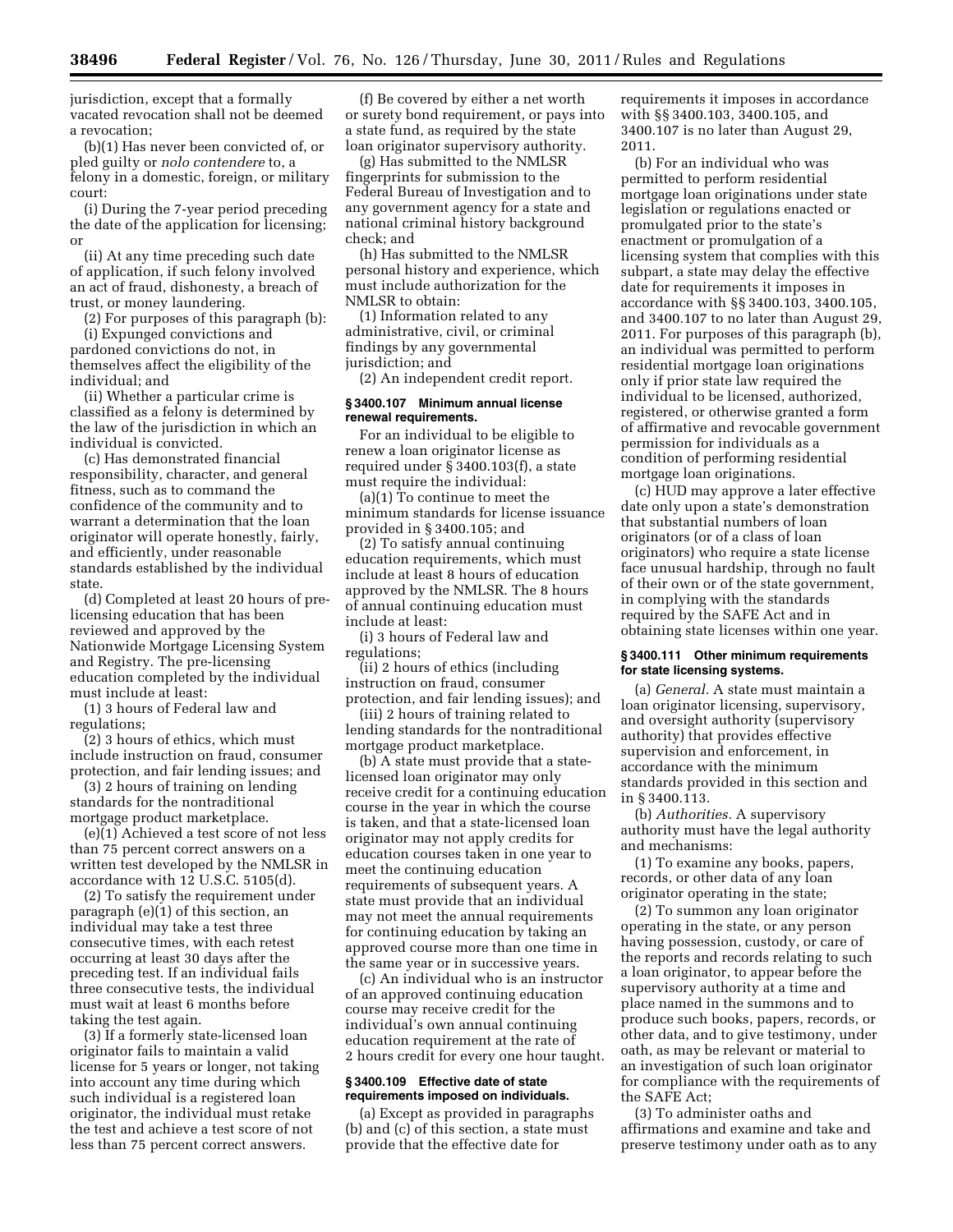matter in respect to the affairs of any such loan originator;

(4) To enter an order requiring any individual or person that is, was, or would be a cause of a violation of the SAFE Act as implemented by the state, due to an act or omission the person knew or should have known would contribute to such violation, to cease and desist from committing or causing such violation and any future violation of the same requirement;

(5) To suspend, terminate, and refuse renewal of a loan originator license for violation of state or Federal law; and

(6) To impose civil money penalties for individuals acting as loan originators, or representing themselves to the public as loan originators, in the state without a valid license or registration.

(c) A supervisory authority must have established processes in place to verify that individuals subject to the requirement described in § 3400.103(a)(1) and (d)(1) are registered with the NMLSR.

(d) The supervisory authority must be required under state law to regularly report violations of such law, as well as enforcement actions and other relevant information, to the NMLSR.

(e) The supervisory authority must have a process in place for challenging information contained in the NMLSR.

(f) The supervisory authority must require a loan originator to ensure that all residential mortgage loans that close as a result of the loan originator engaging in activities described in § 3400.103(b)(1) are included in reports of condition submitted to the NMLSR. Such reports of condition shall be in such form, shall contain such information, and shall be submitted with such frequency and by such dates as the NMLSR may reasonably require.

#### **§ 3400.113 Performance standards.**

(a) For HUD to determine that a state is providing effective supervision and enforcement, a supervisory authority must meet the following performance standards:

(1) The supervisory authority must participate in the NMLSR;

(2) The supervisory authority must approve or deny loan originator license applications and must renew or refuse to renew existing loan originator licenses for violations of state or Federal law;

(3) The supervisory authority must discipline loan originator licensees with appropriate enforcement actions, such as license suspensions or revocations, cease-and-desist orders, civil money penalties, and consumer refunds for violations of state or Federal law;

(4) The supervisory authority must examine or investigate loan originator licensees in a systematic manner based on identified risk factors or on a periodic schedule.

(b) A supervisory authority that is accredited under the Conference of State Bank Supervisors-American Association of Residential Mortgage Regulators Mortgage Accreditation Program will be presumed by HUD to be compliant with the requirements of this section.

#### **§ 3400.115 Determination of noncompliance.**

(a) *Evidence of compliance.* Any time a state enacts legislation that affects its compliance with the SAFE Act, it must notify HUD. Upon request from HUD, a state must provide evidence that it is in compliance with the requirements of the SAFE Act and this part, including citations to applicable state law, and regulations; descriptions of processes followed by the state's supervisory authority; and data concerning examination, investigation, and enforcement actions.

(b) *Initial determination of noncompliance.* If HUD makes an initial determination that a state is not in compliance with the SAFE Act, HUD will notify the state and will publish, in the *Federal Register,* a notice providing HUD's initial determination and presenting the opportunity for public comment for a period of no less than 30 days. This public comment period will allow the residents of the state and other interested members of the public to comment on HUD's initial determination.

(c) *Final determination of noncompliance.* In making a final determination of noncompliance, HUD will review additional information that may be offered by a state and the comments submitted during the public comment period described in paragraph (b) of this section. If HUD makes a final determination that a state does not have in place by law or regulation a system that complies with the minimum requirements of the SAFE Act, as described in this part, HUD will publish that final determination in the **Federal Register**.

(d) *Good-faith effort to comply.* If HUD makes the final determination described in paragraph (c) of this section, but HUD finds that the state is making a good-faith effort to meet the requirements of 12 U.S.C. 5104, 5105, 5107(d), and this subpart, HUD may grant the state a period of not more than 24 months to comply with these requirements. If an extension is granted to the state in accordance with this paragraph (d), then HUD will provide an additional initial and final determination process before it determines that the state is not in compliance and is subject to subparts C and E of this part.

(e) *Effective date of subparts C and E.*  The provisions of subparts C and E of this part will become effective with respect to a state for which a final determination of noncompliance has been made upon:

(1) The effective date of HUD's final determination with respect to the state, pursuant to paragraph (c) of this section, unless an extension had been granted to the state in accordance with paragraph (d) of this section; or

(2) If an extension had been granted to the state in accordance with paragraph (d) of this section, the effective date of HUD's subsequent final determination with respect to the state following the expiration of the period of time granted pursuant to paragraph (d) of this section.

#### **Subpart C—HUD's Loan Originator Licensing System and Nationwide Mortgage Licensing and Registry System**

#### **§ 3400.201 Scope of this subpart.**

The SAFE Act provides HUD with ''backup authority'' to establish a loan originator licensing system for any state that is determined by HUD not to be in compliance with the minimum standards of the SAFE Act. The provisions of this subpart become applicable to individuals in a state as provided in § 3400.115(e). The SAFE Act also authorizes HUD to establish and maintain a nationwide mortgage licensing system and registry if HUD determines that the NMLSR is failing to meet the purposes and requirements of the SAFE Act for a comprehensive licensing, supervisory, and tracking system for loan originators.

#### **§ 3400.203 HUD's establishment of loan originator licensing system.**

If HUD determines, in accordance with § 3400.115(e), that a state has not established a licensing and registration system in compliance with the minimum standards of the SAFE Act, HUD shall apply to individuals in that state the minimum standards of the SAFE Act, as specified in subpart B, which provides the minimum requirements that a state must meet to be in compliance with the SAFE Act, and as may be further specified in this part.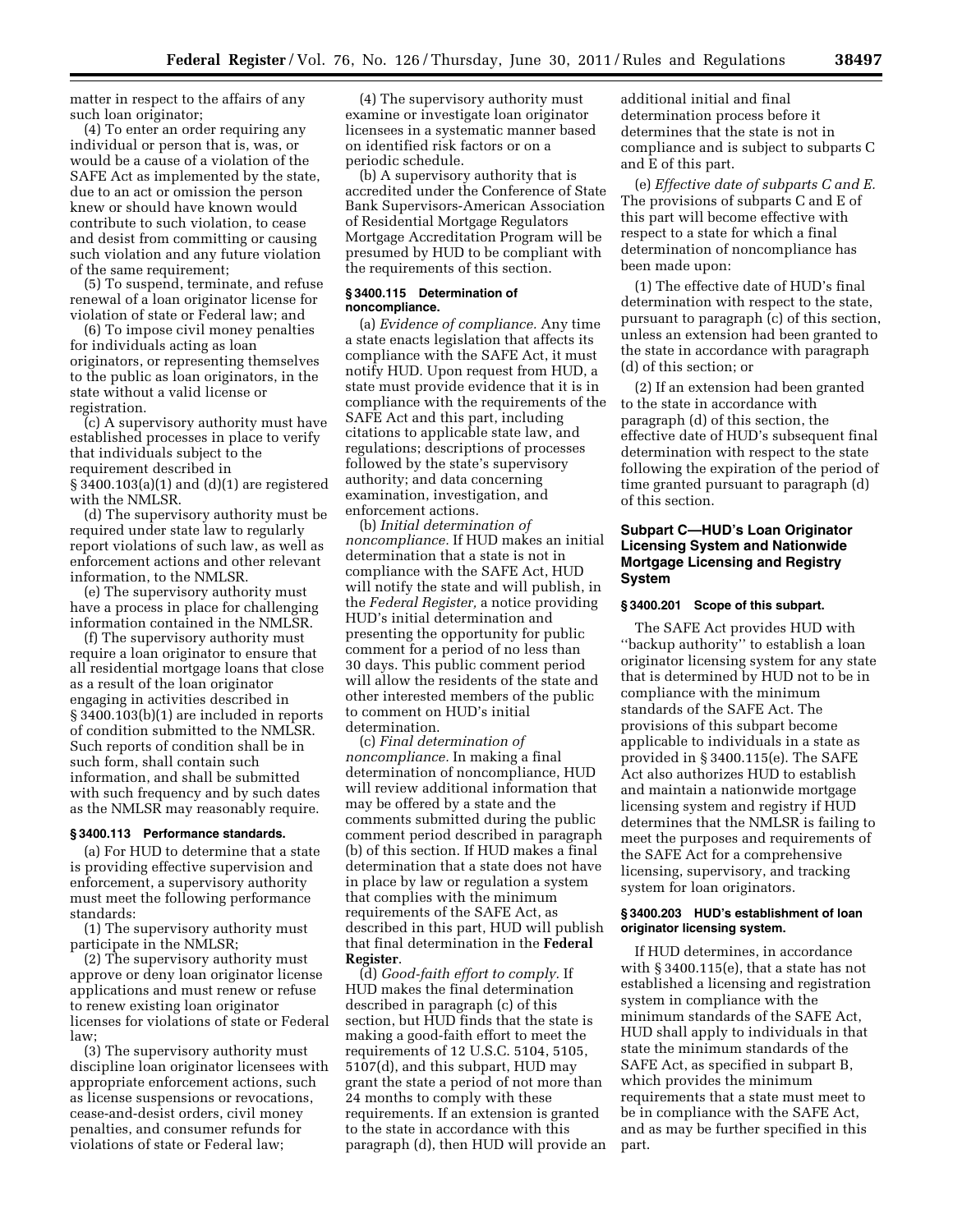#### **§ 3400.205 HUD's establishment of nationwide mortgage licensing system and registry.**

If HUD determines that the NMLSR established by CSBS and AARMR does not meet the minimum requirements of subpart D of this part, HUD will establish and maintain a nationwide mortgage licensing system and registry.

#### **Subpart D—Minimum Requirements for Administration of the NMLSR**

#### **§ 3400.301 Scope of this subpart.**

This subpart establishes minimum requirements that apply to administration of the NMLSR by the Conference of State Bank Supervisors or by HUD. The NMLSR must accomplish the following objectives:

(a) Provides uniform license applications and reporting requirements for state-licensed loan originators.

(b) Provides a comprehensive licensing and supervisory database.

(c) Aggregates and improves the flow of information to and between regulators.

(d) Provides increased accountability and tracking of loan originators.

- (e) Streamlines the licensing process and reduces the regulatory burden.
- (f) Enhances consumer protections and supports anti-fraud measures.

(g) Provides consumers with easily accessible information, offered at no charge, utilizing electronic media, including the Internet, regarding the employment history of, and publicly adjudicated disciplinary and enforcement actions against, loan originators.

(h) Establishes a means by which residential mortgage loan originators would, to the greatest extent possible, be required to act in the best interests of the consumer.

(i) Facilitates responsible behavior in the mortgage marketplace and provides comprehensive training and examination requirements related to mortgage lending.

(j) Facilitates the collection and disbursement of consumer complaints on behalf of state and Federal mortgage regulators.

#### **§ 3400.303 Financial reporting.**

To the extent that CSBS maintains the NMLSR, CSBS must annually provide to HUD, and HUD will annually collect and make available to the public, NMLSR financial statements, audited in accordance with Generally Accepted Accounting Principles (GAAP) promulgated by the Federal Accounting Standards Advisory Board, and other data. These financial statements and other data shall include, but not be

limited to, the level and categories of funds received in relation to the NMLSR and how such funds are spent, including the aggregate total of funds paid for system development and improvements, the aggregate total of salaries and bonuses paid, the aggregate total of other administrative costs, and detail on other money spent, including money and interest paid to reimburse system investors or lenders, and a report of each state's activity with respect to the NMLSR, including the number of licensees, the state's financial commitment to the system, and the fees collected by the state through the NMLSR.

#### **§ 3400.305 Data security.**

(a) To the extent that CSBS, AARMR, or their successors, maintain the NMLSR, CSBS, AARMR, and their successors, as applicable, must complete a background check on their employees, contractors, or other persons who have access to loan originators' Social Security Numbers, fingerprints, or any credit reports collected by the system.

(b) To the extent that CSBS, AARMR, or theirs successors, maintains the NMLSR, CSBS, AARMR, and their successors as applicable, must keep and adhere to an appropriate information security and privacy policy. If the NMLSR forms a reasonable belief that a security breach has occurred, it shall notify affected parties, as soon as practicable, including HUD, any loan originators or registrants whose data may have been compromised, and the employer of the loan originator or registrant, if such employer is also licensed through the system.

#### **§ 3400.307 Fees.**

CSBS, AARMR, or HUD, as applicable, may charge reasonable fees to cover the costs of maintaining and providing access to information from the Nationwide Mortgage Licensing System and Registry. Fees shall not be charged to consumers for access to such system and registry. If HUD determines to charge fees, the fees to be charged shall be issued by notice with the opportunity for comment prior to any fees being charged.

#### **§ 3400.309 Absence of liability for goodfaith administration.**

HUD or any organization serving as the administrator of the Nationwide Mortgage Licensing System and Registry or a system established by HUD under 12 U.S.C. 5108 and in accordance with subpart C, or any officer or employee of HUD or HUD's designee, shall not be subject to any civil action or proceeding

for monetary damages by reason of the good-faith action or omission of any officer or employee of any such entity, while acting within the scope of office or employment, relating to the collection, furnishing, or dissemination of information concerning persons who are loan originators or are applying for licensing or registration as loan originators.

#### **Subpart E—Enforcement of HUD Licensing System**

#### **§ 3400.401 HUD's authority to examine loan originator records.**

(a) *Summons authority.* HUD may: (1) Examine any books, papers, records, or other data of any loan originator operating in any state which is subject to a licensing system established by HUD under subpart C of this part; and

(2) Summon any loan originator referred to in paragraph (a)(1) of this section or any person having possession, custody, or care of the reports and records relating to such loan originator, to appear before a HUD representative at a time and place named in the summons and to produce such books, papers, records, or other data, and to give testimony, under oath, as may be relevant or material to an investigation of such loan originator for compliance with the requirements of the SAFE Act.

(b) *Examination authority*—(1) *In general.* If HUD establishes a licensing system under 12 U.S.C. 5107 and in accordance with subpart C of this part for any state, HUD shall appoint examiners for the purposes of ensuring the appropriate administration of the HUD licensing system.

(2) *Power to examine.* Any examiner appointed under paragraph (b)(1) of this section shall have power, on behalf of HUD, to make any examination of any loan originator operating in any state which is subject to a licensing system established by HUD under 12 U.S.C. 5107 and in accordance with subpart C of this part, whenever HUD determines that an examination of any loan originator is necessary to determine the compliance by the originator with minimum requirements of the SAFE Act.

(3) *Report of examination.* Each HUD examiner appointed under paragraph (b)(1) of this section shall make a full and detailed report to HUD of examination of any loan originator examined under this section.

(4) *Administration of oaths and affirmations; evidence.* In connection with examinations of loan originators operating in any state which is subject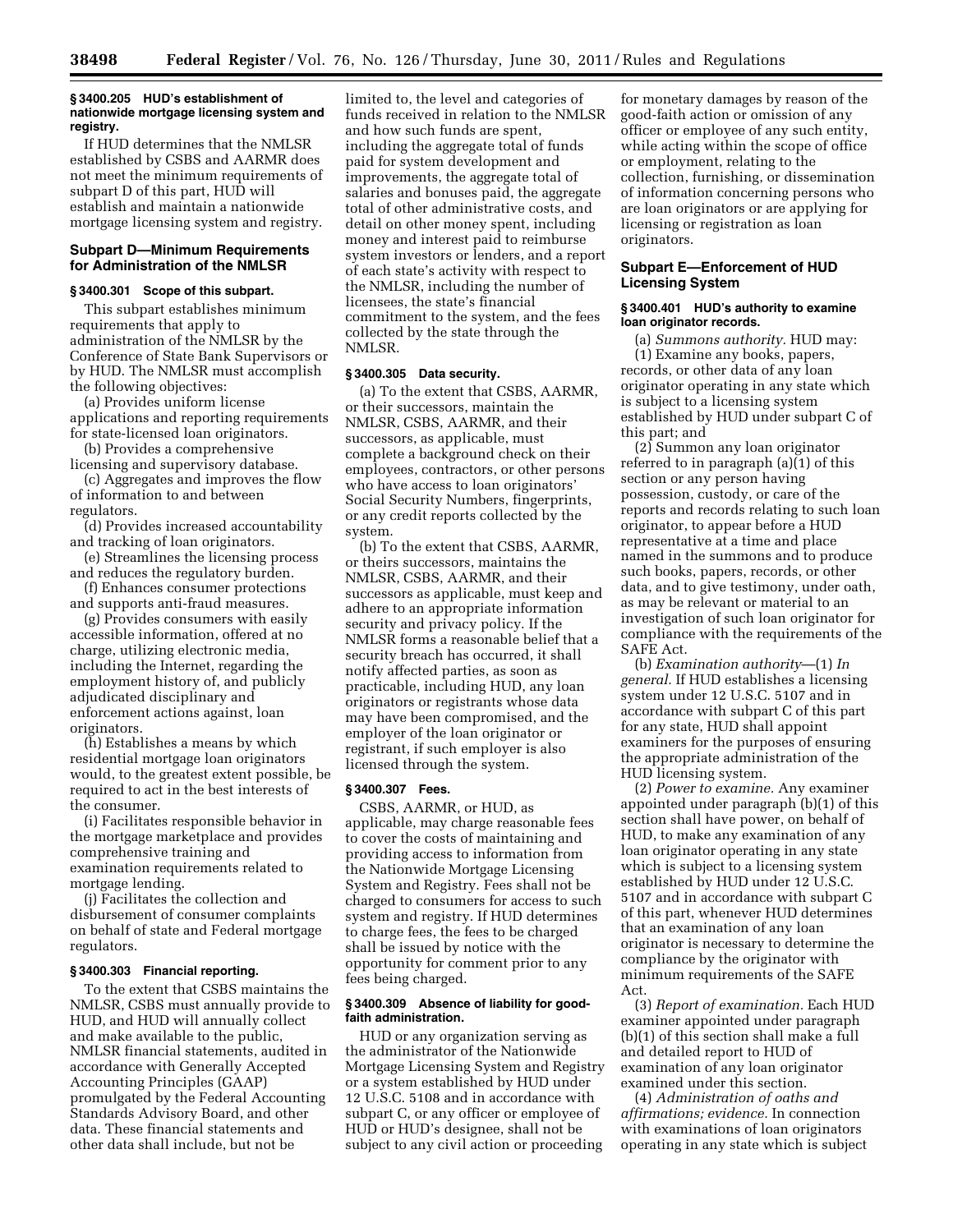to a licensing system established by HUD under 12 U.S.C. 5107, and in accordance with subpart C of this part, or with other types of investigations to determine compliance with applicable law and regulations, HUD and the examiners appointed by HUD may administer oaths and affirmations and examine and take and preserve testimony under oath as to any matter in respect to the affairs of any such loan originator.

(5) *Assessments.* The cost of conducting any examination of any loan originator operating in any state which is subject to a licensing system established by HUD under 12 U.S.C. 5107 and in accordance with subpart C of this part shall be assessed by HUD against the loan originator to meet the Secretary's expenses in carrying out such examination.

#### **§ 3400.403 Enforcement proceedings.**

(a) *Cease and desist proceeding.* (1) If HUD finds, after notice and opportunity for hearing in accordance with subpart A of part 26, that any person is violating, has violated, or is about to violate any provision of the SAFE Act, the provisions of this part, or a provision of state law enacted or promulgated under the SAFE Act, to which the person is subject and with respect to a state that is subject to a licensing system established by HUD under 12 U.S.C. 5107 and in accordance with subpart C of this part, HUD may publish such findings and enter an order requiring such person, and any other person that is, was, or would be a cause of the violation, due to an act or omission the person knew or should have known would contribute to such violation, to cease and desist from committing or causing such violation and any future violation of the same provision, rule, or regulation.

(2) The order authorized by paragraph (a)(1) of this section may, in addition to requiring a person to cease and desist from committing or causing a violation, require such person to comply, or to take steps to effect compliance, with such provision or regulation, upon such terms and conditions and within such time as HUD may specify in such order.

(3) Any order issued under paragraph (a)(1) of this section may, as HUD determines appropriate, require future compliance or steps to effect future compliance, either permanently or for such period of time as HUD may specify, with such provision or regulation with respect to any loan originator.

(b) *Hearing.* The notice instituting proceedings in accordance with paragraph (a) of this section shall

establish a hearing date not earlier than 30 days nor later than 60 days after the date of service of the notice unless an earlier or a later date is set by HUD with the consent of any respondent so served.

(c) *Temporary order*—(1) *Issuance of a temporary order.* Whenever HUD determines that the alleged violation or threatened violation specified in the notice instituting proceedings in accordance with paragraph (a) of this section, or the continuation thereof, is likely to result in significant dissipation or conversion of assets, significant harm to consumers, or substantial harm to the public interest prior to the completion of the proceedings, HUD may enter a temporary order requiring the respondent to cease and desist from the violation or threatened violation and to take such action to prevent the violation or threatened violation and to prevent dissipation or conversion of assets, significant harm to consumers, or substantial harm to the public interest as HUD determines appropriate pending completion of such proceedings.

(i) The order authorized by paragraph (c)(1) of this section shall be entered only after notice and opportunity for a hearing, unless HUD determines that notice and hearing prior to entry would be impracticable or contrary to the public interest.

(ii) The temporary order authorized by paragraph (c)(1) of this section shall become effective upon the date of service upon the respondent and, unless set aside, limited, or suspended by HUD or a court of competent jurisdiction, shall remain effective and enforceable pending the completion of the proceedings.

(2) *Review of temporary orders*—(i) *Review by HUD.* At any time after the respondent has been served with a temporary cease-and-desist order pursuant to paragraph (c)(1) of this section, the respondent may apply to HUD to have the order set aside, limited, or suspended. If the respondent has been served with a temporary ceaseand-desist order entered without a prior hearing before HUD, the respondent may, within 10 days after the date on which the order was served, request a hearing on such application, and HUD shall hold a hearing and render a decision on such application at the earliest possible time.

(ii) *Judicial review.* (A) Within 10 days after the date the respondent was served with a temporary cease-anddesist order entered with a prior hearing before HUD or within 10 days after HUD renders a decision on an application and hearing under paragraph (b) of this section, with respect to any temporary cease-and-desist order entered without a

prior hearing before HUD, the respondent may apply to the United States district court for the district in which the respondent resides or has its principal place of business, or for the District of Columbia, for an order setting aside, limiting, or suspending the effectiveness or enforcement of the order, and the court shall have jurisdiction to enter such an order.

(B) A respondent served with a temporary cease-and-desist order entered without a prior hearing before the Secretary may not apply to the court, except after a hearing and decision by HUD on the respondent's application under paragraph (c)(2)(i) of this section.

(C) The commencement of proceedings under paragraph (b) of this section shall not, unless specifically ordered by the court, operate as a stay of HUD's order.

(d) *Authority of the secretary to prohibit persons from serving as loan originators.* In any cease-and-desist proceeding under this section, HUD may issue an order to prohibit, conditionally or unconditionally, and permanently or for such period of time as HUD shall determine, any person who has violated this title or regulations thereunder, from acting as a loan originator if the conduct of that person demonstrates unfitness to serve as a loan originator.

#### **§ 3400.405 Civil money penalties.**

HUD may impose civil money penalties on a loan originator operating in any state which is subject to a licensing system established by HUD under 12 U.S.C. 5107 and in accordance with subpart C of this part, as provided in 24 CFR 30.69.

#### **Appendix A to 24 CFR Part 3400**

#### **Examples of Mortgage Loan Originator Activities**

This Appendix provides examples to aid in the understanding of activities that would cause an individual to fall within or outside the definition of a mortgage loan originator under this part 3400. The examples in this Appendix are not all inclusive. They illustrate only the issue described and do not illustrate any other issues that may arise. For purposes of the examples below, the term ''loan'' refers to a residential mortgage loan as defined in § 3400.23 of this part.

*Taking a Loan Application.* Taking a residential mortgage loan application within the meaning of  $\S 3400.103(c)(1)$  means receipt by an individual, for the purpose of facilitating a decision whether to extend an offer of loan terms to a borrower or prospective borrower, of an application as defined in § 3400.23 (a request in any form for an offer, or a response to a solicitation of an offer, of residential mortgage loan terms, and the information about the borrower or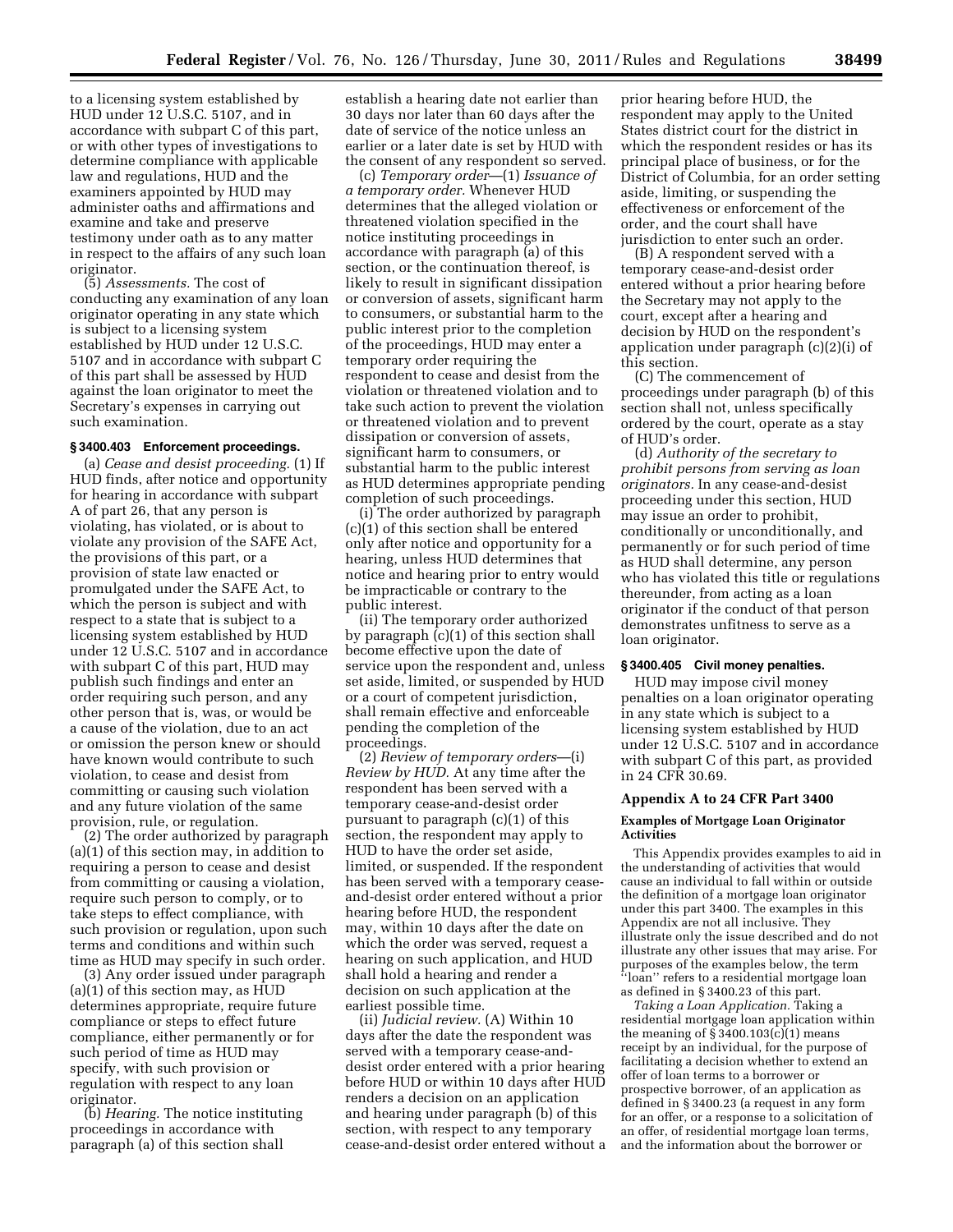prospective borrower that is customary or necessary in a decision whether to make such an offer).

(a) The following are examples to illustrate when an individual takes, or does not take, a loan application:

(1) An individual ''takes a residential mortgage loan application'' even if the individual:

(i) Has received the borrower or prospective borrower's request or information indirectly. Section 3400.103(c)(1) provides that an individual takes an application, whether he or she receives it "directly or indirectly" from the borrower or prospective borrower. This means that an individual who offers or negotiates residential mortgage loan terms for compensation or gain cannot avoid licensing requirements simply by having another person physically receive the application from the prospective borrower and then pass the application to the individual;

(ii) Is not responsible for verifying information. The fact that an individual who takes application information from a borrower or prospective borrower is not responsible for verifying that information for example, the individual is a mortgage broker who collects and sends that information to a lender—does not mean that the individual is not taking an application;

(iii) Only inputs the information into an online application or other automated system; or

(iv) Is not involved in approval of the loan, including determining whether the consumer qualifies for the loan. Similar to an individual who is not responsible for verification, an individual can still ''take a residential mortgage loan application'' even if he or she is not ultimately responsible for approving the loan. A mortgage broker, for example, can take a residential mortgage loan application even though it is passed on to a lender for a decision on whether the borrower qualifies for the loan and for the ultimate loan approval.

(2) An individual does not take a loan application merely because the individual performs any of the following actions:

(i) Receives a loan application through the mail and forwards it, without review, to loan approval personnel. HUD interprets the term ''takes a residential mortgage loan application'' to exclude an individual whose only role with respect to the application is physically handling a completed application form or transmitting a completed form to a lender on behalf of a borrower or prospective borrower. This interpretation is consistent with the definition of "loan originator" in section 1503(3) of the SAFE Act.

(ii) Assists a borrower or prospective borrower who is filling out an application by explaining the contents of the application and where particular borrower information is to be provided on the application;

(iii) Generally describes for a borrower or prospective borrower the loan application process without a discussion of particular loan products; or

(iv) In response to an inquiry regarding a prequalified offer that a borrower or prospective borrower has received from a lender, collects only basic identifying

information about the borrower or prospective borrower on behalf of that lender.

*Offering or Negotiating Terms of a Loan.*  The following examples are designed to illustrate when an individual offers or negotiates terms of a loan within the meaning of  $\S$  3400.103(c)(2) and, conversely, what does not constitute offering or negotiating terms of a loan:

(a) Offering or negotiating the terms of a loan includes:

(1) Presenting for consideration by a borrower or prospective borrower particular loan terms, whether verbally, in writing, or otherwise, even if:

(i) Further verification of information is necessary;

(ii) The offer is conditional;

(iii) Other individuals must complete the loan process;

(iv) The individual lacks authority to negotiate the interest rate or other loan terms; or

(v) The individual lacks authority to bind the person that is the source of the prospective financing.

(2) Communicating directly or indirectly with a borrower or prospective borrower for the purpose of reaching a mutual understanding about prospective residential mortgage loan terms, including responding to a borrower or prospective borrower's request for a different rate or different fees on a pending loan application by presenting to the borrower or prospective borrower a revised loan offer, even if a mutual understanding is not subsequently achieved.

(b) Offering or negotiating terms of a loan does not include any of the following activities:

(1) Providing general explanations or descriptions in response to consumer queries, such as explaining loan terminology (*e.g.,* debt-to-income ratio) or lending policies (*e.g.,* the loan-to-value ratio policy of the lender), or describing product-related services;

(2) Arranging the loan closing or other aspects of the loan process, including by communicating with a borrower or prospective borrower about those arrangements, provided that any communication that includes a discussion about loan terms only verifies terms already agreed to by the borrower or prospective borrower;

(3) Providing a borrower or prospective borrower with information unrelated to loan terms, such as the best days of the month for scheduling loan closings at the bank;

(4) Making an underwriting decision about whether the borrower or prospective borrower qualifies for a loan;

(5) Explaining or describing the steps that a borrower or prospective borrower would need to take in order to obtain a loan offer, including providing general guidance about qualifications or criteria that would need to be met that is not specific to that borrower or prospective borrower's circumstances;

(6) Communicating on behalf of a mortgage loan originator that a written offer has been sent to a borrower or prospective borrower without providing any details of that offer; or

(7) Offering or negotiating loan terms solely through a third-party licensed loan

originator, so long as the nonlicensed individual does not represent to the public that he or she can or will perform covered activities and does not communicate with the borrower or potential borrower. For example:

(i) A seller who provides financing to a purchaser of a dwelling owned by that seller in which the offer and negotiation of loan terms with the borrower or prospective borrower is conducted exclusively by a thirdparty licensed loan originator;

(ii) An individual who works solely for a lender, when the individual offers loan terms exclusively to third-party licensed loan originators and not to borrowers or potential borrowers.

*For Compensation or Gain.* 

(a) An individual acts ''for compensation or gain'' within the meaning of § 3400.103(c)(2)(ii) if the individual receives or expects to receive in connection with the individual's activities anything of value, including, but not limited to, payment of a salary, bonus, or commission. The concept ''anything of value'' is interpreted broadly and is not limited only to payments that are contingent upon the closing of a loan.

(b) An individual does not act ''for compensation or gain'' if the individual acts as a volunteer without receiving or expecting to receive anything of value in connection with the individual's activities.

#### **Appendix B to 24 CFR Part 3400**

#### **Engaging in the Business of a Loan Originator: Commercial Context and Habitualness**

An individual who acts (or holds himself or herself out as acting) as a loan originator in a commercial context and with some degree of habitualness or repetition is considered to be ''engaged in the business of a loan originator.'' An individual who acts as a loan originator does so in a commercial context if the individual acts for the purpose of obtaining anything of value for himself or herself, or for an entity or individual for which the individual acts, rather than exclusively for public, charitable, or family purposes. The habitualness or repetition of the origination activities that is needed to ''engage[e] in the business of a loan originator'' may be met either if the individual who acts as a loan originator does so with a degree of habitualness or repetition, or if the source of the prospective financing provides mortgage financing or performs other origination activities with a degree of habitualness or repetition. This Appendix provides examples to aid in the understanding of activities that would not constitute engaging in the business of a loan originator, such that an individual is not required to obtain and maintain a state mortgage loan originator license. The examples in this Appendix are not all inclusive. They illustrate only the issue described and do not illustrate any other issues that may arise under part 3400. For purposes of the examples below, the term ''loan'' refers to a ''residential mortgage loan'' as defined in § 3400.23 of this part.

*Not Engaged in the Business of a Mortgage Loan Originator.* The following examples illustrate when an individual generally does